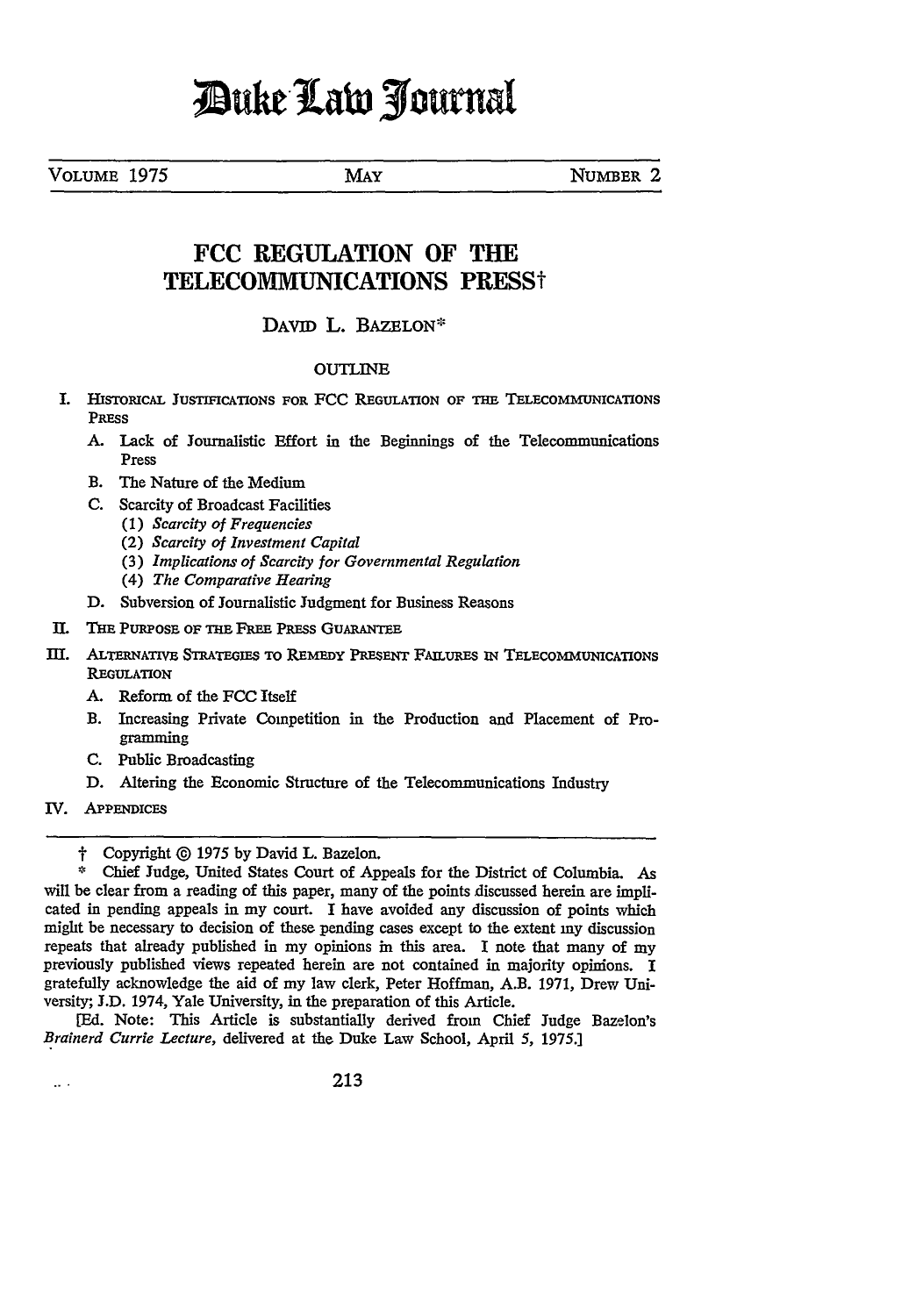The main, main thing is The Post is going to have damnable, damnable problems out of this one. They have a television station **...** And they're going to have to get it renewed.

> Taped Statement of Richard Nixon **,to** H.R. Haldeman and **John** Dean, Sept. **15, 1972.1**

This statement is indicative, albeit an unusual example, of the First Amendment problems raised **by** a comprehensive system for the licensing of speakers. Individuals who must obtain permission to engage in activity protected **by** the First Amendment are vulnerable to the various sub silentio pressures that prior approval permits and which Richard Nixon threatens in the statement quoted above.<sup>2</sup> They may,

R. NOLL, M. PECK & **J.** MCGOWAN, ECONOMIC ASPECTS OF TELEVISION **REGULA-TION** (1973) [hereinafter cited as R. NOLL];

Multiple Ownership of Standard, FM and Broadcast Stations [Newspaper-Broadcast Cross Ownership], **32** P & F **RADIO** REG. **2D** 954 *(1975), appeal docketed sub nom.* National Citizens Comm. for Broadcasting v. FCC, No. 75-1064 **(D.C.** Cir., Jan. **28,** 1975) [hereinafter cited as Multiple Ownership];

Prime Time Access Rule, 32 P & F **RADIO** REG. **2D** 697, *appeal pending sub nom.* National Ass'n of Independent Television Producers & Distribs. v. FCC, No. 75-4021 (2d Cir. Jan. 30, 1975) [hereinafter cited as Prime Time Access];

The Handling of Public Issues Under the Fairness Doctrine and the Public Interest Standards of the Communications Act, 48 F.C.C.2d 1 (1974), *appeal docketed sub nom.* National Citizens Comm. for Broadcasting v. FCC, No. 74-1700 **(D.C.** Cir., July 3, 1974) [hereinafter cited as The Fairness Doctrine and Public Interest Standards].

*1. Quoted in* **SENATE** SELECT COMM. **ON** PRESIDENTIAL **CAMPAIGN** ACTIVITIES, FINAL REPORT, **S.** REP. No. 981, **93d** Cong., 2d Sess. 149 (1974). This threat nearly came true. See note 11 *infra.*

It has recently been disclosed that the litigation culminating in Red Lion Broadcasting **Co.** v. FCC, *395* **U.S.** 367 (1969), may also have had a political motivation. *See* Friendly, *What's Fair on* the *Air,* N.Y. Times, Mar. 30, 1975, § 6 (Magazine), at **11.**

2. It would seem idle to suppose that the Court today is unaware of the evils of the censor's basic authority, of the mischief of the system against which so many great men have waged stubborn and often precarious warfare for centuries **. . .,** of the scheme that impedes all communication **by** hanging threateningly over creative thought.

Tolstoy once wrote:

"You would not believe how, from the very commencement of my activ-ity, that horrible Censor question has tormented me! I wanted to write what I felt; but all the same time it occurred to me that what I wrote would not be permitted, and involuntarily I had to abandon the work. I abandoned, and went on abandoning, and meanwhile the years passed away." Times Film Corp. v. City of Chicago, 365 **U.S.** 43, 66 & n.6 (1961) (Warren, **C.J.,** dissent- ing).

*See id.* at 73-75; Emerson, *The Doctrine of Prior Restraint,* 20 LAw & **CNTEMP. PROB.** 648, 658-60 (1955); Lockhart & McClure, Literature, *The Law of Obscenity and the* Constitution, **38** MINN. L. REV. 295, 314-16 (1954). For a rare example of **FCC** sensitivity to this problem, sep Starr WNcN, Inc., 48 **F.C.C.d** 1221, *stay* denied *sub nom,*

THE FOLLOWING CITATIONS WILL BE **USED IN THIS** ARTICLE:

E. BAnNOUW, A HISTORY OF BROADCASTING **IN** THE **UNITED STATES** (1968) [hereinafter cited as **E.** BARNOUw];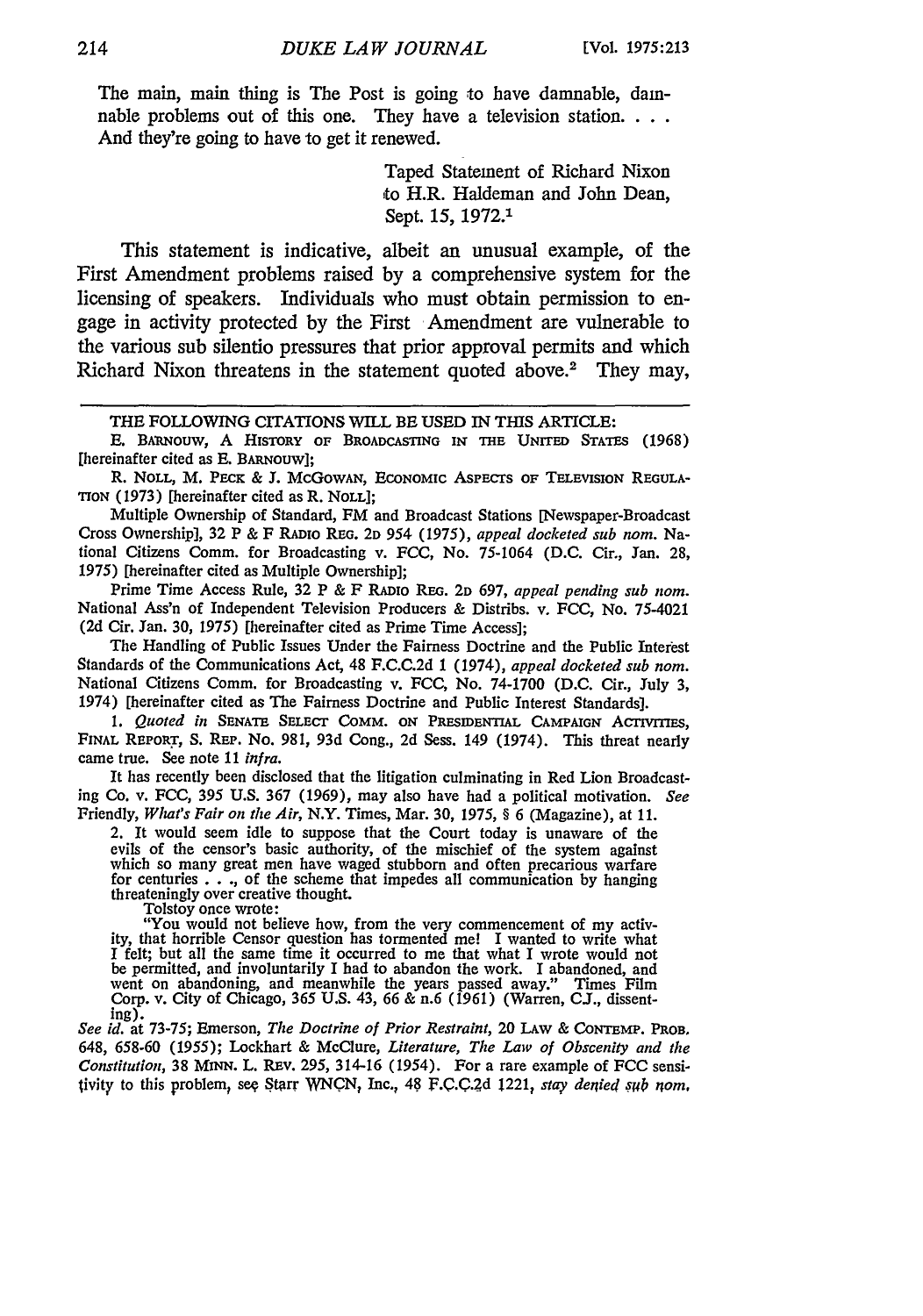therefore, find it easier to tailor their views to the wishes of the licensor rather than risk its displeasure. The manner in which the licensor conveys its wishes or exercises pressure on the speaker under a comprehensive licensing scheme often is disguised in an apparently noncoercive action, which might seem innocuous to others not subject to the licensing scheme. Control of these pressures is thus particularly difficult. The motivation for communicating pressure may involve the rather crass political concerns voiced by Richard Nixon in the statement quoted above. The motivation may range from racial discrimination to a laudable desire to upgrade the quality of the particular speech involved. But under the First Amendment, the licensor's motivation should be irrelevant: the exercise of power over speech leads the government knee-deep into regulation of expression. And that, we have always assumed, is forbidden by the First Amendment. The Supreme Court has so held, time and again.<sup>3</sup>

But traditional assumptions do not apply to the regulation of telecommunications speech. The licensing scheme mandated by the Federal Communications Act<sup>4</sup> permits a wide-ranging and largely uncontrolled administrative discretion in the review of telecommunications programming. That discretion has been used, as we might expect and as traditional First Amendment doctrine presumes, to apply sub silentio pressure against speech in the following instances: to discourage broadcast of song lyrics that allegedly promote the use of drugs,<sup>5</sup> to halt radio talk shows that deal explicitly with  $sex$ ,  $6$  to discourage specialized or highly opinionated programming,<sup>7</sup> to force networks to

4. 47 U.S.C. **§§301** *et seq.* (1970).

*5. See* Yale Broadcasting Co. v. FCC, 478 F.2d 594, 603 (D.C. Cir.) (separate statement of Bazelon, C.J.), *cert. denied,* 414 **U.S.** 914 (1973).

*6. See* Illinois Citizens Comm. for Broadcasting v. FCC, No. 73-1562 (D.C. Cir. Mar. 13, 1975) (statement of Bazelon, **C.J,** as to why he voted to grant rehearing en banc).

*7. See* Lee Roy McCourry, 2 P & F RArio **REG. 2D** 895 (1964), *discussed in* Robinson, *The FCC and the First Amendment: Observation on 40 Years of Radio and Television Regulation, 52 MINN. L. REV. 67, 115, 123-24 (1967). This policy is implicit* in the Fairness Doctrine. *See generally* Brandywine-Main Line Radio, Inc. v. FCC, 473 F.2d 16 (D.C. Cir. 1972), *cert. denied,* 412 U.S. 922 (1973).

WNCN Listeners Guild v. FCC, No. **74-1925 (D.C.** Cir., Oct. 25, 1974) (Bazelon, **C.J.,** concurring).

*<sup>3.</sup> See* Steffel v. Thompson, 415 U.S. 452 (1974); Lewis v. City of New Orleans, 415 U.S. 130 (1974); Gooding v. Wilson, 405 **U.S.** 518 (1972); Blount v. Rizzi, 400 U.S. 410 (1971); Shuttlesworth v. City of Birmingham, 394 U.S. 147 (1969); United States v. Robel, 389 U.S. 258 (1967); Dombrowski v. Pfister, 380 U.S. 479 (1965); NAACP v. Button, 371 U.S. 415 (1963), and many authorities cited in these cases. *See also* Kalven, *"Uninhibited, Robust, and Wide-Open"--A Note on Free Speech and the Warren Court,* 67 MrCH. L. REv. 289, 297-99 (1968).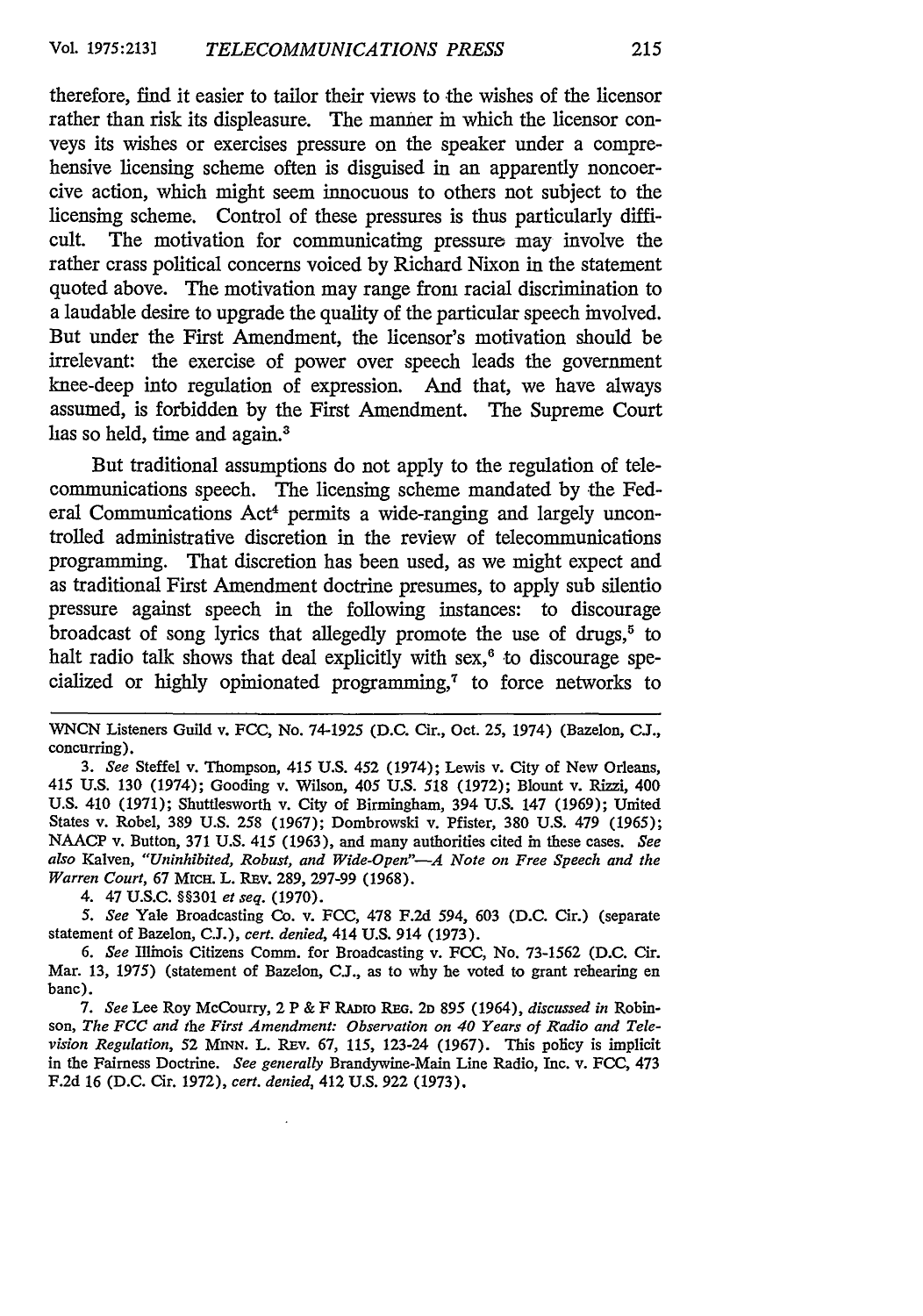schedule "adult" programming after 9:00 p.m.,<sup>8</sup> and to restrict, through Executive Office pressure, adverse commentary on presidential speeches.<sup>9</sup> The methods of communicating these pressures are by now familiar to FCC practitioners: the prominent speech by a Commissioner, the issuance of a notice of inquiry, an official statement of **li**censee responsibility couched in general terms but directed against specific programming, setting the licensee down for a hearing on "misrepresentations," forwarding listener complaints with requests for a formal response to the FCC, calling network executives to "meetings" in the office of the Chairman of the FCC or of some other Executive Branch officials, compelled disclosure of future programming on forms with already delineated categories and imposing specific regulatory action on a particularly visible offender against this background.<sup>10</sup> All these actions assume their *in terrorem* effect because of the FCC power to deny renewal of broadcast licenses or to order a hearing on the renewal application.<sup>11</sup> Recently, there have been indications that the threat of antitrust or Internal Revenue Service actions has served to buttress certain "raised eyebrow" suggestions.<sup>12</sup> I do not mean by

10. See sources cited in notes *5-9 supra. See also* Jack Straw Mem. Foundation, 21 F.C.C.2d 833, *hearing ordered,* 24 F.C.C.2d 266 (1970), *license renewed,* 29 F.C.C.2d 334 (1971); Palmetto Broadcasting Co., 33 F.C.C. 250 (1962), *aff'd sub nom.* Robinson v. FCC, 334 F.2d 534 (D.C. Cir.), *cert. denied,* 379 U.S. 843 (1964). *See generally* Brandywine-Main Line Radio, Inc. v. FCC, 473 F.2d 16, 69-70 & nn.28-30, 77-78 (D.C. Cir. 1972) (Bazelon, C.J., dissenting), *cert. denied,* 412 U.S. 922 (1973); Scalia, *Don't Go Near the Water,* **25 FED.** COM. B.J. 111 (1972). The Program Reporting Form is found at Form 303, Section IV-B, Part II, P & F RADIO REG. 98:303-18. For early uses of the "raised eyebrow" techniques, see 2 E. BARNouw 32-33.

The recent disclosure of a political motivation for the *Red Lion* litigation, see note *1 supra,* does not suggest any "raised eyebrow" tactics. *Red Lion* involved explicit application of established doctrine.

11. *See* Citizens Communication Center v. FCC, 447 F.2d 1201, 1214 (D.C. Cir. 1971); Kalven, *Broadcasting, Public Policy and the First Amendment,* **10 J. LAW & ECON.** *15,* 20-23, 46-47 (1967); Robinson, *supra* note 7, at 111-25. President Nixon reportedly used the license renewal process for his political advantage by arranging for challenges to "unfriendly" stations by his political friends. *See* Whiteside, *supra* note 9, at 62; Editorial, *A Bill of Complaint,* Boston Globe, Jan. 21, 1973, § A, at 6, col. 1 (challenges to WJXT, Jacksonville, **by** head of the finance chairmen of the Florida Nixon Re-election Committee; and to WPLG, Miami, by a partner of Nixon and Rebozo in a real estate deal).

12. *See* **SENATE SELECT COMM. FiNAL** REPORT, *supra* note 1, at 132-43, 145, 267-

<sup>8.</sup> Broadcast of Violent, Indecent and Obscene Material, 32 P & F **RADIo** REG. **2D** 1367, 1370-74 (Feb. 19, 1975).

*<sup>9.</sup> See* Memorandum from Charles W. Colson to H.R. Haldeman, Sept. 25, 1970, reprinted as Appendix A of this Article from **SENATE SELECT** COMM. **FINAL REPORT,** supra note 1, 281-84; Whiteside, *Annals of Television*, New Yorker, Mar. 17, 1975, at 41 *et seq.*; 120 CONG. REC. S17,502-04 (daily ed. Sept. 25, 1974) (remarks of Senator Proxmire); Cohn, *How Liberals Rediscovered Free Speech,* Washington Post, Dec. 22, 1974, § B, at 3, col. 1.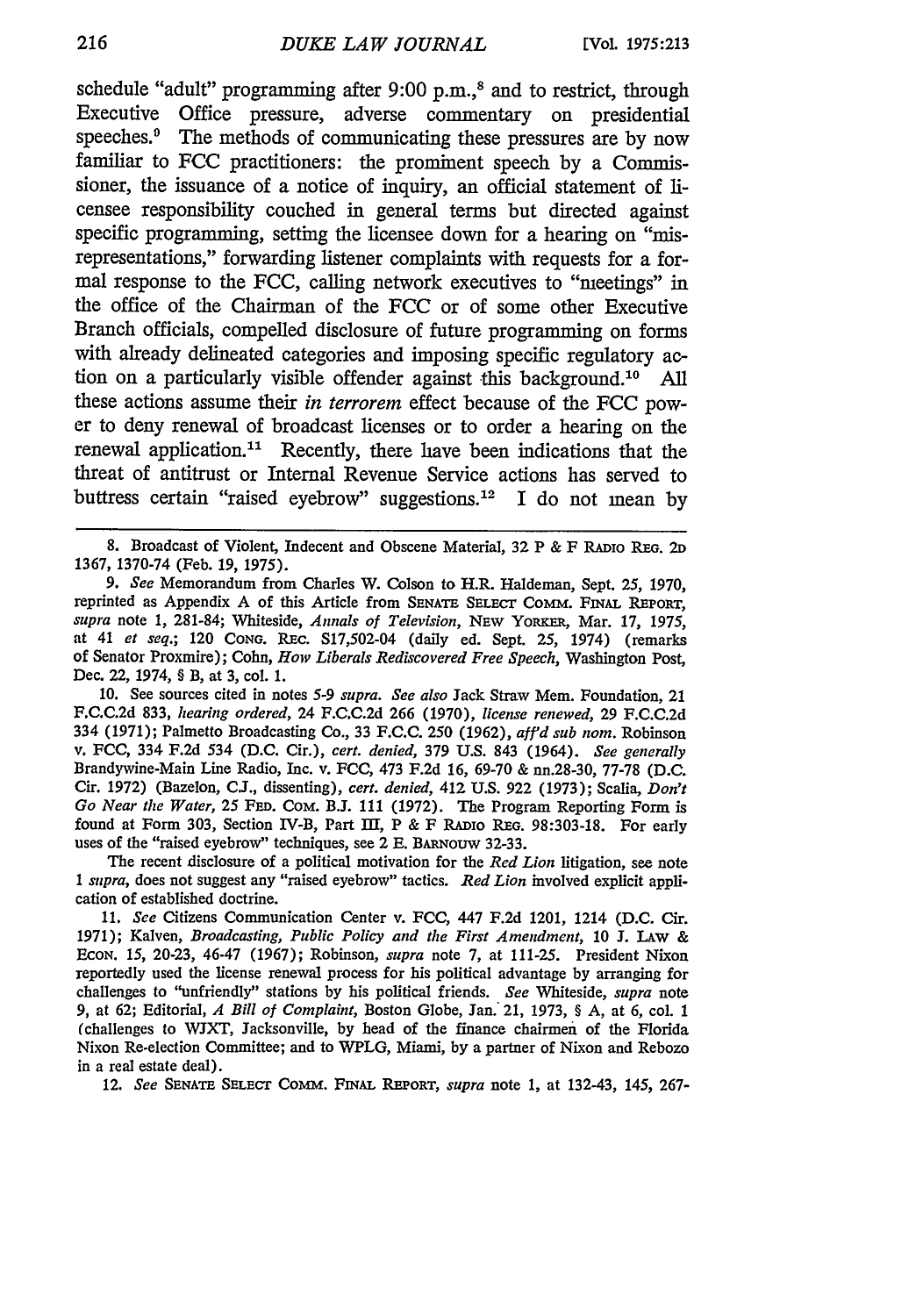recitation of these examples to alert you to a great danger or to engage in any sort of journalistic effort to inform the public. This has been fully accomplished by persons more able than myself. My only concern is with the legal implications of these examples in the context of our traditional constitutional order.

I should perhaps admit that, in at least one incident, appellate judges also have engaged in such "raised eyebrow" tactics. I speak of a speech I gave to the Federal Communications Bar on the Fortieth Anniversary of the FCC.<sup>13</sup> There, as in part I do here, I criticized the performance of the broadcast media and suggested in general terms that the media devote more attention to the public interest, as they themselves know the public interest. It is certainly easy to criticize the broadcast media, and I am sure many readers of this Article have experienced the desire to "chill" the media into adopting one policy or another. I criticize not the seductiveness of this enterprise-because, after all, that is free speech too-but rather the background against which the criticism echoes and which makes the criticism, at least when made by the FCC, much more potent than its persuasiveness would require. I am aware that unless we are willing to do away with the entire system of program regulation, the line between permissible regulatory activity and impermissible "raised eyebrow" harassment of vulnerable licensees will be exceedingly vague. The fact remains, however, that the use of "raised eyebrow" tactics presents serious issues which should at least engage our undivided attention as we review communications policy and the Constitution.

Beyond these various forms of "raised eyebrow" regulation, the Federal Communications Act permits more overt forms of speech regulation: these include the Fairness Doctrine (encompassing also the equal time and editorial reply rules)<sup>14</sup> and review of programming at

**<sup>68;</sup>** *Hearings Before House Comm. on Judiciary Pursuant to H. Res. 803,* 93 Cong., 2d Sess., Book 5, pt. 1, at 314-20 (1974); Whiteside, *supra* note **9,** at **77-80.**

The Arab League boycott office has indicated that the Arab states intend to subject television news reporting by American networks to much more than "raised eyebrows." According to the *New York Times,* "CBS and NBC would be allowed to operate in the Arab states 'on the condition that this activity is beneficial to the Arab cause and under supervision of Arabs.'" N.Y. Times, March 4, 1975, at 3, col. 1. The networks rejected these conditions. *Id.; see* The Christian Science Monitor, March 3, 1975, at 4, col. **3;** *cf. id.,* Feb. 26, 1975, at 3, col. 1 (large Mideast publisher wants to buy medium-size American newspaper).

<sup>13.</sup> Reprinted in 120 **CONG. Rnc.** S20,143-44 (daily ed. Nov. **26,** 1974).

<sup>14.</sup> *See* Red Lion Broadcasting Co. v. FCC, 395 U.S. 367 (1969); The Fairness Doctrine and Public Interest Standards; Applicability of the Fairness Doctrine in the Handling of Controversial Issues of Public Importance, 40 F.C.C. 598 (1964). The Fairness Doctrine has been coercively applied in Brandywine-Main Line Radio, Inc. v.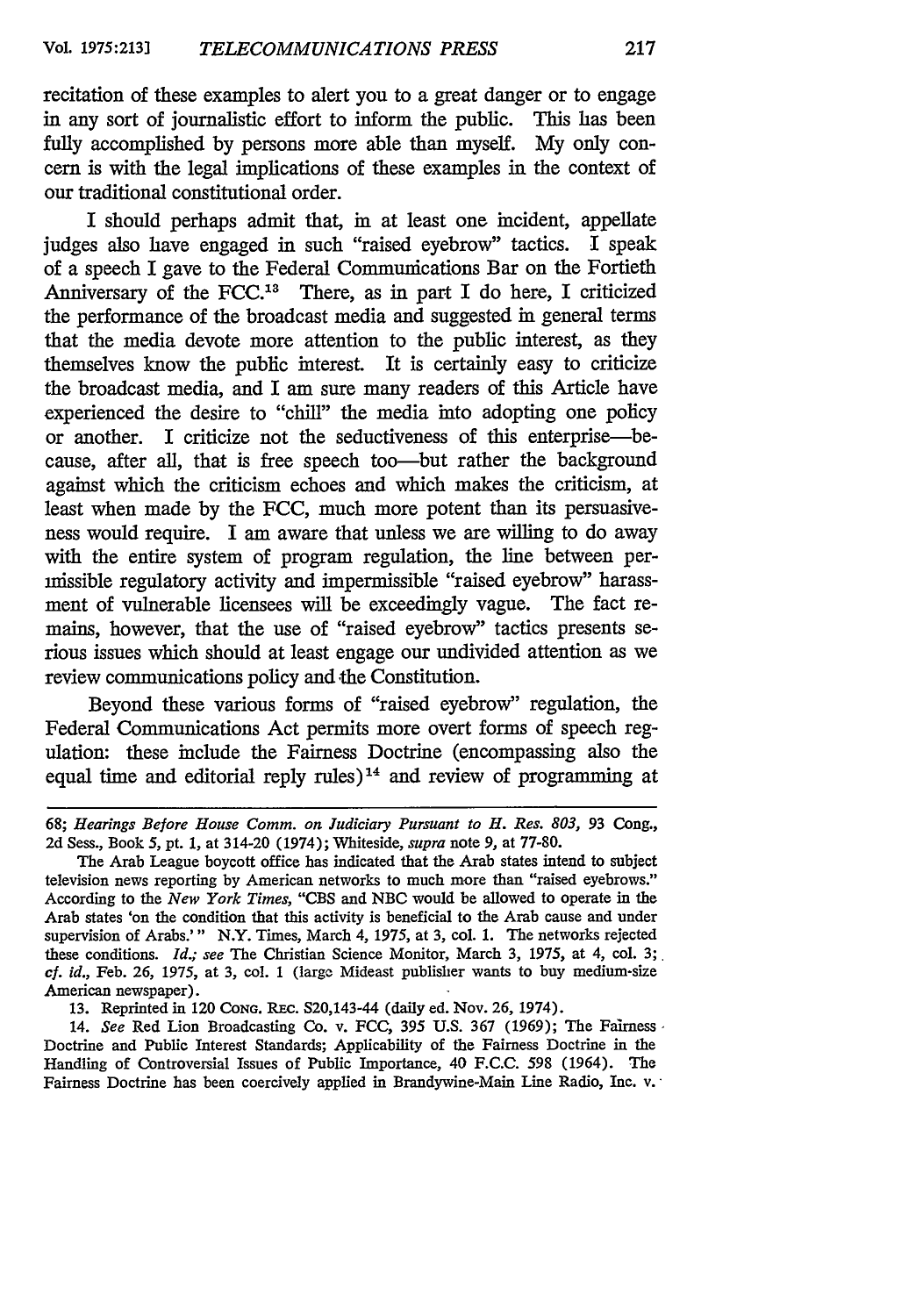license renewal and at assignment to determine whether past and proposed future programming meets the FCC's criteria of balance.<sup>15</sup>

I think it is beyond cavil that we would not tolerate this sort of regulation in any context other than telecommunications; the First Amendment would forbid it. But somehow telecommunications speech is different and permits, many think, a different First Amendment regime. I seek here to raise questions about this assumption through an exploration of the justifications generally offered to support this different First Amendment regime for telecommunications speech. After exploring those justifications, I will offer some alternative strategies for reforming telecommunications regulation in a manner which both eliminates present intrusion into protected speech and forwards the First Amendment interest of diversity of ideas.

## I. HISTORICAL **JUSTIFICATIONS** FOR FCC REGULATION OF THE TELECOMMUNICATIONS PRESS

As you know, many justifications have been offered for the present First Amendment state of affairs. But most are in my view simply *post hoc.* This does not, of course, deprive them of their persuasive-

Of course, the actual adverse decisions regarding the Fairness Doctrine provide only the tip of the iceberg; of far more consequence are the numerous complaints and proceedings before the FCC regarding specific news programming. For example, fourteen such proceedings involving recent news telecasts are cited in Brief of National Broadcasting Co., at 22-23 n.\*, National Broadcasting Co. v. FCC, *supra.* In 1972, the FCC received 2,800 Fairness Doctrine Complaints. H. GELLER, ThE FAIR-**NESS** DOCTRINE **IN BROADCASTING** 23 (Rand Corp. 1973). *See also* 120 CoNG. **REc.,** *supra* note 9, at S17,503; The Fairness Doctrine and Public Interest Standards 8, *citing* Allen C. Phelps, 21 F.C.C.2d 12 (1969). The financial burden imposed by constant compliance efforts is itself a form of "raised eyebrow" regulation. *See* Brandywine-Main Line Radio, Inc. v. FCC, 473 F.2d 16, 69-70 (D.C. Cir. 1972) (Bazelon, **C.J.,** dissenting), *cert. denied,* 412 U.S. 922 (1973); H. **GELLER,** *supra,* at 40-43. *Compare* Grosjean v. American Press Co., 297 U.S. 233, 246-47 (1936). For a discussion of some recent FCC Fairness Doctrine decisions, see Comment, *The Regulation of Conpeting First Amendment Rights: A New Fairness Doctrine After* CBS?, 122 **U.** PA. L. REv. 1283, 1293-1318 (1974).

*15. See* Citizens Comm. to Save WEFM v. FCC, 506 F.2d 252, 278-80 & n.45, nn.59-63 (D.C. Cir. 1974) (rehearing en bane) (Bazelon, C.J., concurring in the resuit); Alabama Educ. Television Comm'n, 32 P & F RADIO REG. 2d *539, 552-56* (1975); Children's Television Report and Policy Statement, **50 F.C.C.2d** 1 (1974); Suburban Broadcasters, 30 F.C.C. 1021 (1961), *affd sub nor.* Henry v. FCC, 302 **F.2d** 191 (D.C. Cir.), *cert. denied,* **371** U.S. 821 (1962).

**FCC,** 473 F.2d 16 (D.C. Cir. 1972), *cert. denied,* 412 U.S. 922 (1973); Banzhaf v. FCC, 405 F.2d 1082 (D.C. Cir. 1968), *cert. denied,* 396 U.S. 842 (1969). *See also* Friends of the Earth v. **FCC,** 449 **F.2d** 1164 **(D.C.** Cir. 1971); Retail Store Employees, Local 880 v. FCC, 436 F.2d 248 (D.C. Cir. 1970); Accuracy in Media, Inc., 40 F.C.C.2d 958 (1973), *rev'd sub nom.* National Broadcasting Co. v. FCC, No. 73-2256 (D.C. Cir., Sept. **27,** 1974).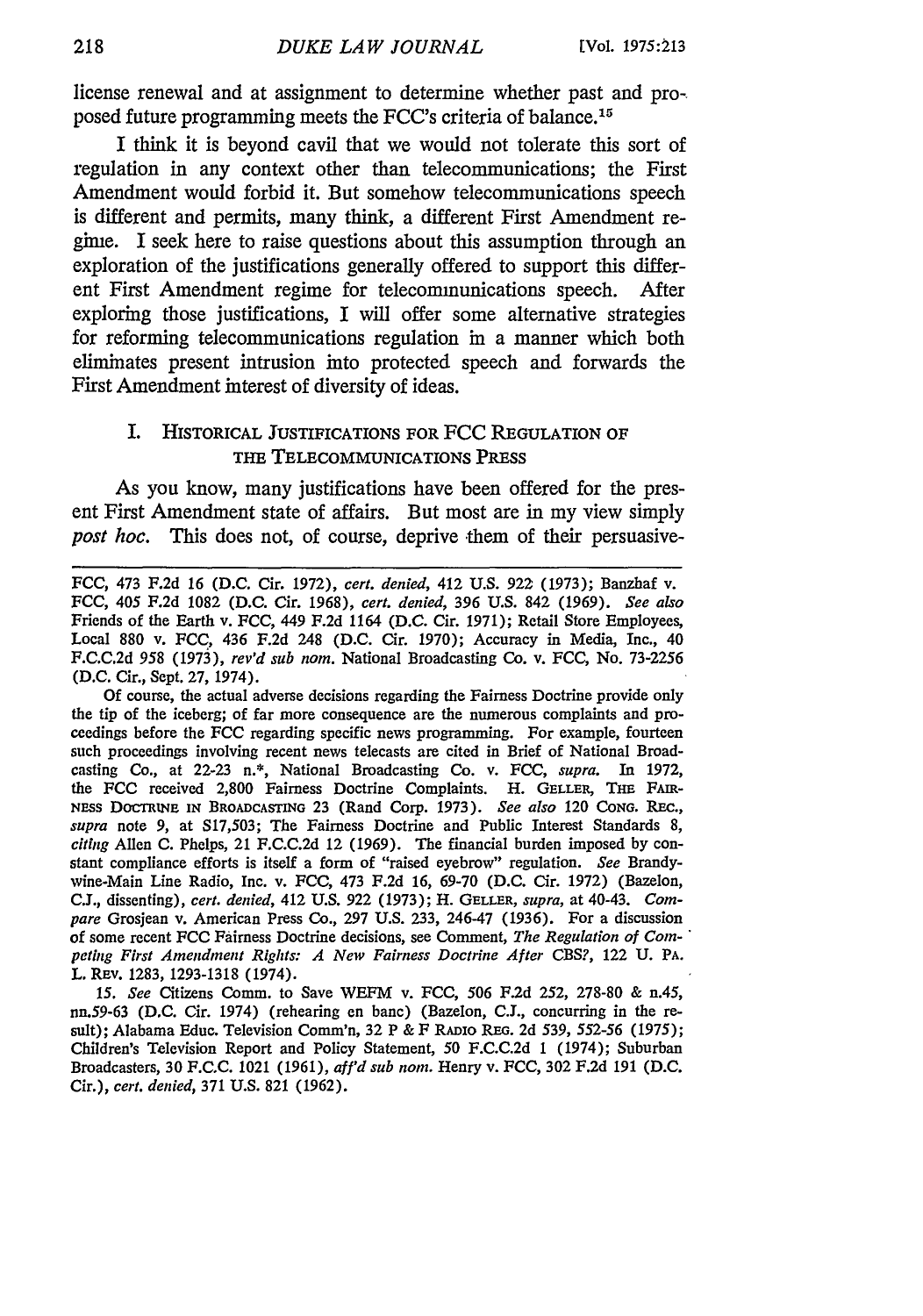ness, to the extent they are persuasive. However, this fact warns against viewing the justifications outside of their historical context. Thus, in discussing the justifications that have been offered, I intend to view them as historical causes and to consider them in their historical context. In this manner I hope to demonstrate the ways in which changes in historical context may further change or, indeed, eliminate the existence of at least some asserted justifications. This is simply to say that past historical necessity should not embed legal rules in concrete. To paraphrase Justice Holmes, I can think of no worse justification for a legal rule than the argument that it was necessary fifty years ago and therefore must be necessary today.<sup>16</sup>

## *A. Lack of Journalistic Effort in the Beginnings of the Telecommunications Press*

The main factor in my mind that explains the different First 'Amendment regime applied to TV and radio is the lack of genuine journalistic effort in the beginning of telecommunications news.<sup>17</sup> Radio and TV news at first was not considered a source of serious journalism; it was, many thought with justification, simply a rebroadcast of information and opinions obtained from the printed media. The main function of radio and TV was entertainment, and entertainment programming was not considered at the core of the First Amendment scheme. Indeed, for a short time the FCC declared that the licensees should not "editorialize."<sup>18</sup> The Commission later rejected this rule but only in favor of the Fairness Doctrine, which is today the most overt form of program regulation in which the FCC engages.<sup>19</sup> The image one gets, looking backward, is that the radio or TV licensee was a mere

18. *See* Mayflower Broadcasting Corp., 8 F.C.C. 333 (1941). *See also* Barron, *The Federal Communications Commission's Fairness Doctrine: An Evaluation,* 30 GEo. WASH. L. REV. 1, 1-4 (1961).

19. *See* Editorializing by Broadcast Licensees, 13 F.C.C. 1246 (1949); Mayflower Broadcasting Corp., 8 F.C.C. 333, 339-40 (1941).

<sup>16.</sup> *See* Holmes, *The Path of the Law,* 10 HAkv. L. REv. 457, 469 (1897).

<sup>17.</sup> Brandywine-Main Line Radio, Inc. v. FCC, 473 F.2d 16, 71-73 (D.C. Cir. 1972) (Bazelon, **C.I.,** dissenting), *cert. denied,* 412 U.S. 922 (1973); 1 **E.** BARNoUW 138-42; 2 *id.* at 17-22, 74-83, 135-42, 146-51, 185-87, 204-05, 219, 241; 3 *id.* at 40-56, 73, 116, *155-60,* 180-83, 186-87, 208, 210-11, 217-27, 244-45, 270, 301. The use of radio to communicate news during World War II may have been the turning point towards a true concept of broadcast journalism and away from simple reliance on the AP or UPI ticker. But the real growth of TV news teams and TV news technology occurred in the period from 1960 to 1963. In 1963, for the first time most Americans named TV as their major source of news. On the rise of TV news, see F. **FRIENDLY,** Dun **TO CiRCUMSTANCES** BEYOND OuR **CoNTROL..** . (1967); W. WooD, **ELECTRONIC** JOURNAL-ISm 1-20 (1967); P. Wurra, NEws oN **THE** Am 30-49 (1947).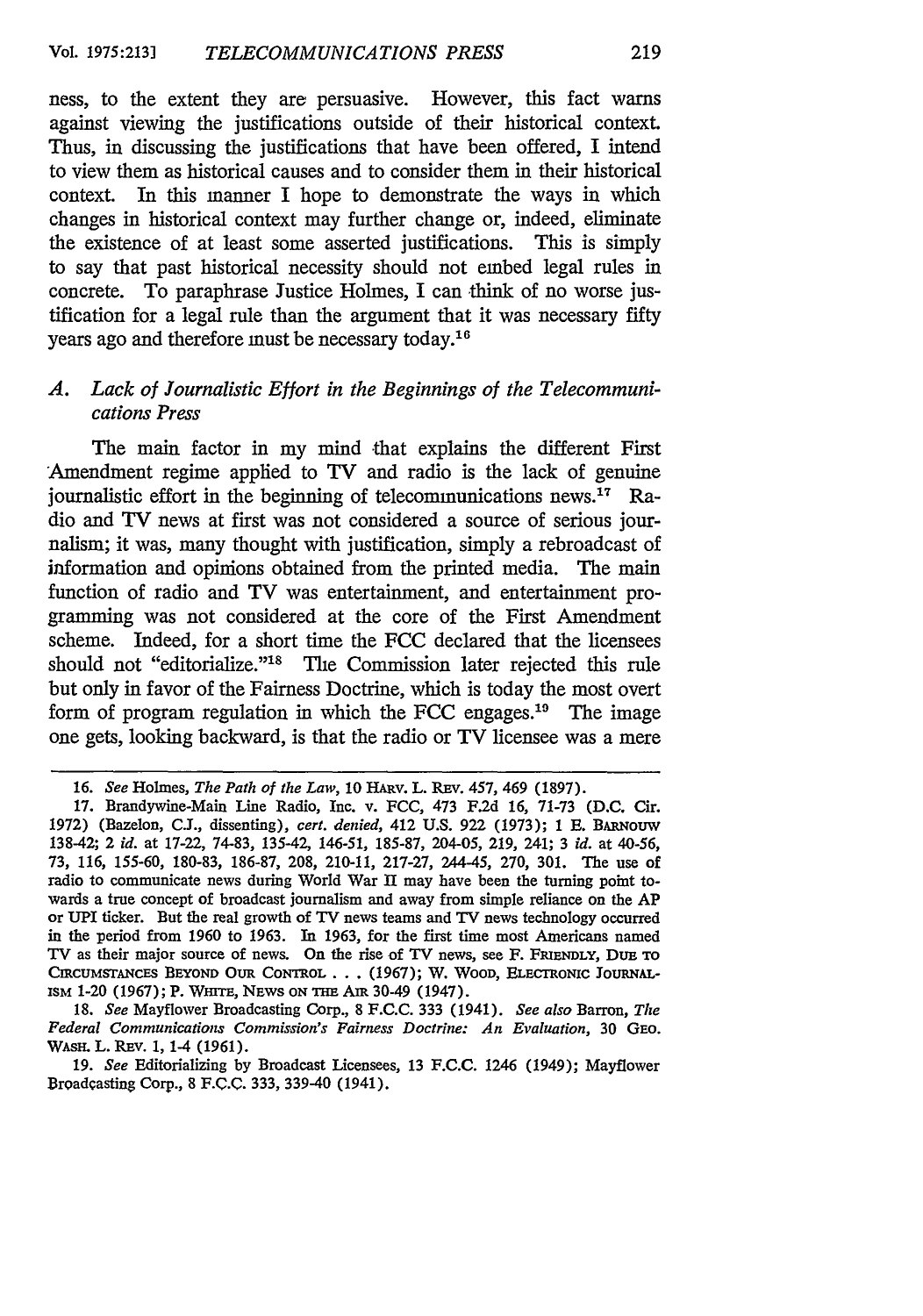conduit of news, a common carrier of sorts, and not the independent journalistic institution which the First Amendment protects as the "press."

But if this image were ever true, it surely is not true today. Independent TV and radio news and opinion teams are the main sources of information for the American people.20 If they have not completely overshadowed the printed media in areas such as investigative reporting, it is not because they are mere conduits. TV and radio journalism is now an independent press surely within the intendment of the First Amendment.

The fact that the telecommunications industry still relies heavily on entertainment programming does not mean it is any less a part of the independent journalistic institution the First Amendment protects. First, entertainment programming is protected speech, and, as an individual speaker, the licensee is entitled to First Amendment protection.21 Second, there is no reason why the press clause of the First Amendment refers only to the political press. We do not need Professor Charles Reich<sup>22</sup> to tell us that music, fiction and art occupy a status in the "marketplace of ideas" completely equal to political opinion. While it may have been once true that TV was not the source of high quality entertainment programming deserving of full First Amendment protection, it surely is no longer true. A different First Amendment regime cannot be justified on that basis.

### *B. The Nature of the Medium*

Another factor which has gained prominence in recent years may explain the continuing vitality of the special First Amendment regime for telecommunications. This is the particularly powerful nature of telecommunications as a medium for speech.<sup>28</sup> TV and radio offer ac-

<sup>20.</sup> ROPER ORG., INC., AN EXTENDED VIEW OF PUBLIC ATTITUDES TOWARD TELEVI-SION **AND** OTHER MASS MEDrA, **1959-71,** at 2 **(1971);** BROADCASTING, Nov. 2, **1970,** at **48.**

<sup>21.</sup> Times Film Corp. v. City of Chicago, **365 U.S. 43, 76 (1961)** (Warren, **C.".,** dissenting), citing Winters v. New York, 333 **U.S. 507, 510** (1948); see Jenkins v. Georgia, 418 **U.S.** 153 (1974); Citizens Comm. to Save WEFM v. FCC, **506 F.2d 252, 271** n.9 **(D.C.** Cir. 1974) (rehearing en bane) (Bazelon, **C.J.,** concurring in the result) and authorities cited. This was not always the case. *See* Mutual Film Corp. v. Industrial Comm'n, **236 U.S. 230 (1915).**

<sup>22.</sup> Charles **A.** Reich is a Senior Fellow at Yale Law School and author of *The* Greening of *America* **(1970).**

**<sup>23.</sup>** Citizens Comm. to Save WEFM v. **FCC,** *506* **F.2d 252,** *275* **&** nn.31-32 **(D.C.** Cir. 1974) (rehearing en bane) (Bazelon, **C.J.,** concurring in the result) and sources cited.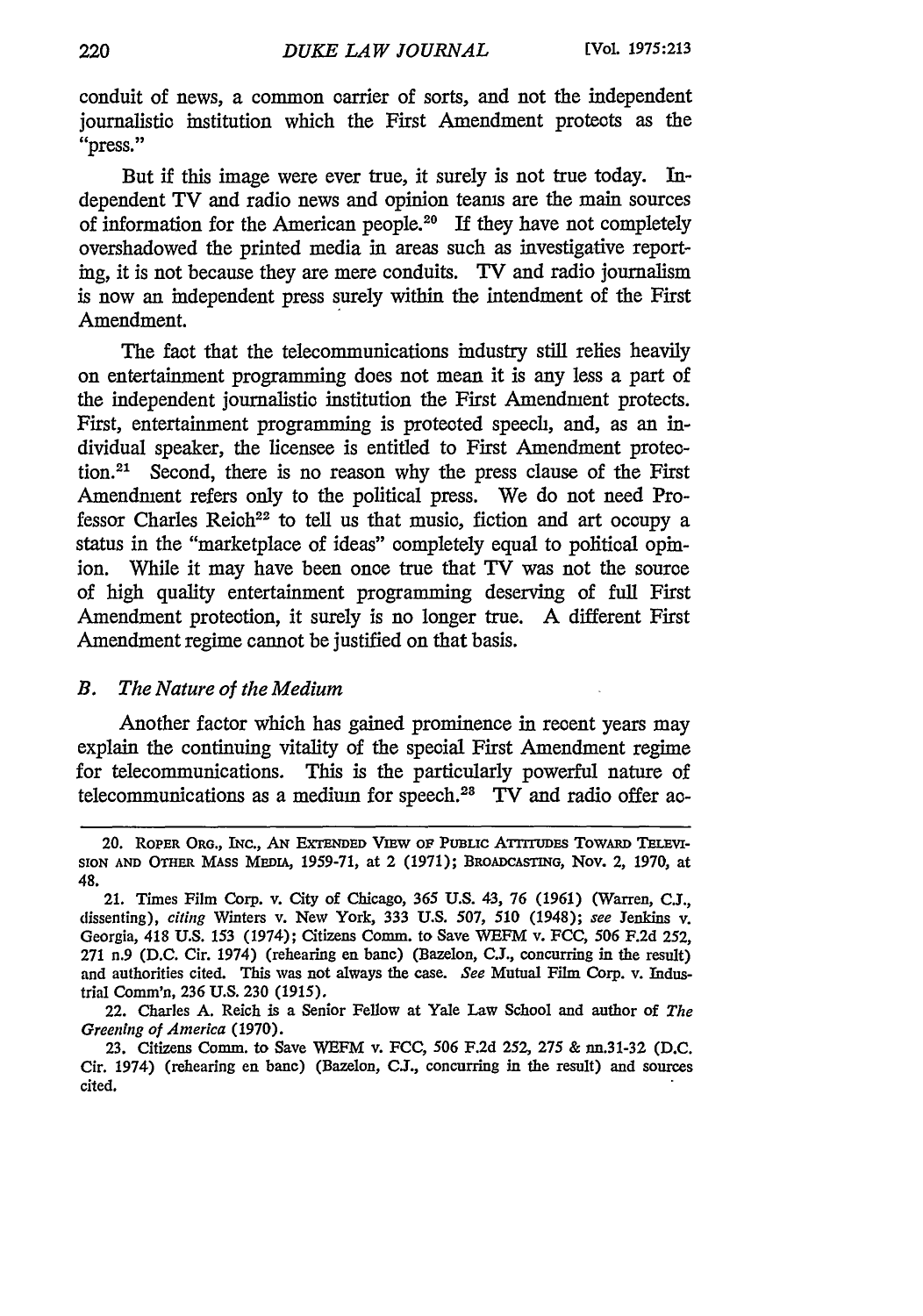cess to immense numbers of listeners with at least part of the immediacy of person-to-person communications. This all-pervasive immediate form of press commentary gives tremendous leverage to speakers who have access to it. And for that reason, there is great pressure to expand the number of voices which have this access.

It is simply impossible to exaggerate the impact of TV in particular on our lives and the lives of our children.<sup>24</sup> It is often said, but nonetheless worthy of repetition, that TV has altered our consciousness, our manner of relating to other people and the world, our decisions about the expenditure of our wealth and the use of our leisure time. It has both broadened and numbed our experiences with persons and events outside our normal range of acquaintance. TV is an acculturizer--even more so than public schools-and thus has an immense but largely unascertainable impact on the motivations and beliefs of our children. TV has so reordered our lives that we do not yet recognize the change. And the change was wrought almost inadvertently: nobody expected it, nobody foresaw the effect, and the people as a whole did not make a democratic choice to embrace it. But it is here to stay, and its power has led many individuals to question the validity of the traditional First Amendment regime.

One might profitably compare the impact of television on human perception, learning and communication with the discovery of atomic power and with recent developments in our understanding of human genetic structure, control of the brain and human biology in general. These three Twentieth Century revolutions in our knowledge and control of ourselves and the environment in which we live are awesome, at once bringing great promises and great perils. Rational evaluation of their growth is made difficult by the speed with which these developments have come upon us. While human kind has certainly experienced in previous centuries such world-shattering developments, in no other century have so many such developments come upon us so quickly and with such devastating impact.

But what follows from a recognition of the immense power of TV (and, to a lesser extent, radio) speech? We may assume that nothing in the First Amendment prohibits a reasonable regulation of the time, place and manner of speech in order to ensure that all speakers may

<sup>24.</sup> See L. BOGART, THE AGE OF TELEVISION (3d ed. 1972); M. McLUHAN, UNDER-STANDING MEDIA-THE EXTENSIONS OF MAN (1965); SIGHT, SOUND AND SOCIETY (D. **White** & R. Averson eds. 1968); 1 **TELEVISION** *AND* **SOCIAL** CHANGE (Surgeon General's Science Advisory Comm., **G.** Comstock **& E.** Rubinstein eds. **1972).**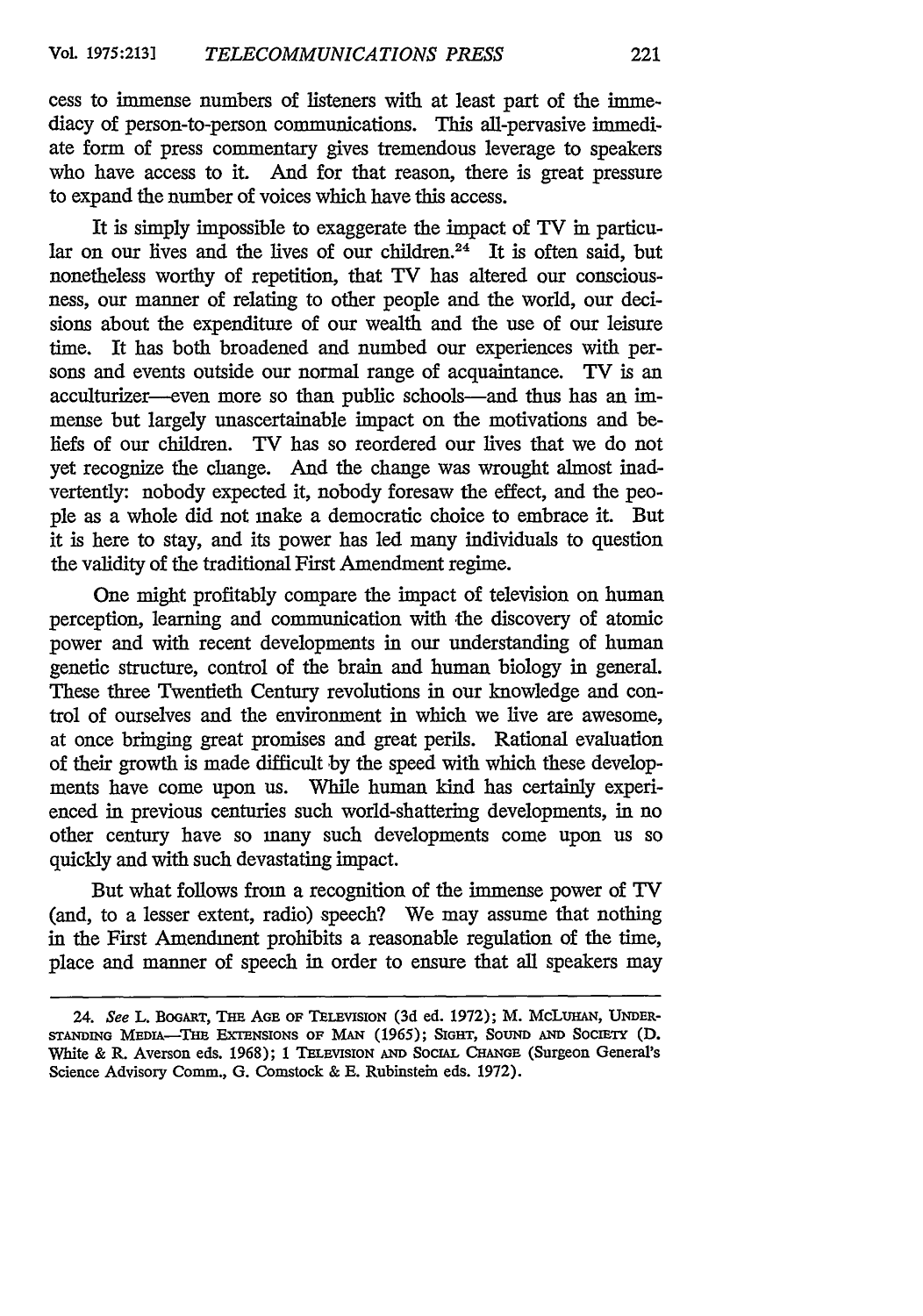be heard.<sup>25</sup> And we might further assume that marginally protected speech which significantly impinges upon individual privacy may be forbidden consistent with the First Amendment.<sup>26</sup> But it is something else again to suggest that the force of a particular mode of speech in and of itself permits a generalized regulation of speech. To some extent, TV viewing is involuntary and thus privacy interests are involved which may justify some regulation of  $TV$  speech.<sup>27</sup> But this involuntary aspect should not be exaggerated to justify the assumption that all TV programming is an invasion of privacy which can be regulated. In the final analysis, the assumption that the power of the telecommunications press justifies regulation strikes at the root of the First Amendment's guarantee of an independent journalistic institution: this assumption argues instead that the press is too powerful to be free. But it is important to distinguish between the power gained by oligopoly in the production of news and entertainment programming for radio and TV and the power inherent in the medium. I suspect that the former is the real concern, and I address it later in this Article. The latter form of power may be amenable to regulation to the extent, and only the extent, that the power itself causes a cognizable injury which we might deem worthy of suppression. A helpful analogy would be to the limitation on the use of bull horns. But to regulate on the basis of the content of the speech because of the added power given by a particular medium of communication seems to me a wholly different proposition which, if justifiable at all, cannot be defended on the basis of the particular power of the medium alone.<sup>28</sup>

*25. See* Lehman v. City of Shaker Heights, 418 U.S. 298, 311 (1974) (Brennan, **J.,** dissenting); Times Film Corp. v. City of Chicago, 365 U.S. 43, 75-78 (1961) (Warren, C.J., dissenting).

**26.** *Cf.* Gertz v. Robert Welch, Inc., 418 **U.S.** 323 (1974); New York Times Co. v. Sullivan, 376 **U.S.** 254 (1964). *Compare* Trinity Methodist Church, South v. Federal Radio Comm'n, 62 F.2d 850 (D.C. Cir. 1932), *cert. denied,* 288 **U.S.** *599* (1933).

**27.** Banzhaf v. FCC, 405 F.2d 1082, 1100-01 (D.C. Cir. 1968), *cert. denied,* **396 U.S.** 842 (1969).

28. Times Film Corp. v. City of Chicago, **365** U.S. 43, 77-78 (1961) (Warren, CJ., dissenting) **:**

It is true that "each method [of expression] tends to present its own peculiar problems." Joseph Burstyn, Inc. v. Wilson [343 U.S. *495, 503* (1952); *see also* Red Lion Broadcasting Co. v. FCC, 395 U.S. 367, 386-87 & n.15 (1969)]. The Court has addressed itself on several occasions to these prob-<br>lems . . . . The Court [has] recognized that sound trucks call for particu-<br>larized consideration . . . . But, the Court's decision today does no from this. Our prior decisions do not deal with the *content* of the speech; they deal only with the conditions surrounding its delivery. These conditions "tend<br>to present the problems peculiar to each method of expression." Here the<br>Court uses this magical phrase to cripple a basic principle of the Con

*Cf.* 120 Cong. Rec. S18,810-12 (daily ed. Oct. 10, 1974) (remarks of Senator Prox mire) and authorities cited.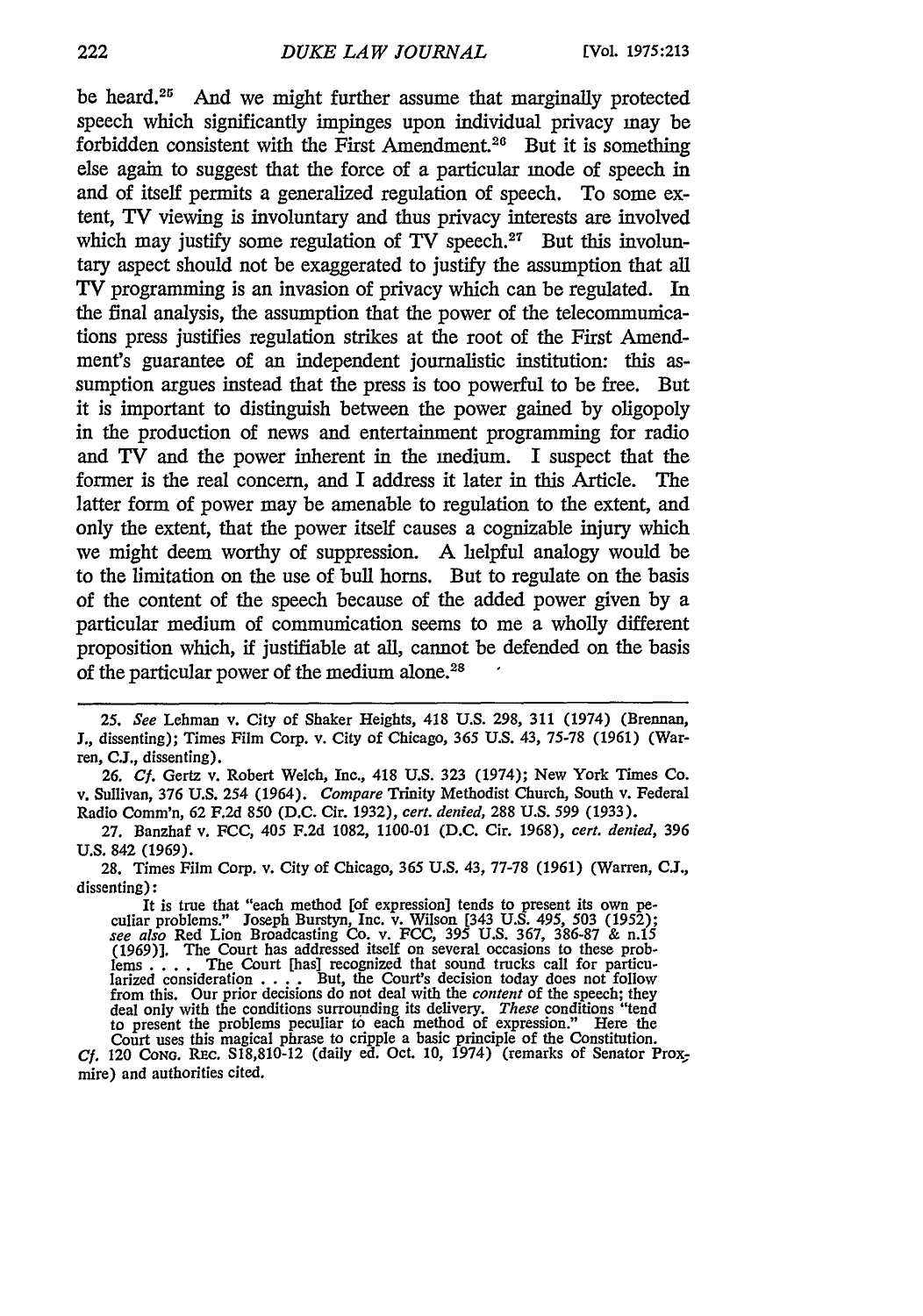#### *C. Scarcity of Broadcast Facilities*

#### *(1) Scarcity of Frequencies*

A third factor leading to a different First Amendment regime for telecommunications, a factor which has emerged as the most widely accepted justification today, is the scarcity of telecommunications outlets and thus the scarcity of broadcast speakers.29 The initial source of this scarcity was the concept of a license which in turn was caused by a limitation on the number of broadcast frequencies. Thus, as a permissible regulation of the manner of speech designed to permit all speakers to be heard, the government must allocate frequencies in order to avoid destructive interference. But the key to scarcity is the *limited number of frequencies* and not the mere existence of licensing, and it may be doubted whether today there is a scarcity of broadcast frequencies.<sup>30</sup> The emergence of cable TV, perfection of UHF technology and more efficient usage of the VHF broadcast spectrum promise an end to scarcity of broadcast frequencies. $31$  Even if one focuses only on broadcast TV, present figures indicate that a great portion of the UHF band is not presently in use.<sup>32</sup> Of course, UHF and cable are not sufficiently developed to be an effective alternative to VHF at present. But their possibility of development does suggest that *physical limitations* on the number of frequencies are not that severe.

In 1969 the Supreme Court in *Red Lion Broadcasting Co. v. FCC3 <sup>3</sup>*found that scarcity was then still a reality. However, the figures discussed in *Red Lion* are not necessarily probative in this regard and, indeed, demonstrate a confusion inherent in discussions of scarcity. The only conclusion the figures utilized in *Red Lion* indicate is that the VHF television channels with high market penetration are completely filled. Thus the scarcity lies in this-there are very few VHF television channels linked to a nationwide network with good market penetration. This scarcity, it will be noted, is not premised on a limited number of frequencies per se. Otherwise, *Red Lion* relies only on the past-the fact that the original justification for regulation was the problem of scarcity and the resulting interference.

<sup>29.</sup> *See* Red Lion Broadcasting Co. v. FCC, *395* U.S. 367, 388-90, 396-400 (1969).

<sup>30.</sup> In New York City, for example, there are currently thirty-seven radio (AM) and television (VHF) stations as compared to three newspapers of general circulation. Letter to the author from Elie Able, Dean of the Columbia University School of Journalism, Feb. 27, 1975.

<sup>31.</sup> *See* Brandywine-Main Line'Radio, Inc. v. FCC, 473 F.2d 16, 75-76 (D.C. Cir. 1972) (Bazelon, C.J, dissenting), *cert. denied,* 412 U.S. 922 (1973); R. **NOLL** 4.

<sup>32.</sup> See authorities cited in note 31 *supra.*

<sup>33.</sup> *395* U.S. 367, 396-400 (1969).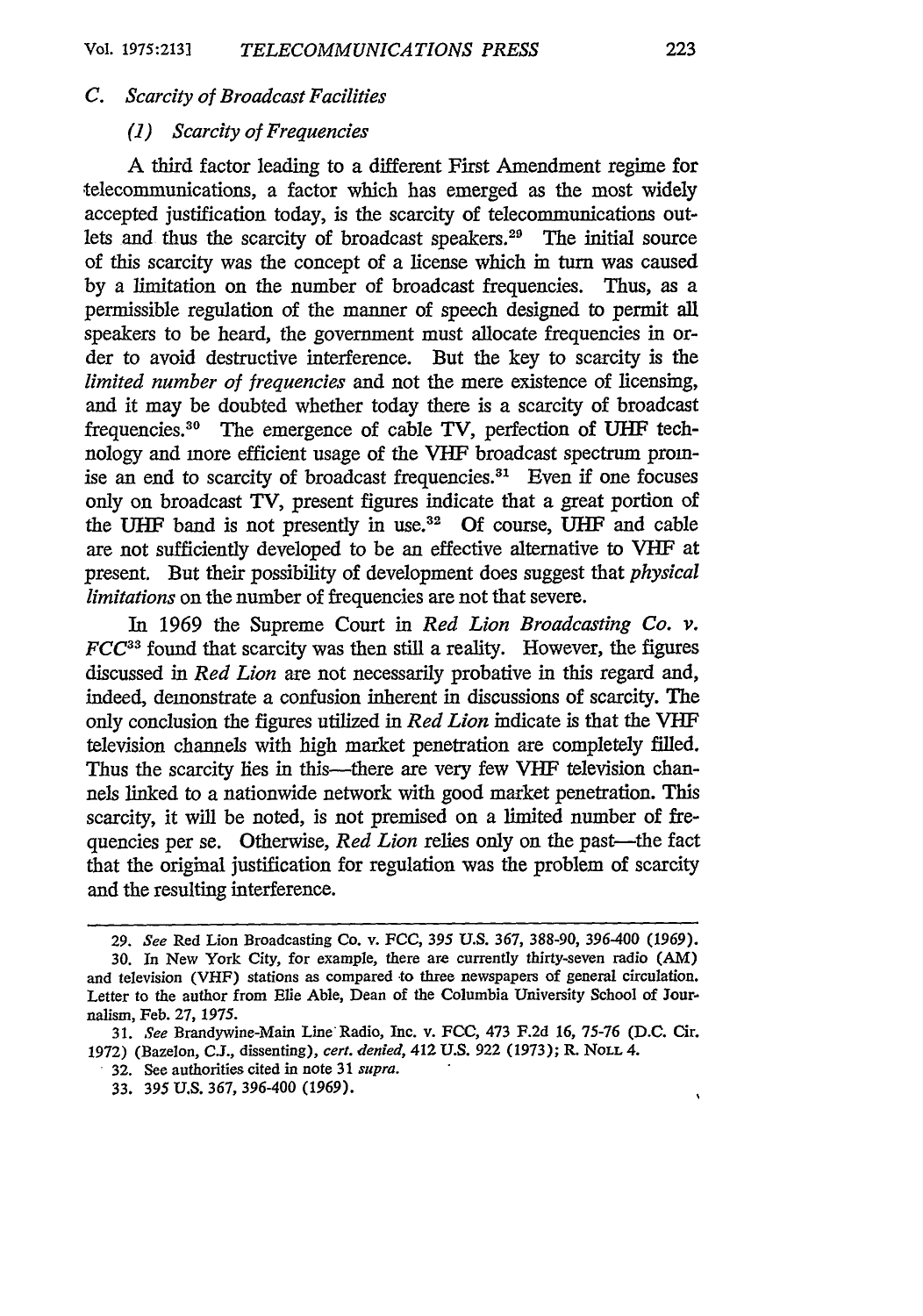#### *(2) Scarcity of Investment Capital*

Further confusion of the concept of scarcity is suggested by the following argument advanced by Mr. Henry Geller in support of FCC program regulation: Mr. Geller notes that there are two VHF licensees for TV service in Jackson, Mississippi and without the Fairness Doctrine those licensees may well broadcast racist programming. $34$  It is noteworthy that Mr. Geller does not mention radio, nor the fact that the stations broadcast network news. But be that as it may, another omission from his analysis is whether there are other available TV frequencies, cable, **UHF** or VHF, which are open to potential broadcasters in Jackson. We may assume that there are other potential frequencies (since UHF has sixty odd channels and the VHF has at least ten) but that, for presumably financial reasons, no other persons find broadcasting in Jackson to be feasible. This "scarcity," if it may be so called, is not a result of a limited number of frequencies and is indeed no different than that associated with newspapers. Scarcity of investment capital in the broadcasting industry seems hardly meet as a justification for a different First Amendment regime for TV alone. It should be added that even if Mr. Geller's argument is convincing, it justifies only program regulation in local viewing markets where there are few broadcasters. For some major markets where there are sixty or more radio stations and six TV stations, Mr. Geller's argument is inapplicable.<sup>35</sup>

And this leads to a more troubling question, because all economic resources are scarce.<sup>36</sup> When we say there is a scarcity of frequencies, to what are we comparing this scarcity? In other words, what is the contrasting "multitude" that is the implicit premise of discussions of scarcity? Broadcast frequencies are scarce in relation to what? Consider the following figures: as of December 31,  $1974$ ,<sup>37</sup> there were

37. BRoADcASTINo, Feb. 17, **1975,** at 64. For figures in recent years, see Brandywine-Main Line Radio, Inc. v. FCC, 473 **F.2d** 16, **75** (D.C. Cir. 1972) (Bazelon, **CJ.,** dissenting), *cert. denied,* 412 U.S. 922 (1973); G. ROBINSON & E. GELLHORN, THE ADministrative Process 154-57 (1974).

<sup>34.</sup> Geller, *Communications Law,* 63 GEo. **LJ.** 39, 46 (1974).

*<sup>35.</sup> Cf.* Fidelity Television, Inc. v. FCC, No. 73-2213, at 30-31 (D.C. Cir., Mar. *6,* **1975);** Citizens Comm. to Save **WEFM** v. **FCC, 506 F.2d** 252, 284 n.79 **(D.C.** Cir. 1974) (rehearing en banc) (Bazelon, **CJ.,** concurring in the result). The observation in the text would mean that the Fairness Doctrine is not applicable to at least New York, Los Angeles, Chicago, and Philadelphia. *See also* Jaffe, *Program Control,* 14 ViL. L. REv. **619-20** (1969).

*<sup>36.</sup> See Coase, The Federal Communications Comm'n,* 2 **1.** LAw **&** EcoN. **1, 13-19 (1959).** Of course, the scarcity of investment capital in the telecommunications industry for **UHF** and cable development is a result partly of government controls and not solely the product of a free market.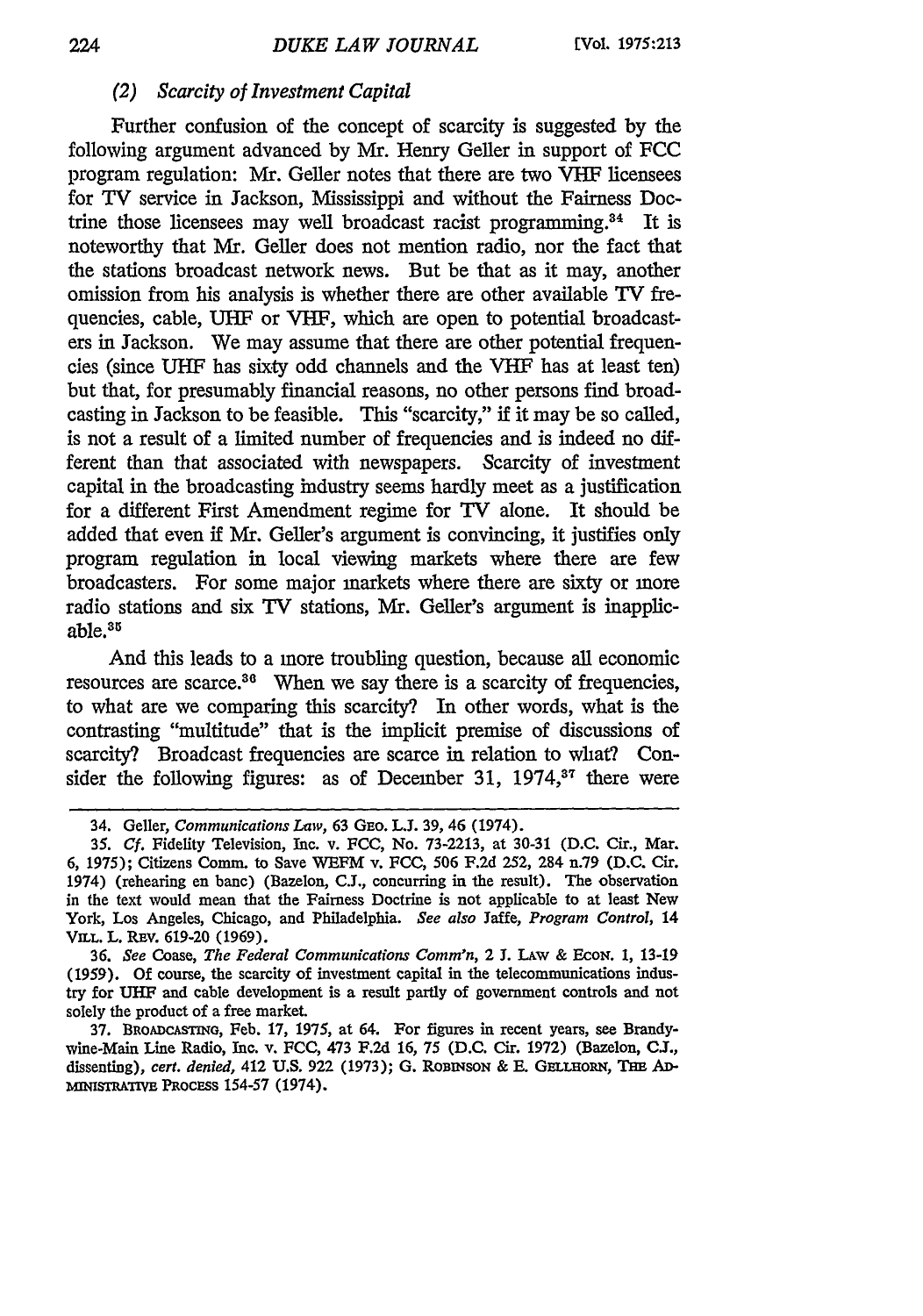7,785 radio stations on the air and 952 TV stations, serving nearly every part of the country. As of January 1, 1971, daily newspapers totalled only 1,749. And the broadcast spectrum is still not completely filled. How is there a "scarcity" of broadcast frequencies? How many do we think could realistically be filled considering the capital market for broadcast facilities? Even **if** the previously stated figures seem "scarce" by some unknown standard, the potential of cable television is so enormous that it alone could, if properly developed, outnumber newspapers. "Scarcity," indeed!

Of course, the number of non-daily newspapers and periodicals, as well as book sales, has increased regularly in recent years.<sup>38</sup> Professor Emerson is thus led to suggest that the real comparison is not between the number of daily newspapers and the number of radio and TV stations, but between the number of printing presses and the number of broadcast frequencies.<sup>39</sup> This comparison of "theoretical" scarcity, if it may be so named, does produce a conceptual limitation on telecommunications not present in regard to the printed media. However, this conceptual limitation is really of no serious significance now that cable TV produces a "theoretical" expansion of the broadcast frequencies that must certainly parallel the "theoretical" number of printing presses for any realistic purpose we might impute to communications policy. Furthermore, most discussions of scarcity of broadcast frequencies really are premised on an "effective" scarcity and, if newspaper and the telecommunications press are to be compared, we must look also to the "effective" scarcity of newspapers, which leads inexorably to a comparison between the number of daily newspapers and the number of radio and TV stations.

So, looking only to the "effective' scarcity that *Red Lion* proved, it is clear that this is a scarcity that is not really a product of the Federal Communications Act or the forces that gave impetus to that Act. Rather, it is a result of government policies which have permitted the development of VHF television prior to perfection of technology for cable and UHF to the commercial detriment of the latter.<sup>40</sup> Even

<sup>38.</sup> See STATISTICAL ABSTRACT OF THE UNITED STATES, 502, 505 (1973).

*<sup>39.</sup> See* T. **EMERSON, THE SYSTEM OF FREEDOM OF EXPRESSION 662 (1970);** *cf.* **Fairness** Doctrine **and Public** Interest **Standards** 4-7.

<sup>40.</sup> On this subject, see H. **GELLEm, A MODEST PROPOSAL TO REFORM THE FCC** 3- 12 (Rand Corp. 1974). *See also* Multiple Ownership 1029 (Robinson, Comm'r, concurring in part, dissenting in part).

Former **FCC** Chairman Newton Minow, who was kind enough to offer his comments on the arguments made in this Article, stated that the shortage of VHF outlets in the major market areas has produced a severe economic scarcity with the result that business people are virtually standing in line **for an open** frequency in those areas.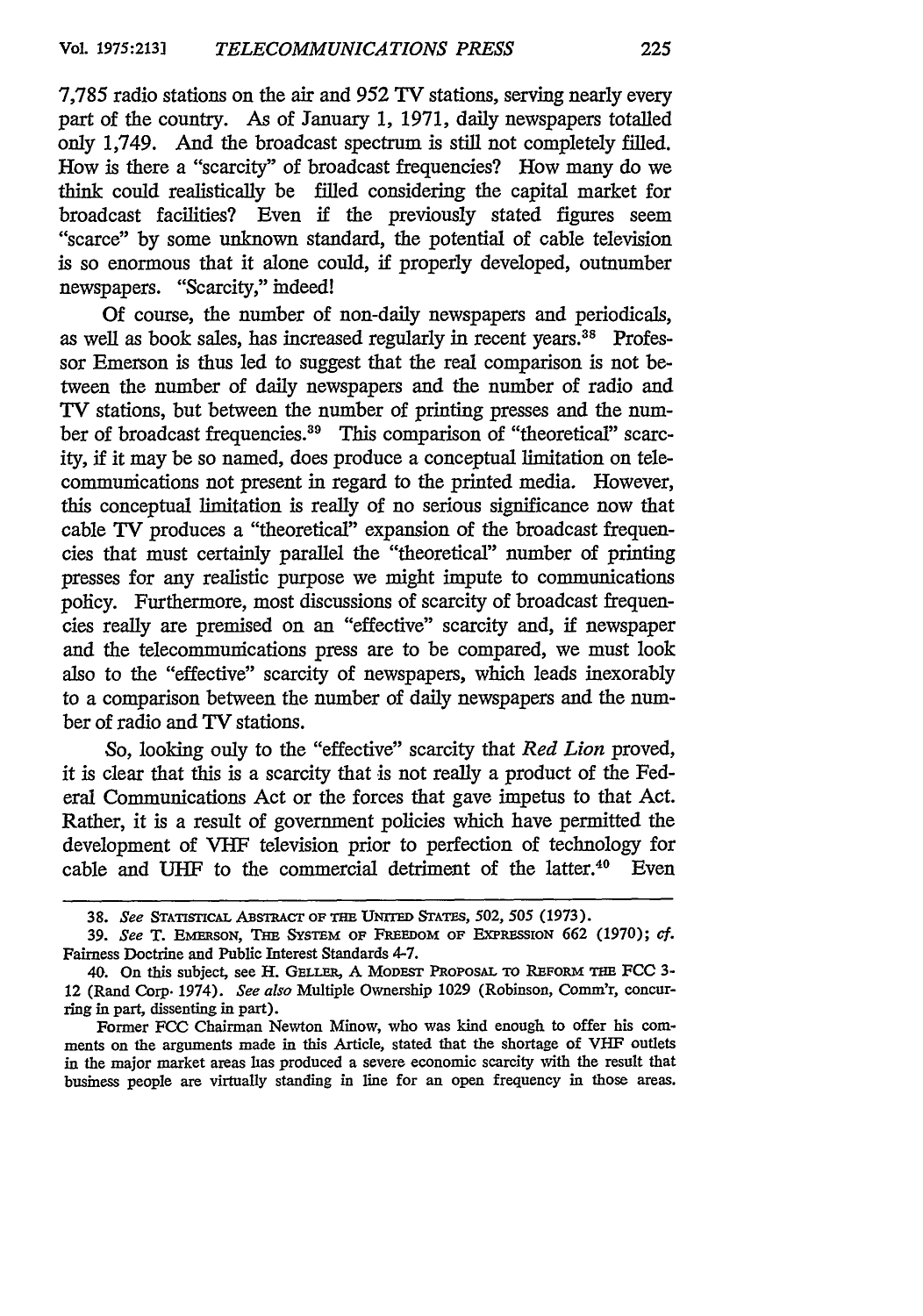though the government is somewhat responsible for the dominance of the limited number of VHF licensees, the Failing Newspaper  $Act<sup>41</sup>$  and repeated antitrust division approvals of mergers of newspapers have implicated the government in the scarcity of high circulation newspapers in major markets. But that fact was apparently not enough to institute a new First Amendment regime for newspapers.<sup>42</sup>

I suggested in an opinion in 1972 that the FCC reconsider the concept of scarcity to determine whether its vitality continues undiminished in light of recent technological developments. $43$  While the FCC has recently purported to accept my invitation, one may certainly question whether its effort was an in depth re-evaluation of the concept of scarcity.<sup>44</sup>

#### *(3) Implications of Scarcity for Government Regulation*

Even assuming the existence of a scarcity of broadcast speakers, it is not immediately apparent to me why this scarcity (either in gen-

41. 15 U.S.C. §§ 1801 *et seq.* (1970); *see* Columbia Broadcasting Sys., Inc. v. Democratic Nat'l Comm., 412 U.S. 94, 145 (1973) (Stewart, **I.,** concurring).

42. *See* Miami Herald Publishing Co. v. Tornillo, 418 U.S. 241 (1974). The continuing concentration of the newspaper industry-partly the result of the Failing Newspaper Act-undermines some of the assumptions of the *Tornillo* decision. Most disturbing is the fact that only **2.5** percent of American cities have more than one daily newspaper. B. **BAGDIKLAN, THE EFFECT CONSPIRACY AND OTHER CRIMES OF THE** PRESS **<sup>11</sup> (1972);** *see* **E.** SACHAR, Tnn **NEWSPAPER INDUSrRY-1973, at 3-9 (1973);** N.Y. Times, Mar. **26, 1975,** at 20, col. **1.** But new technology in the printing press area may reverse this trend. *See* **E.** SACHAR, *supra* at **17-22.**

43. Brandywine-Main Line Radio, Inc. v. **FCC,** 473 **F.2d** 16, 75-76 (D.C. Cir. **1972)** (Bazelon, **C.J,** dissenting), *cert. denied,* 412 U.S. 922 (1973).

*44. See* The Fairness Doctrine and Public Interest Standards 6-7.

There is no such line, he points out, for newspapers in major market areas because newspapers are simply not as profitable. The true scarcity, he concludes, lies in the inability to meet the significant *demand* for VHF outlets in major market areas. A similar argument has been made by Albert Kramer in a draft report to the American Civil Liberties Union. I have no doubt about the accuracy of these arguments. My point, as developed in the text, is that this concept of scarcity is not a result of the limitation on frequencies but rather the market power gained by VHF licensees through **FCC** policies on allocation of frequencies and relative development of alternative technologies. My suggestions for reform discussed in Part III of this Article attempt to meet these policies head on, rather than through regulation of speech. But if such reform efforts do not move ahead, I can perceive an argument that past FCC allocation and development policies are themselves a denial of the free press rights of those whose demand for frequencies cannot be met under the present scheme. A lesser form of this argument was rejected in Columbia Broadcasting Sys., Inc. v. Democratic Nat'l Comm., 412 U.S. 94 (1973), but that case is surely not definitive. The present entrenchment of VHF licensees and the concommitant network domination of programming were, of course, the justifications I offered for a limited content regulation in Citizens Comm. to Save WEFM v. FCC, 506 F.2d 252, 272-76 (D.C. Cir. 1974) (rehearing en bane) (Bazelon, CJ., concurring in the result).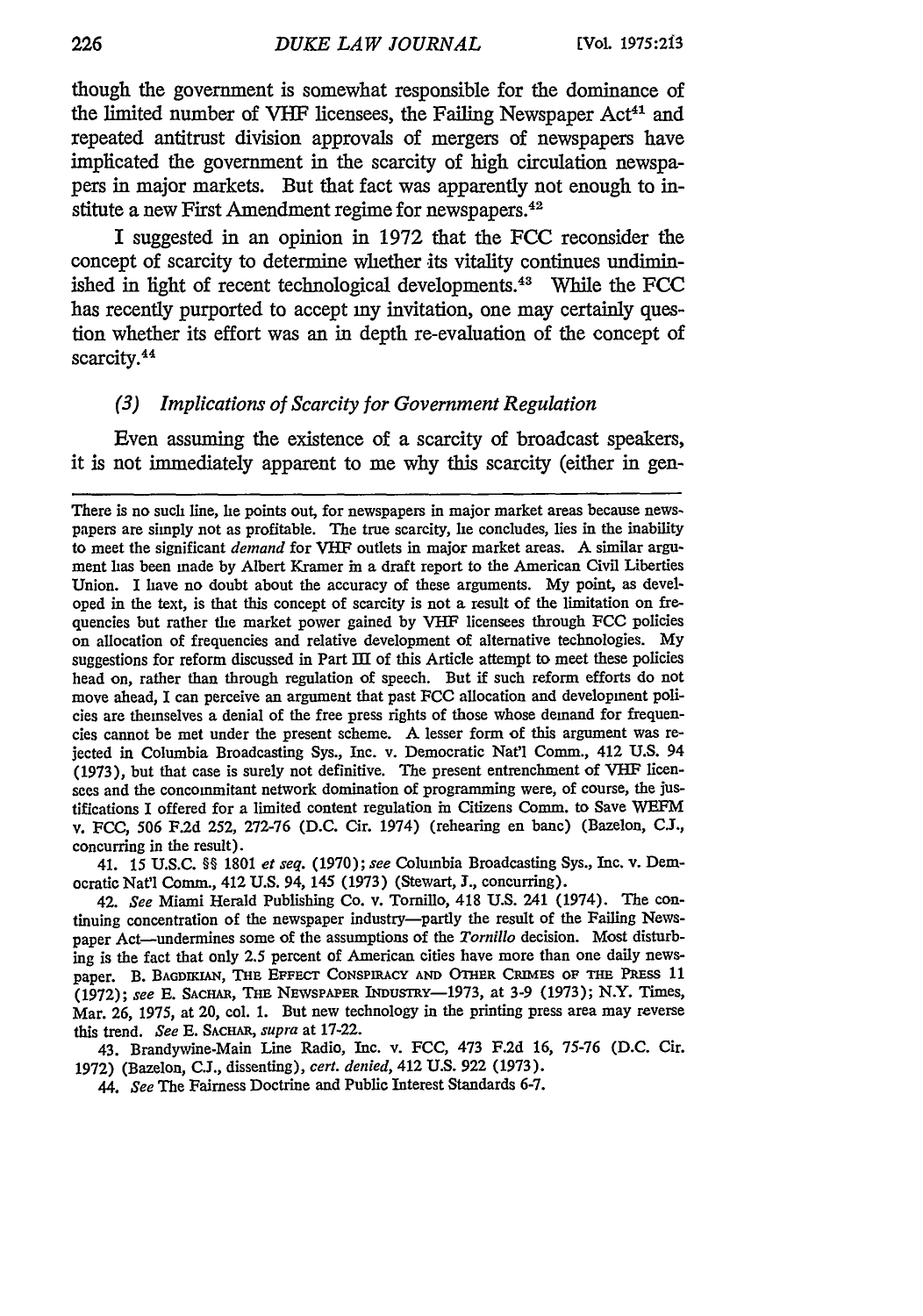eral or in terms of high-market penetration VHF television licensees) is ground for a different First Amendment regime for telecommunications. Here too is a significant confusion on the concept of scarcity. This confusion may be illustrated by a comparison of two perspectives on scarcity. One perspective is that scarcity produces the comparative hearing in which, by the nature of the Communications Act, the government must choose among or between speakers on the basis of the content of their speech. The second perspective on scarcity is that a limited number of speakers in and of itself (or because of some government intervention that causes the limitation) is ground for imposing public duties on the speakers. This second perspective may be coupled with a reference to a prior comparative proceeding in which the speaker was successful, this success imposing a public obligation to speak not only for himself but for the loser as well. In the language of *Red Lion,* the speaker is a fiduciary for the public and has corresponding public duties which it must meet to fulfill this fiduciary obligation. <sup>45</sup>

The logic of this second perspective would be compelling but for the fact that the First Amendment, it would seem, does not limit its protection of an independent press to an independent *and numerous* press. When we consider the limited number of newspapers, this conclusion is clear, and the Supreme Court has just recently reaffirmed it.46 If government involvement in the process of limitation of speakers is short of that needed to find "state action," then the existence of that much government involvement should not change this result.<sup>47</sup> Thus, this line of argument suggests, the existence of scarcity does not alter the constitutional provision for an independent press. Scarcity might indicate that the press should assume on its own a fiduciary obligation to the public-and I would be one who encourages them to do so-but it cannot alone justify *governmental enforcement* of that obligation.

The fact that Congress could have made the licensees common carriers and not independent programmers themselves does not permit, as *Red Lion* seems to suggest,<sup>48</sup> the conclusion that the independent press can be subject to public duties. To permit this logic, it would seem that any duty could be imposed upon the private press simply because of a potential legislative power. Similarly, it cannot be main-

*<sup>45.</sup>* 395 U.S. 367, 389 (1969).

<sup>46.</sup> Miami Herald Publishing Co. v. **Tornillo,** 418 U.S. 241 (1974).

<sup>47.</sup> *See* Columbia Broadcasting Sys., Inc. v. Democratic Nat'l Comm., 412 **U.S.** 94,

<sup>114-21 (</sup>opinion of the court), 150-65 (Douglas, **J.,** concurring in judgment) (1973).

<sup>48.</sup> *See* 395 U.S. at 390-91 (1969).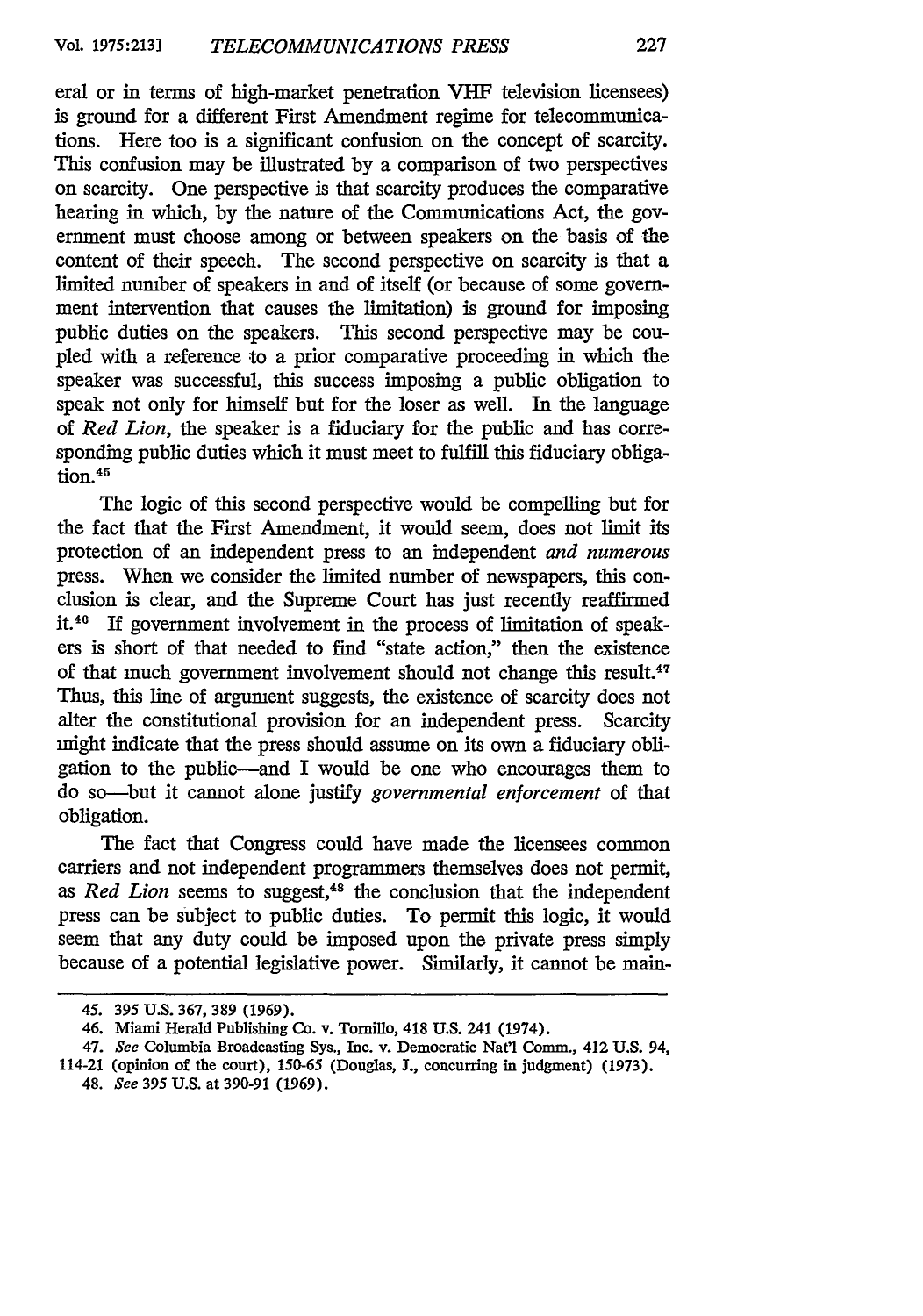tained with any real force that "nothing in the First Amendment... prevents the government from requiring a [newspaper] to share [its space] with others and to conduct [itself] as a proxy or fiduciary with obligations to present those views . **. . .""** This suggestion would permit any kind of regulation of the press, yet it was said in *Red Lion,* and eight Justices apparently approved it, when one substitutes the word "licensee" for "newspaper" and the word "frequency" for "space."

More than this, what is the relation of scarcity to regulation of speech? The suggestion of *Red Lion* is that regulation is necessary to encourage a diversity of ideas. Thus, scarcity is apparently a problem in need of regulation because it produces less diversity. But there is no evidence that in all the various media of communication there is a deficiency of diversity. Rather, the argument is that there is a deficiency in ideas communicated *through the telecommunications media.* This suggests that the problem is not scarcity of frequencies but rather the particularly powerful nature of TV communication. Indeed, there may well be a scarcity of political pamphleteers in the nation, but we would hardly think that was cause for regulating the ones that exist. Nor would we think to worry about the diversity of ideas presented by the pamphleteers that exist. So the key to the scarcity argument is that TV produces greater access to an audience than other modes of communication, and thus it can be regulated to ensure a diversity of ideas in that medium alone. But this argument is seemingly rejected by the promulgation of the First Amendment, since newspapers have a far greater access than other speakers to an audience; this fact is inherent in the concept of a "press" which is distinct from ordinary speakers, and we are back again to the point suggested above-if the press is too powerful to be free, do we not need a constitutional amendment to alter the scheme established by the First Amendment?<sup>50</sup>

Another problem with this second perspective on scarcity is that we are left with no understanding of what program or speech regulation is permissible. One could argue all speech is unprotected because of

*<sup>49.</sup> Id.* at 389.

**<sup>50.</sup>** Times Film Corp. v. City of Chicago, **365 U.S.** 43, **77** (1961) (Warren, **CJ.,** dissenting):

The contention may be advanced that the impact of motion pictures is<br>such that a licensing system of prior censorship is permissible. There are sev-<br>eral answers to this, the first of which I think is the Constitution its This is the traditional argument made in the censor's behalf; this is the argu-ment advanced against newspapers at the time of the invention of the printing press. The argument was ultimately rejected in England and has consistently been held to be contrary to our Constitution. No compelling reason has been predicated for accepting the contention now.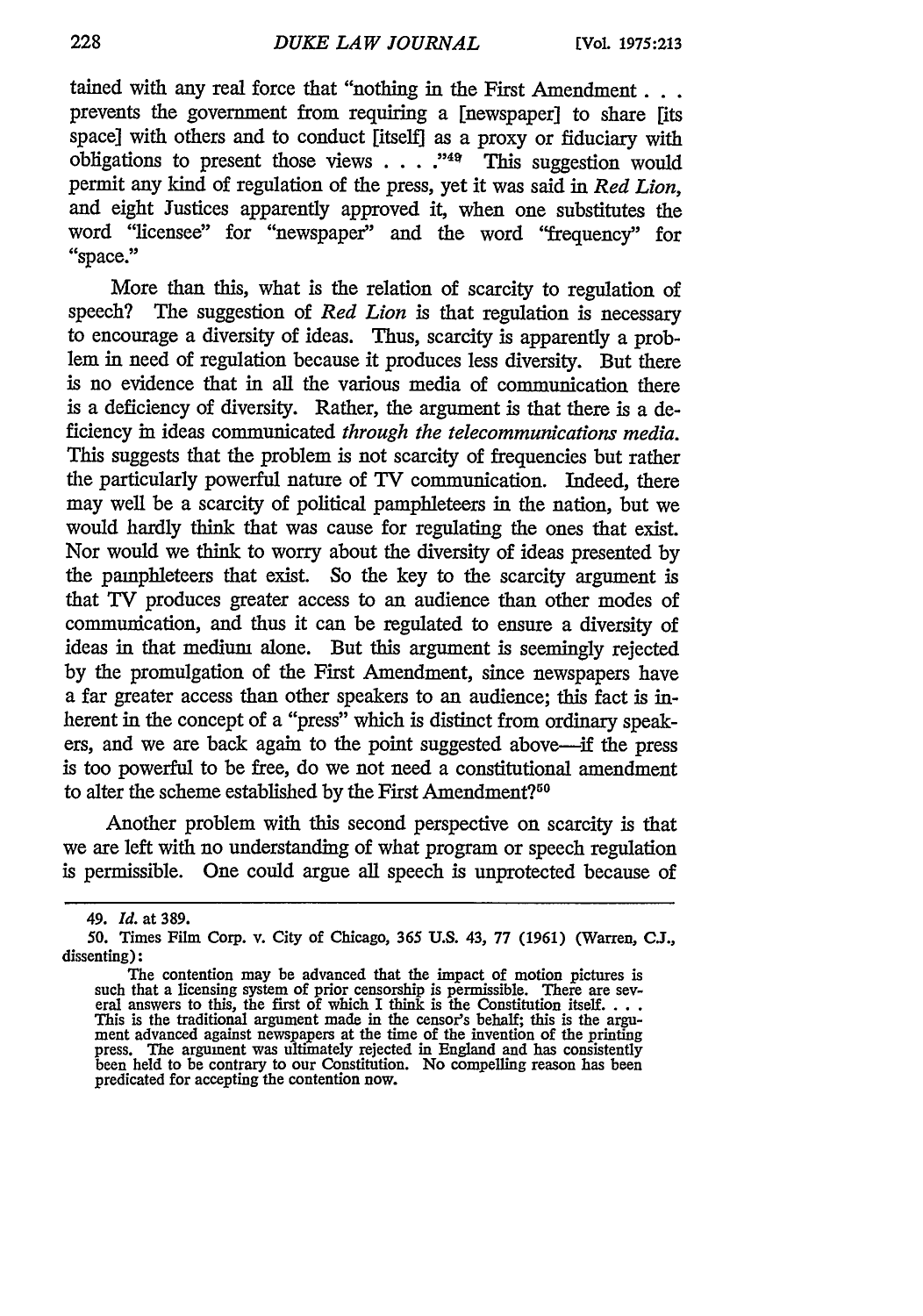scarcity, but the "diversity of ideas" justification for the use of the scarcity argument indicates that only nondiverse speech may be proscribed in favor of diverse speech. But FCC doctrine makes no such inquiry. Rather, it regulates in favor of diversity *within the licensee's own programming* and not in terms of the diversity in the viewing market as a whole. $51$  Thus the regulation supposedly justified by the scarcity argument extends well beyond the actual bounds of the real justification. One might ask whether this is an overbroad regulation of protected activity.

#### *(4) The Comparative Hearing*

So only the first perspective on scarcity—the choice at a comparative hearing-truly involves a concept of scarcity which is unlike that found in other branches of the press and which does not depend, in the final analysis, upon the particular nature of telecommunications speech. A choice on the basis of the content of proposed or past speech would seemingly be necessary and acceptable if the criteria are designed to advance the ultimate values of the First Amendment.<sup>52</sup> But, we must be aware that the comparative hearing does not indicate that other frequencies are not available to the parties seeking the frequency in issue; rather, it may simply mean that the parties are not interested in those other available frequencies. This observation raises the question whether the concept of scarcity at a comparative hearing is entirely within the control of the parties and thus an insufficient basis for inquiry into the content of speech.

#### *D. Subversion of Journalistic Judgment for Business Reasons*

There is one final factor which probably has not served as an historical justification for a different First Amendment regime but is by

**<sup>51.</sup>** Furthermore, the **FCC** should, if it were really serious about diversity, attempt to discern what sorts of diversity are desired **by** the viewing audience. The available evidence indicates that the viewing audience wants more options on existing types of programming rather than more diverse types of programming. *See G. STEINER*, THE PEO-PLE LOOK AT TELEVISION 226-49 (1963). Full exploration of this idea of diversity should lead the **FCC** into an examination of program *quality* and not just program categories, as a measure of diversity. *See* Irion, *FCC Criteria for Evaluating Competing Applicants, 43 MINN. L. REV. 479, 489-96 (1959). This raises extremely difficult prob*lems. *See* sources cited in note 71 *infra.* Commissioners Robinson and Hooks in a recent concurring statement indicated that **FCC** regulation of obscenity may not be justified by a scarcity concept because regulation of obscenity is not designed to create diversity. See Pacifica Foundation, Station WBAI, 32 P & F RADIO REG. 2D 1331, 1343 n.\* (F.C.C. Feb. 12, 1975) (Robinson & Hooks, Comm'rs, concurring).

*<sup>52.</sup> See* Citizens Comm. to Save VEFM v. **FCC,** 506 F.2d 252, 279-81 **(D.C.** Cir. 1974) (rehearing en banc) (Bazelon, **CJ.,** concurring in the result).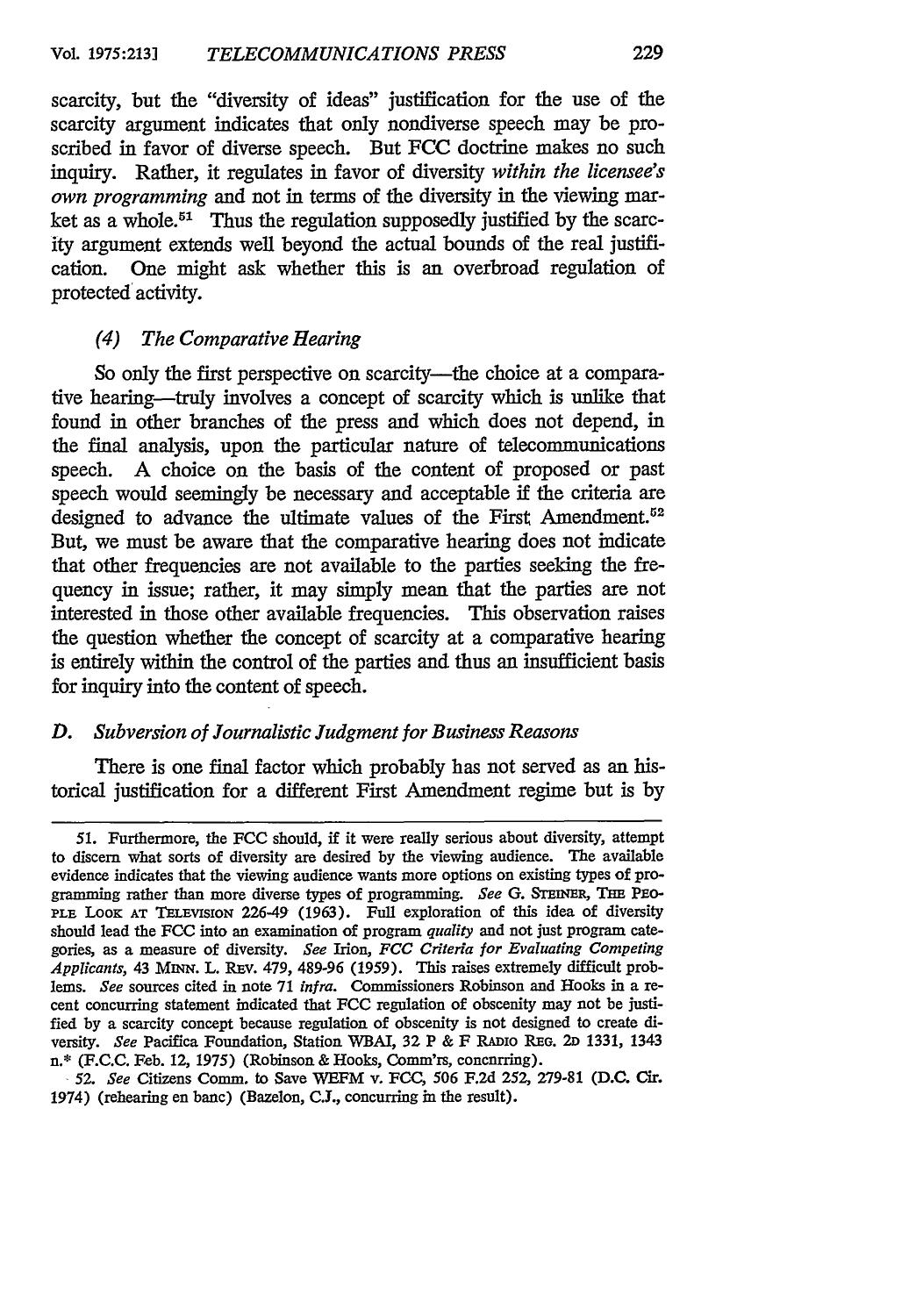far the most promising candidate for the future and has as among its proponents the true aficionado of regulation. This is a factor of infinite subtlety and causes me the most concern. The economics of broadcast TV require that programming be directed to a mass audience in order to ensure a sufficient viewing audience (and hence sufficient advertising revenues) to finance the operation.<sup> $53$ </sup> Limited or specialized appeal programming will not sell enough advertising to be economically viable. There are two important corollaries to this point. First, producers of programming must be ensured of large-scale distribution of their programs in order to make a profit. The difficulties in obtaining that distribution through individual dealings with licensees led to the use of the three networks and a few large-scale entertainment corporations such as MCA and to a lesser extent Westinghouse as brokers in the placement of programming both with advertisers and with the licensees. This development in turn led to the now well publicized "network domination" of production and placement of programming.<sup>54</sup> Second, news and public affairs programming does not attract as large an audience as entertainment programming. This sort of programming is thus a perennial loss leader and arguably without FCC intervention to insist upon it, a requirement found in the Fairness Doctrine,<sup>55</sup> licensees might just do away with it. Network evening news is apparently an exception to this economic premise of broadcasting.<sup>56</sup>

This concern with the economics of TV programming leads us into the most difficult quagmire of all: since the telecommunications press is a business and, thus, its decisions are "business" decisions in large part, does the First Amendment, which is concerned with journalistic

56. *See* BROADCASTING, Feb. **11,** 1974, at 43, for figures on the viewing market shares of network news.

*<sup>53.</sup> Id.* at 267-68; R. NOLL 49-53; Steiner, *Program Patterns and Preferences, and the Workability of Competition in Radio Broadcasting, 66* **Q.J.** ECON. 194 (1952).

<sup>54.</sup> R. NOLL 59-79; Prime Time Access 724-40 (Robinson, Comm'r, dissenting).

*<sup>55.</sup> See* Public Communications, Inc., 32 P & F RAnio REG. 2D 319 (F.C.C., Dec. 10, 1974), *affg* 49 F.C.C.2d 27 (Broadcast Bureau 1974); Editorializing by Broadcast Licensees, *supra note* 19, at 1249-51; Comment, *Enforcing the Obligation to Present Controversial Issues: The Forgotten Half of the Fairness Doctrine,* 10 HARv. Cwy. RIGHTS-CIV. LIB. L. REV. 137 (1975). On the interior economic viability of news and public affairs programming, see R. NoLL 52-53 n.31, 68-69; Formulation of Policies Relating to the Broadcast Renewal Applicant, Stemming from the Comparative Hearing Process, 43 F.C.C.2d 1043, 1045, 1049 (1973). *See also* 3 **E.** BAnNouw 116, 244-45; Maines & Ottinger, *Network Documentaries: How Many, How Relevant?,* 11 COLUM. JouRNAism REv., March-April, 1973, at 36. On general failure of local broadcasters to provide public affairs programming, see Renewals of Broadcast Licenses for Ark., La. & Miss., 42 F.C.C.2d 1, 16-25 (1973) (Johnson, Comm'r, dissenting); Renewal of Standard Broadcast and Licenses for Okla., Kan. & Neb., 14 F.C.C.2d 1 (1968) (Johnson & Cox, Comm'rs, dissenting).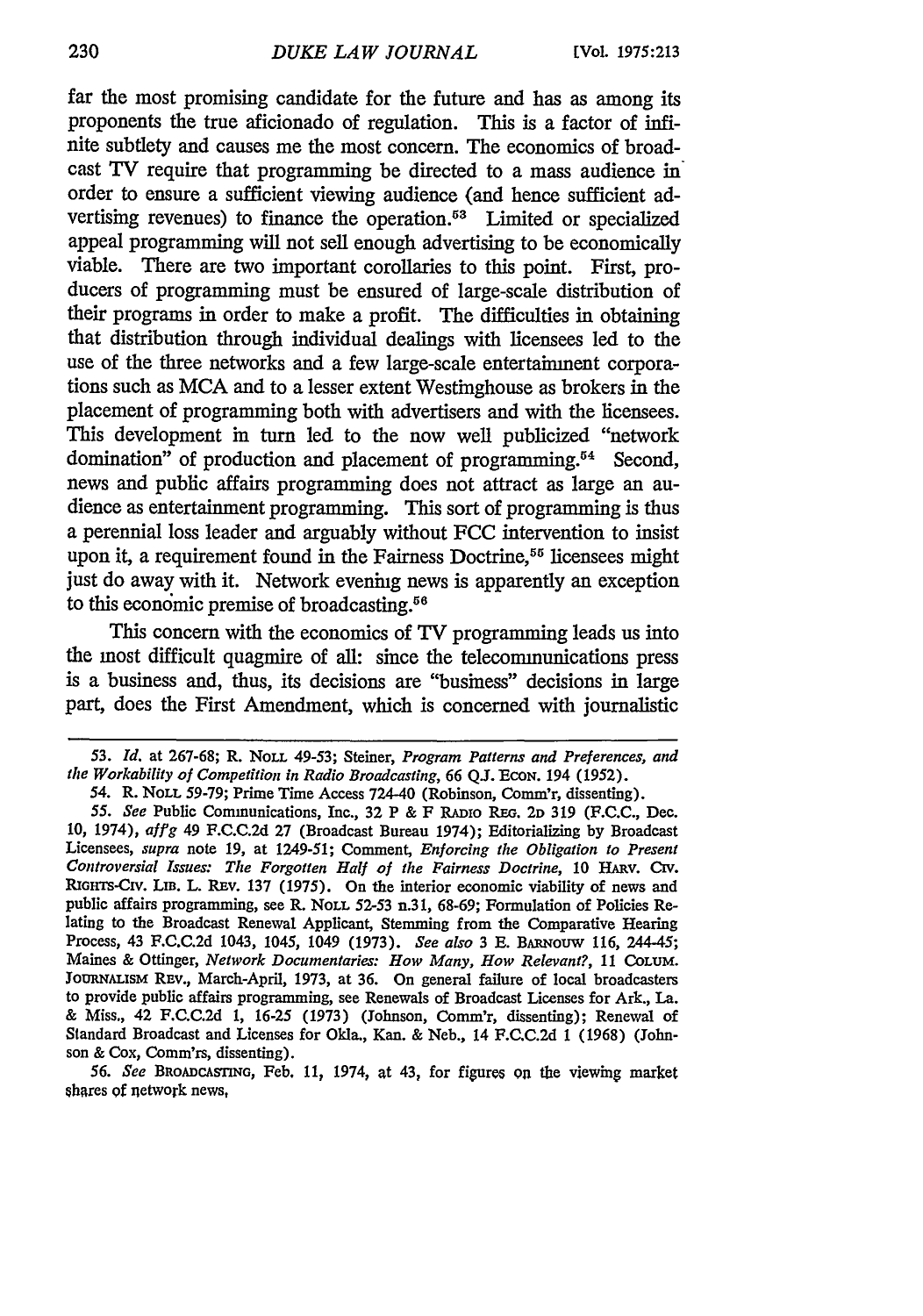judgment, protect these business judgments? Or put another way, should programming, news or otherwise, which is generated by a purely economic appraisal of the viewing "market" be enshrined as the sort of public discussion protected by the First Amendment? I have no problem conceptually with a "no" answer to these questions. The First Amendment does not sanctify the process of making money through titillating speech, and it does not protect economic propaganda of whatever form.<sup>57</sup> Furthermore, the networks and the licensees have demonstrated a tremendous capacity to ignore the public interest when their private economic interests are at stake. Perhaps the most graphic examples are the failure to give any news coverage to the license renewal bill that Representative Staggers did us the courtesy of killing last session of the Congress<sup>58</sup> and the failure to provide balanced coverage of the debate over pay **TV.59** There is the depressing but nonetheless illustrative comment of Senator John Pastore of Rhode Island, Chairman of the Senate Subcommittee on Telecommunications, who, upon observing TV cameras at his hearings into violence on TV, stated as I paraphrase: "I don't know why they bring those cameras here; I know the networks don't intend to show a single second of what goes on here." And, of course, he was right. Nothing substantial was run on the hearings. The networks just do not report what they feel is injurious to their economic interests. Douglass Cater once quoted to me the remark of a candid network executive to the effect that if a

*58. See* Public Communications, Inc., 32 P & F **RADIO RE. 2D 319 (F.C.C.,** Dec. 10, 1974). On the reuewal bill which would have been one of the most important amendments to the Federal Communications Act since its passage, see H.R. REP. No. **93-961, 93d** Cong., **2d** Sess. (1974).

**59.** National Cable Television Ass'n, 48 **F.C.C.2d 501** (1974) (Broadcast Bureau); **cf.** Local **880,** Retail Store Employees v. **FCC,** 436 **F.2d** 248 **(D.C.** Cir. **1970).** *See also* National Citizens Comm. for Broadcasting, 49 **F.C.C.2d 83** (1974) (Broadcast Bureau) (joke **by** Johnny Carson about Crest toothpaste, an **NBC** sponsor, bleeped off the air); H. SKORNIA, *supra* note 57, at 82-93. On coverage of pay TV developments, see *id.* at 135-56. **A** particularly ominous example of advertiser censorship is the cover- age of the 1974 California gubernatorial election. **A** forthcoming Article in the *California Journal* documents these assertions: Advertisers associated with local stations decided it was not good business to cover the gubernatorial election. Thus, there was very little coverage of the election and the candidates experienced difficulty in even buying air time. In the final week of the campaign, every TV station in San Francisco, except the public station, refused to carry a debate between the Republican and Democratic candidates,

<sup>57.</sup> Cf. Pittsburgh Press Co. v. Human Relations Comm'n, 413 U.S. 376 (1973); Donaldson v. Read Magazine, Inc., 333 U.S. 178, 189-92 (1948). *See also* Miller v. California, 413 U.S. 15 (1973); Ginzburg v. United States, 383 U.S. 463 (1966). On the excessive commercialization of the broadcast media, see 2 E. BARNouw 227-36; L. BRowN, **TELEvISION, THm** BusiNEss **BEHID THn** Box **(1971);** H. SKORNiA, **TELEVISION** AND THE NEWS 11-68 (1968).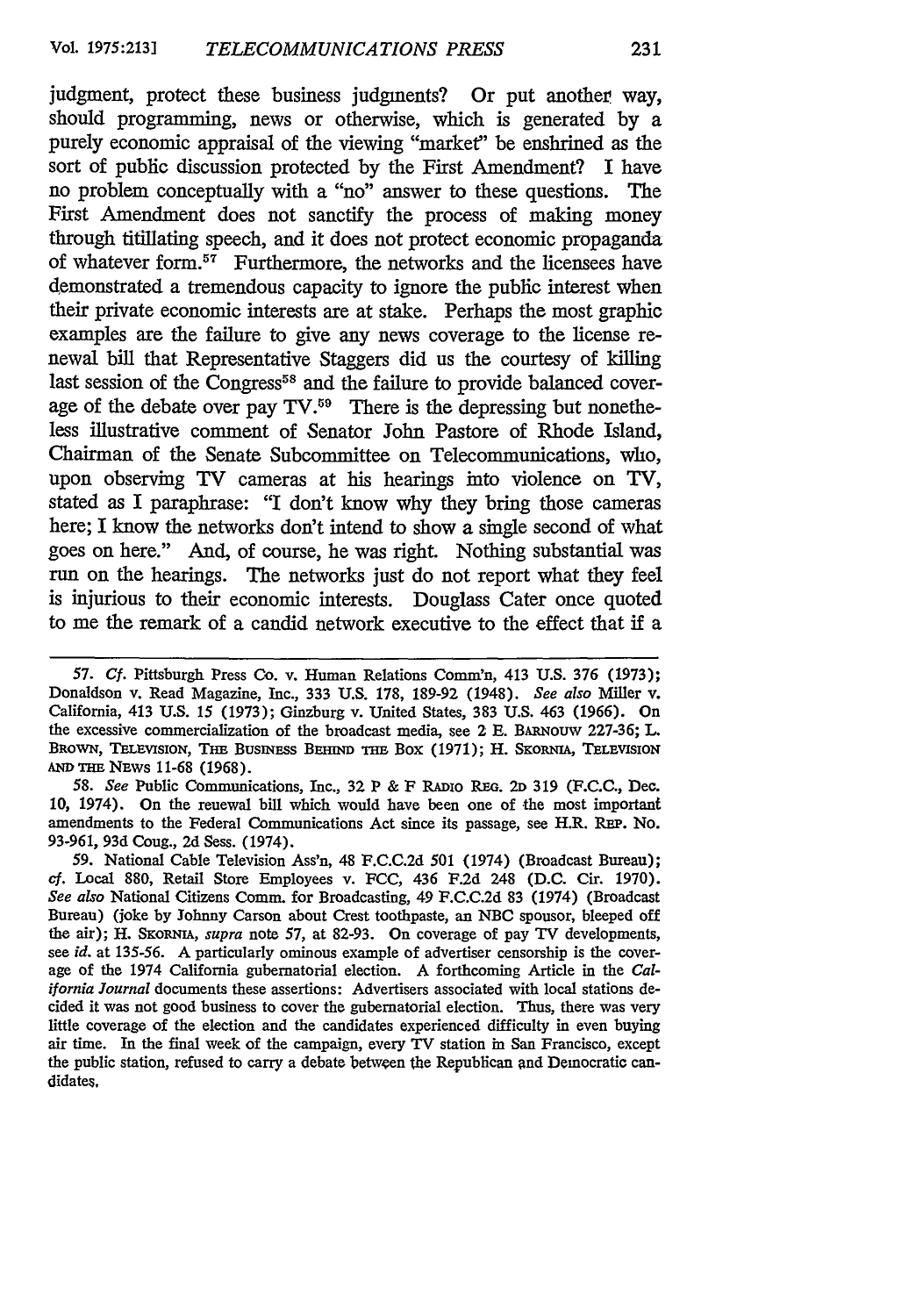broadcaster had to choose between the license renewal bill or abolition of the Fairness Doctrine, the broadcaster would choose the renewal bill and forego First Amendment rights. We should expect nothing else from corporations which hire as their executives not journalists or even professional broadcasters but successful businessmen. *And* we should also expect that every business decision will be defended as an exercise of journalistic discretion protected by the First Amendment when not one gram of journalistic discretion is involved. <sup>60</sup>

Perhaps more important than these particular incidents of the promotion of economic self-interest to the derogation of the public interest is the existence of a network-imposed licensing scheme upon its own journalists. While this network censorship is even broader than that imposed by the FCC, it operates in a very similar fashion. I am informed that reporters from at least one network and from some major newspapers have a clause similar to the following in their contracts:

Artist recognizes that the employment hereunder is a ful-time employment and that Artist's other activities must be such as never to cast doubt on the fairness or objectivity of [the network] or reflect unfavorably upon Artist or Producer. Accordingly,

(a) From the date hereof, Artist will render services exclusively to and for Producer and Artist will not render any services to others, or on Artist's own behalf, directly or indirectly, in any capacity or media whatsoever (including without limitation granting rights to use Artist's name or likeness or both, or to use any performance or other services which Artist rendered for others prior to this agreement) and Artist shall not negotiate concerning such services with others than Producer prior to the expiration of the term hereof.

On the subject of network or licensee censorship of the news, see Columbia Broadcasting Sys., Inc. v. Democratic Nat'l Comm., 412 U.S. 94, 187 (1973) (Brennan, **I.,** dissenting); National Broadcasting Co. v. FCC, No. 73-2256 at 2-3 (D.C. Cir., Sept.

<sup>60.</sup> Perhaps the most widely known example of this behavior is the decision of CBS network **TV** chief John Schneider to forego live broadcast of George Kennan's testimony on Vietnam in favor of a re-run of *I Love Lucy and The Real McCoys.* Fred Friendly states in his book that this depressing incident led to his resignation as news president. Friendly said to Schneider: "You are making a news judgment but basing it on business criteria, and I can't do this job under these circumstances." F. FRIENDLY, *supra* note 17, at 233. See the statement of Edward R. Murrow quoted in *id.* at 250-51 as part of Friendly's letter of resignation. Such "business decisions" affected much of TV reporting on Vietnam. *Id.* at 213-65; 3 **E.** BARNouw 271-303; Broadcast Bureau Actions: National Citizens Comm. for Broadcasting, 49 F.C.C.2d 83 (1974); Student Ass'n of the State Univ. of N.Y., 40 F.C.C.2d 510 (1973); Mark Lane, 36 F.C.C.2d 551 (1972); Judy Collins, 24 F.C.C.2d 741 (1970). Schneider's position was that excerpts of the Kennan testimony should be shown in the evening. This, of course, is not necessarily an unreasonable position.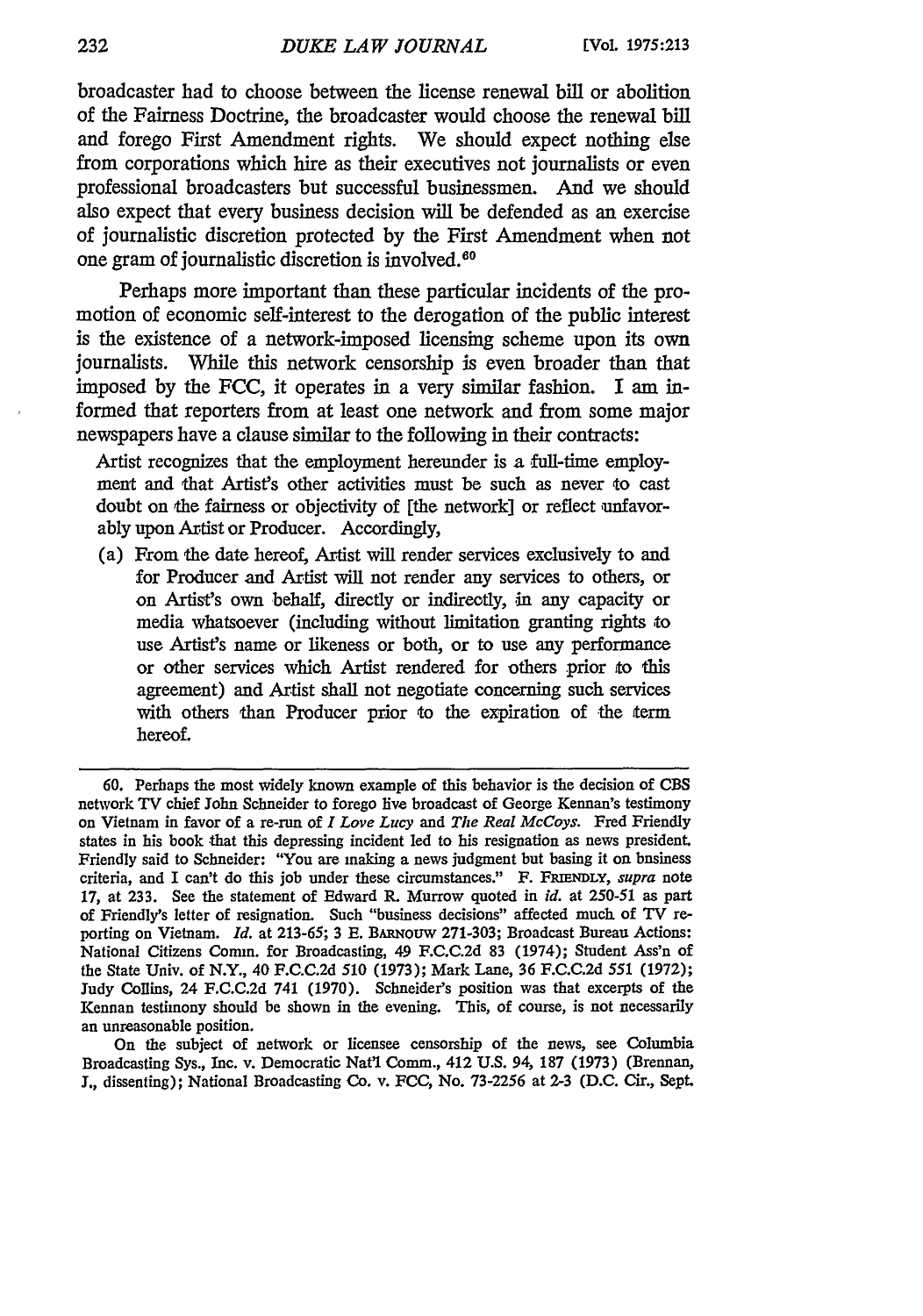**(b)** From the date hereof, any business, commercial, professional or similar activities of Artist shall be subject to Producer's prior approval, after disclosure by Artist of full details with respect thereto.<sup>61</sup>

Like many **FCC** policies, this clause appears unobjectionable on its face. In operation, however, it can be used to prevent network reporters from disclosing news items which they have uncovered but which the network has decided not to report. For the reporter to disclose such items would seemingly violate this "exclusive services" clause. There are certainly many legitimate business reasons for such clauses, but the possibility **qf** abuse is also manifest. One must consider whether such clauses, when administered to prevent a reporter from disclosing newsworthy information without economic gain to himself-or herself-are contrary to public policy represented by the First Amendment and hence unenforceable. But even if this were settled, the "chilling effect" of such clauses surely maintains the networks' monopoly on the sources as well as the actual reporting of news, and thus the network may prevent the reporting of information it considers damaging to its economic or other interests. Upon an examination of these clauses, we confront the following dilemma: an enterprise whose lifeblood is freedom of expression seeks to limit the personal freedom of expression of its employees.

But I am more than a little concerned with how the distinction between programming motivated by true journalistic integrity and programming motivated by crass economic desires can be judicially or administratively maintained without a terrible "chiling effect" on the journalists.62 Perhaps some of the "chilling effect" might be reduced by carefully and narrowly drawn rules designed to prevent a complete

**62.** *See* Citizens Comm. to Save WEFM v. FCC, 506 F.2d 252, **272** (D.C. Cir. 1974) (rehearing en bane) (Bazelon, **CJ.,** concurring in the result).

<sup>27, 1974) (</sup>Tamm, J., dissenting); R. MACNEIL, THE PEOPLE MACHINE 280 (1968); H. SKORNIA, *supra* note 57, at 93-101, 123-35.

**<sup>61.</sup>** It is worth noting that such contracts also contain the following public morals clause:

If at any time the conduct of Artist, either while rendering services hereunder or in Artist's private life, is without due regard to the best interests of Producer and any sponsor or licensee of the programs, or to social conventions or public morals or decency, or if Artist commits any act or becomes involved in any situation, or occurrence, tending to degrade Artist in society, or to bring Artist into public disrepute, contempt, scandal or ridicule, or tending to shock, insult, or offend the community, or tending to reflect unfavorably upon Artist or pro-ducer or any sponsor or licensee of the programs, or if publicity is given to any such conduct, commission or involvement on the part of Artist, which oc- curred previously, Producer shall have the right to terminate this agreement. Producer may delete any credit given to Artist in connection with any services theretofore or thereafter rendered, regardless of whether Artist's services are terminated.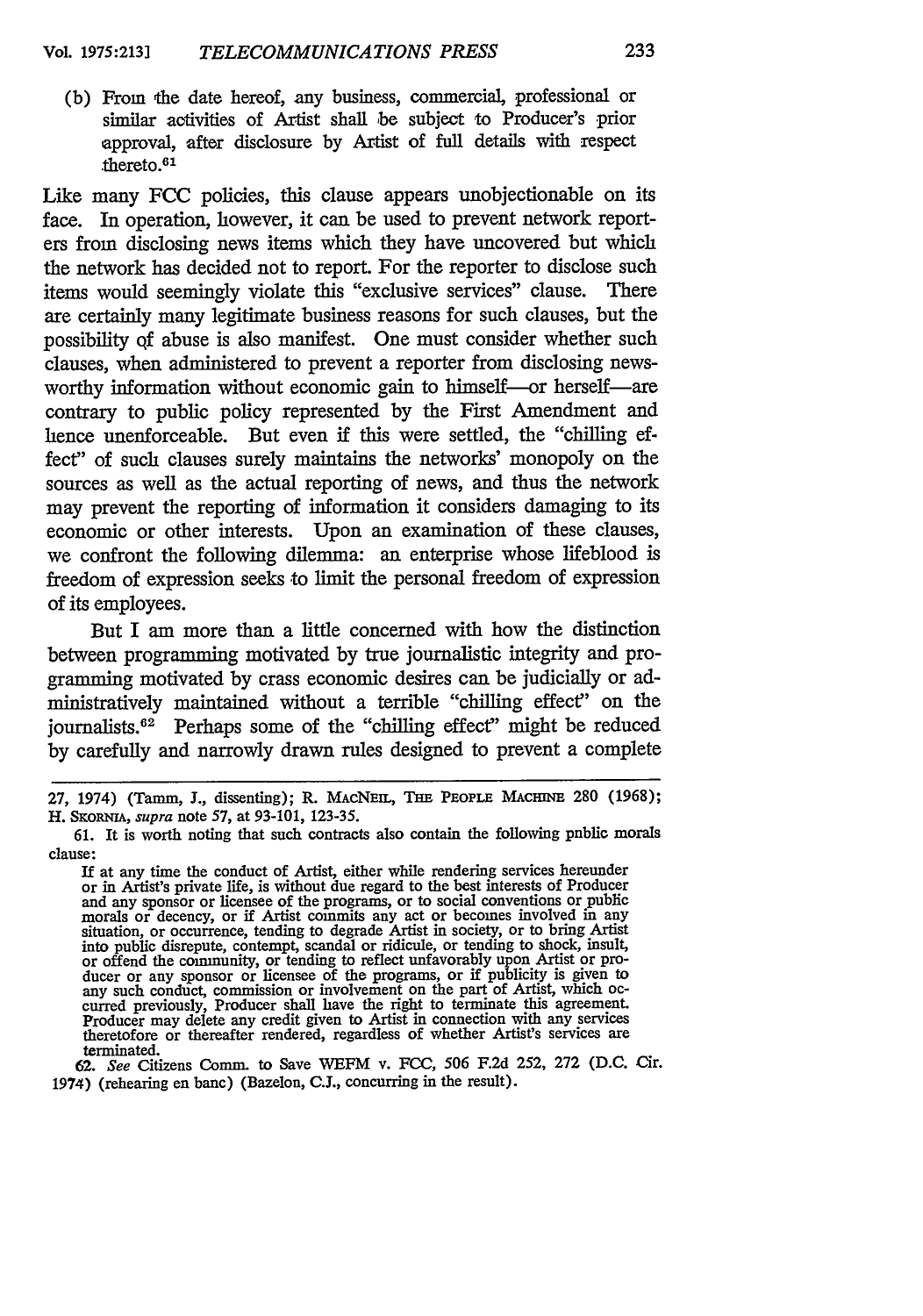surrender of journalists' integrity to entrepreneurial attitudes of both network reporters and executives.<sup>63</sup> Certainly a complete failure to operate as a journalistic institution would take a licensee out of the protection of the First Amendment and would arguably be grounds for denial of a broadcasting license under the Federal Communications Act.<sup>64</sup> After all, it is clear that Congress intended that licensees be given air space to be journalists and not simply to sell products. But the difficulties of weeding out journalistic efforts from commercial pap are so severe that, in the normal case, the distinction is not manageable. And this fact is one reason why the First Amendment commands the government to stay out of the regulation of speech.<sup>65</sup>

## II. **THE** PURPOSE OF THE FREE PRESS GUARANTEE

When all these justifications are shaken down, I at least am left with the impression that they all demonstrate mostly the fragility of our First Amendment traditions. Somehow we do not really think that the press should be free; they are too powerful, they are arbitrary, they are self-serving. If the subject were a discussion of the mistakes, bad judgment and excessive commercialism of the press-both printed and electronic-I would have much to say against the press. **I** have said before and I repeat it now that the press has abused its tremendous power, particularly the power of TV, largely for its own private profit, at the expense of the public interest. But I do not personally believe in the efficacy of, nor do I think the First Amendment permits, government intervention to cure those abuses. Is this belief a mere relic of happier times when the press was not so powerful or so arrogant? I do not think so. I think the First Amendment retains its vitality and

<sup>63.</sup> *See id.* at 280-81 (arguing that consideration of programming proposals that meet an unfulfilled specialty need in the community in a comparative hearing may be permissible under the First Amendment). *Compare* Banzhaf v. FCC, 405 F.2d 1082 (D.C. Cir. 1968), *cert. denied,* 396 U.S. 842 (1969); DeVore & Nelson, *Commercial Speech and Paid Access to the Press,* **26 HASTINGs L.J** 745 (1975) and sources cited. This specific guideline would parallel consideration of programming content justified by the scarcity rationale. See text accompanying note **52** *supra.*

*<sup>64.</sup> See* KFKB Broadcasting Ass'n v. Federal Radio Comm'n, 47 F.2d 670 (1931), *discussed in* Citizens Comm. to Save WEFM v. FCC, 506 F.2d 252, **277** (D.C. Cir. 1974) (rehearing en bane) (Bazelon, CJ., concurring in the result); *cf.* Program Length Commercials, 39 F.C.C.2d 1062 (1973), *explained,* 44 F.C.C.2d 985 (1974). It is, of course, well established that a licensee must maintain a regular broadcast schedule or forfeit his license. *See* 47 C.F.R. § 73.651 (a) (1974); Palladium Times, Inc., 43 F.C.C. *546 (1950). See also* Simmons v. FCC, 169 F.2d 670 (D.C. Cir.), *cert. denied,* 335 **U.S.** 846 (1948).

*<sup>65.</sup> See* Hannegan **v.** Esquire, Inc., **327 U.S.** 146, 157-58 (1946); *cf.* Paris Adult Theatre I v. Slaton, 413 **U.S.** 49, **73 (1973)** (Brennan, **J.,** dissenting); Murdock v. Pennsylvania, **319 U.S. 105,** 111 (1943). See also note **71** *infra.*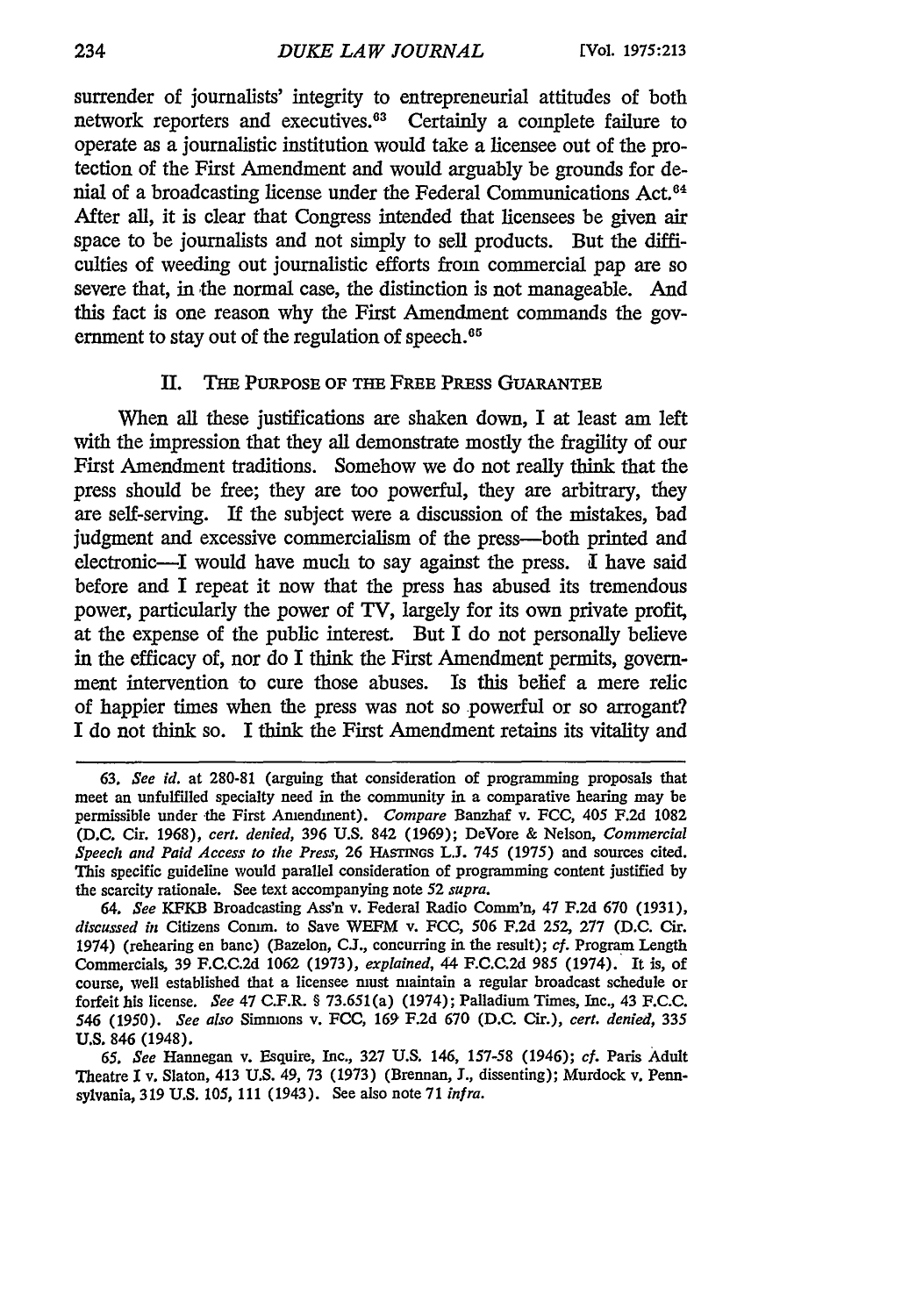speaks a wisdom relevant to concerns we recognize today. But I think its truly practical wisdom needs reaffirming and in the process of this reaffirmation, I think we can better understand why the Framers felt so strongly about an independent journalistic institution. There is no better beginning point than the activities of the administration of Richard Nixon. **A** memorandum from Charles Colson to H.R. Haldeman describing a meeting between Colson and various network executives is attached as an appendix to this Article.

There is, to be sure, more than a little bit of self-serving in Mr. Colson's description of the meeting. But even so, the point is clear enough: Richard Nixon's assistants were enforcing a "Fairness Doctrine," a doctrine which, to paraphrase *Red Lion,"6* forces the licensees through the networks to share their frequencies with Richard Nixon. Of course, there is no reason why this doctrine should be limited to Richard Nixon; it could be extended to the NAACP or the American Civil Liberties Union or Duke University. The result, however, is always the same. By forcing the press to share its space, its medium, with persons of the government's choosing, we are restricting the journalistic discretion which it is the purpose of the First Amendment to protect. **If** one group has a right of access or a right to have the licensee present that group's point of view, there is no independent press; there is only a multitude of speakers. That might be permissible if the First Amendment protected only free speech. However, it also protects the press. $67$  It might perhaps be feasible for the licensee to set aside an hour or so of air time of the licensee's own choice during the day for various speakers to present their points of view, $^{68}$  or to re-

*<sup>66.</sup> See* 395 U.S. 367, 389 (1969).

<sup>67.</sup> Address of Justice Potter Stewart to the Yale Law School Sesquicentennial Convocation, Nov. 2, 1974, entitled "Or of the Press," *excerpted in* Washington Post, Nov. 11, 1974, § A, at 20, col. 3, *and reprinted in* 120 CONo. Rc. S19,593 (daily ed. Nov. 19, 1974):

This basic understanding [that the free press clause of the First Amendment extends protection to a journalistic institution] is essential, I think, to avoid an elementary error of constitutional law. It is tempting to suggest that freedom of the press means only that newspaper publishers are guaranteed freedom of expression. They are guaranteed that freedom, to be sure, but so are we all, because of the Free Speech Clause. If the Free Press guarante no more than freedom of expression, it would be a constitutional redundancy.<br>
... By including both guarantees in the First Amendment, the Founders quite clearly recognized the distinction between the two.

However, there is some doubt that entertainment programming could be characterized as a function of the "press." Thus, programming of this nature might only be protected by the free speech clause. *See generally* Nimmer, *Introduction-Is Freedom of the Press a Redundancy: What Does It Add to Freedom of Speech?,* **26 HAsTmGs L.J. 639** (1975).

**<sup>68.</sup>** *See* Brandywine-Main Line Radio, Inc. v. **FCC,** 473 F.2d 16, 75 n.51 (D.C. Cir. 1972) (Bazelon, **CJ.,** dissenting), *cert. denied,* 412 **U.S.** 922 (1973). *But see* Miami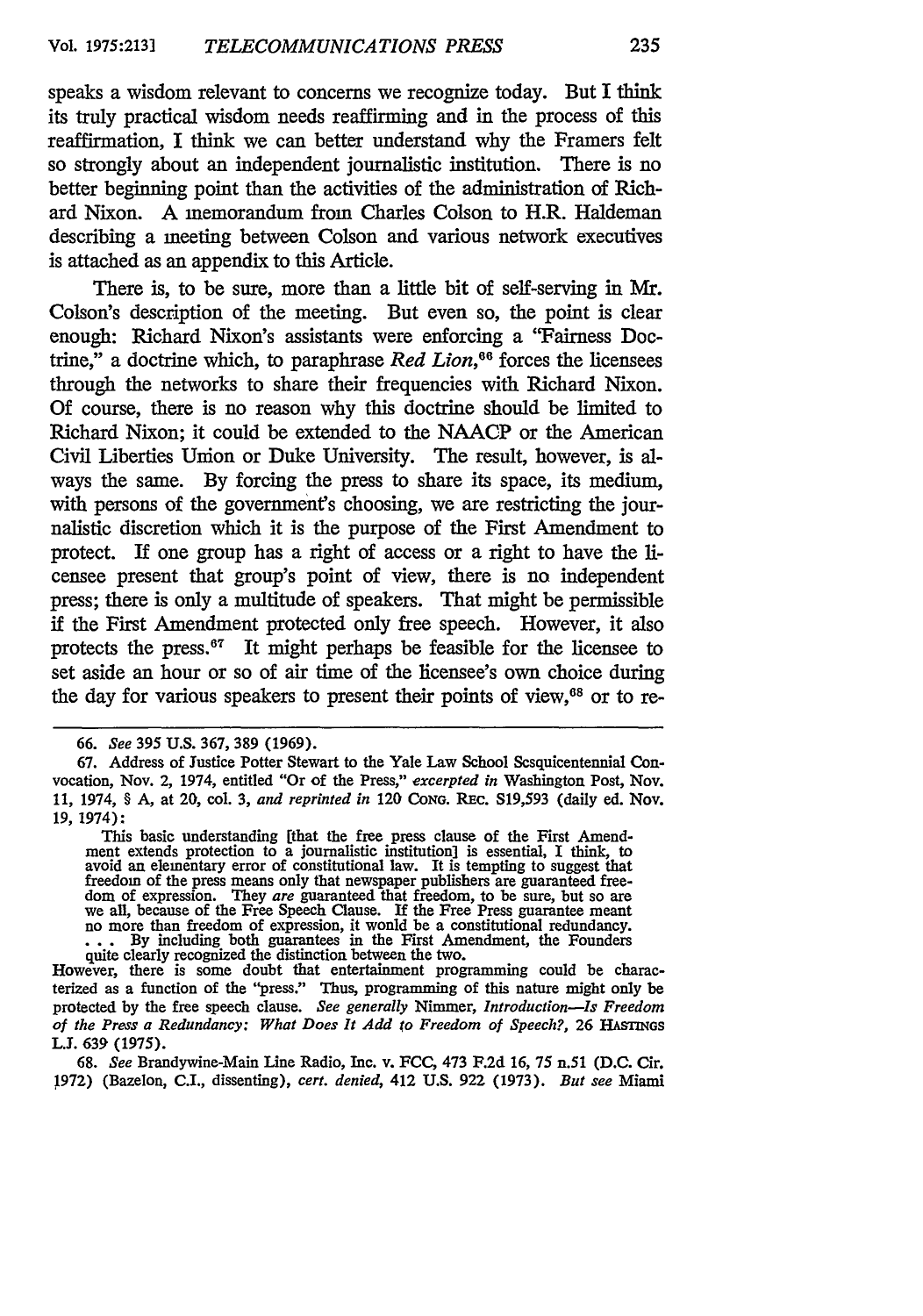quire the licensee to sell advertising time without discrimination on the basis of the content of the proposed message.<sup>69</sup> In this case, one could argue with more force that the independent journalistic discretion protected by the First Amendment is not contravened. But to require that a licensee be "fair" in presenting opinionated programming, or present a reasonable "balance" of programming as defined by a government agency, or not offer programming which a majority of listeners do not want to hear nullifies that journalistic discretion which the Framers thought indispensable to our constitutional order.

The excerpt from the Colson memorandum amply demonstrates the reason why the Framers thought this independent journalistic discretion so important. If the government may eliminate this discretion, it has a much greater control over the information the people receive about their government and the views of their fellow citizens. As Alexander Meiklejohn has so persuasively argued,70 the free flow of this information is absolutely essential to self-government, to democracy. A government which can dictate what is "fair" reporting can control information to the public in a manner which subverts self-government. The press must be free to tell the truth as it sees it, to criticize the government, to denounce politicians and judges, and to publish opinions.

Truth and fairness have a too uncertain quality to permit the government to define them.<sup>71</sup> Certainly it is not fair to print that which

Herald Publishing Co. v. Tornillo, 418 U.S. 241 (1974). The Court in Columbia Broadcasting Sys., Inc. v. Democratic Nat'l Comm., 412 **U.S.** 94, 131 (1973), left open the issue of whether Congress or the **FCC** might legitimately impose a right of access. Professor Emerson's treatment of the First Amendment and telecommunications centers on access. *See* T. EMERSON, *supra* note 39, at 653-67. His arguments on scarcity are centrally linked to the access problem, and thus his defense of the Fairness Doctrine, which is not based on access, seems difficult to reconcile with his condemnation of such efforts in regard to newspapers. *Id.* at 667-71. His scarcity arguments are generally a repeat of *Red Lion* and suffer from the defects noted in Part I of this Article. There is an overtone in his discussion that access rights are permissible in any context because, **like** antitrust enforcement, they do not censor particular content but act to expand the multitude of voices. This is indeed a difficult First Amendment problem which is not completely closed by *Tornillo* in my mind. *Cf.* 418 U.S. at 258: "The] Florida statute fails to clear the barriers of the First Amendment because of its intrusion into the function of editors." *Compare id.* at *255-56, distinguishing* Pittsburgh Press Co. v. Hu- man Relations Comm'n, 413 **U.S. 376** (1973) *and* 47 U.S.C. § 315 (1970). See note 71 *infra.* My only point here is to argue that newspapers and the telecommunications press be treated as equals in analyzing the issue. *See generally* Barron, *Access* to the Press-A New First Amendment Right, 80 HARV. L. REV. 1641 (1967).

69. Whitehead, Book Review, 83 **YALE L".** 1751, 1762-63 (1974).

70. *See* Meiklejohn, *The First Amendment Is an Absolute,* 1961 *Sup.* **Or.** Rv. 245. *See also* Miami Herald Publishing Co. v. Tornillo, 418 **U.S.** 241, **257** (1974), *citing* Mills v. Alabama, **384 U.S.** 214, **218** (1966).

71. *See* Multiple Ownership 1015-17 (Robinson, Comm'r, concurring in part, dissenting in part); *cf.* Democratic Nat'l Comm., 31 **F.C.C.2d** 708, 712-13 (1971), *affd,*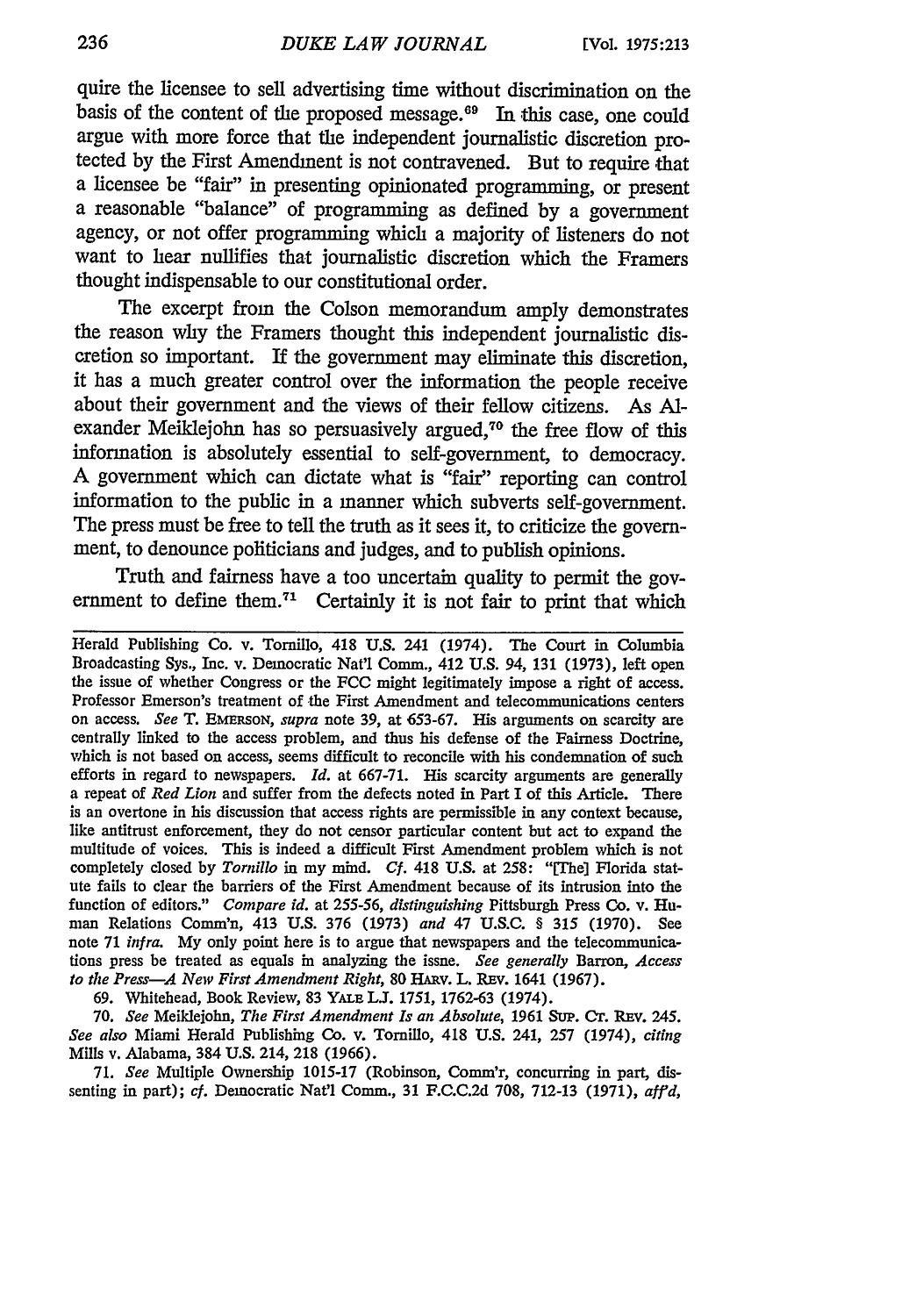you believe to be misleading, uninformative, irrational, or so lacking in factual justification as to be close to a pure falsehood. It is not fair to regard as "objective" news the propaganda of an incumbent politician. It is not "fair" to require the licensee to present a balance of only those views which the government considers "significant."<sup>72</sup> regardless of the licensee's view. In sum, in order to determine what the "other side" is, one has to have an objective concept of truth against which to compare the challenged speech. And who in this country is in possession of this objective concept of truth?

# Il'. **ALTERNATIVES TO REMEDY** PRESENT FAILURES IN **TELECOMMUNICATIONS** REGULATION

I do not mean by the foregoing to imply that I am satisfied with the performance of either the broadcast or the printed press. The many concerns voiced about the excessive power and meager commitment to the public interest which the private press have demonstrated are not without merit. My project so far has been to indicate that the solutions relied upon at present may be unwise and contrary to our constitutional traditions. I very much believe that there are other solutions which are not only consistent with these traditions but which can be more effective in achieving the goals which many concerned citizens thought could be achieved by program regulation.

Before outlining these solutions, I think it important to state exactly what I believe to be the major problem in the broadcast media.

<sup>460</sup> F.2d 891 (D.C. Cir.), *cert. denied,* 409 U.S. 843 (1972). *See also* Columbia Broadcasting Sys., Inc. v. FCC, 454 **F.2d** 1018 (D.C. Cir. 1971); 120 CoNG. REc. S19,449 (daily ed. Nov. 18, 1974); T. EMERSON, *supra* note 39, at 670-71; N. MiNow, **J. MARTIN &** L. MITCHELL, **PRESmENTAL** TELEvISION (1973); Jaffe, VHDH: *The FCC and Broadcasting License Renewals,* 82 HARv. L. REv. 1693, 1700-01 (1969). Several of these authorities cited deal with the power of the President over television and are relevant to our discussion in two different ways: on the one hand, they suggest the extremely difficult problems involved in erecting a Fairness Doctrine duty around Presidential appearances on TV and on the other hand, they demonstrate the dangers involved in this power over the private press. The President has no such access to the *Washington Post* or the *New York Times.*

<sup>72.</sup> *Cf.* Black United Front, 48 F.C.C.2d 1013, 1015 (1974), *citing* Dr. Benjamin Spock, 38 F.C.C.2d 316 (1972) (Fairness Doctrine applies only to "significant" viewpoints). *See also* 3 E. BARNOUW 47; F. FRIENDLY, *supra* note 17, at 3-12 (both discussing the problem facing Edward R. Murrow in his famous broadcast on the loyalty purge of Lt. Milo Radulovich, when the military refused to present the "other side" of the issue and network policy was not to telecast the program unless the two "sides" were presented). For another example, see 120 CoNG. REc. S20,475 (daily ed. Dec. 4, 1974) (article by Nat Hentoff).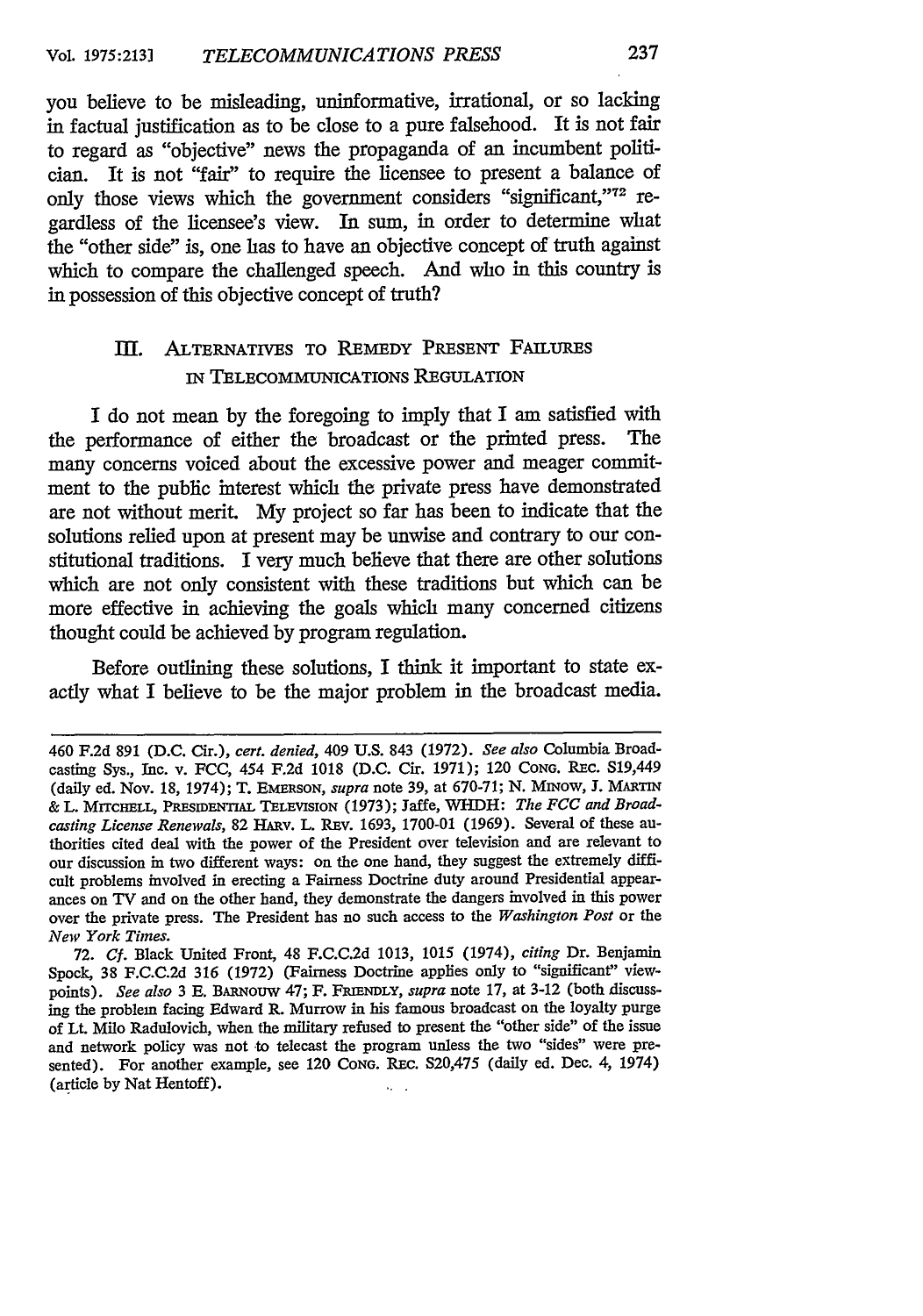This problem is not "scarcity," as that term has come to be defined in First Amendment jurisprudence, but rather simple, old-fashioned concentration of economic power and ownership of TV facilities. The situation would be bad enough if we considered only the actual licensees.<sup>73</sup> But the major concentration is caused by the dominance of the networks in the programming field.<sup>74</sup> The dominance of the networks makes enforcement of the diversification guides and stiff cross-ownership rules, further restriction of the group ownership rules, elimination of trafficking in licenses, combined with retroactive enforcement of these new policies, an insufficient effort to deal with the concentration of economic power in TV programming. The major project for reform, then, must be an increase in programming competition. This increase in programming competition, it should be noted, attempts to deal directly with the central evil that concentration allegedly createsa lack of diversity of ideas. More competitors producing programming will increase the multitude of tongues, and our First Amendment faith holds that the multitude of tongues unrestricted in speech will produce more diversity of ideas than if the government chooses who will speak and on what subjects.<sup>75</sup> Actions designed to increase competition within the press and thereby to decentralize power are consistent with the First Amendment, and the Supreme Court has so held.<sup>76</sup>

There is one ironic aspect of efforts to reduce network domination of programming in favor of the First Amendment concept of a diversity of speakers: only the networks and the large economic organizations, like the *Washington Post* or the *New York Times*, have the power to stand up to big government efforts to "chill" their speech. I have noted before that one problem with the application of the Fairness Doctrine is that it imposes a stiff financial burden on "shoestring" operations.77 This burden is even greater when a small licensee confronts a quasi-criminal forfeiture or revocation proceeding or confronts the poised force of the Oval Office. We are told that persons in the Nixon Administration believed that local stations were more pliable and re-

**<sup>73.</sup>** Benhett, *Media Concentration and the FCC: Focusing with a Section Seven* Lens, 66 Nw. U.L. REv. 159, 181-86 (1971).

<sup>74.</sup> The networks originate about sixty-four percent of all programming for their affiliated stations. The percentage is much higher during evening prime time hours. BROADCASTING YEARBOOK 70 (Broadcasting Magazine ed. 1974).

<sup>75.</sup> Citizens Comm. to Save WEFM v. FCC, 506 F.2d 252, 270-72 (D.C. Cir. 1974) (rehearing en bane) (Bazelon, CJ., concurring in the result); Multiple Ownership 1007-11 (Robinson, Comm'r, concurring in part, dissenting in part).

*<sup>76.</sup> See* Associated Press v. United States, **326 U.S. 1,** 20 (1945).

<sup>77.</sup> *See* Brandywine-Main Line Radio, Inc. v. FCC, 473 F.2d 16, **69-70 (D.C.** Cir. 1972) (Bazelon, C.J., dissenting), *cert. denied,* 412 U.S. 922 (1973). See note 14 *supra.*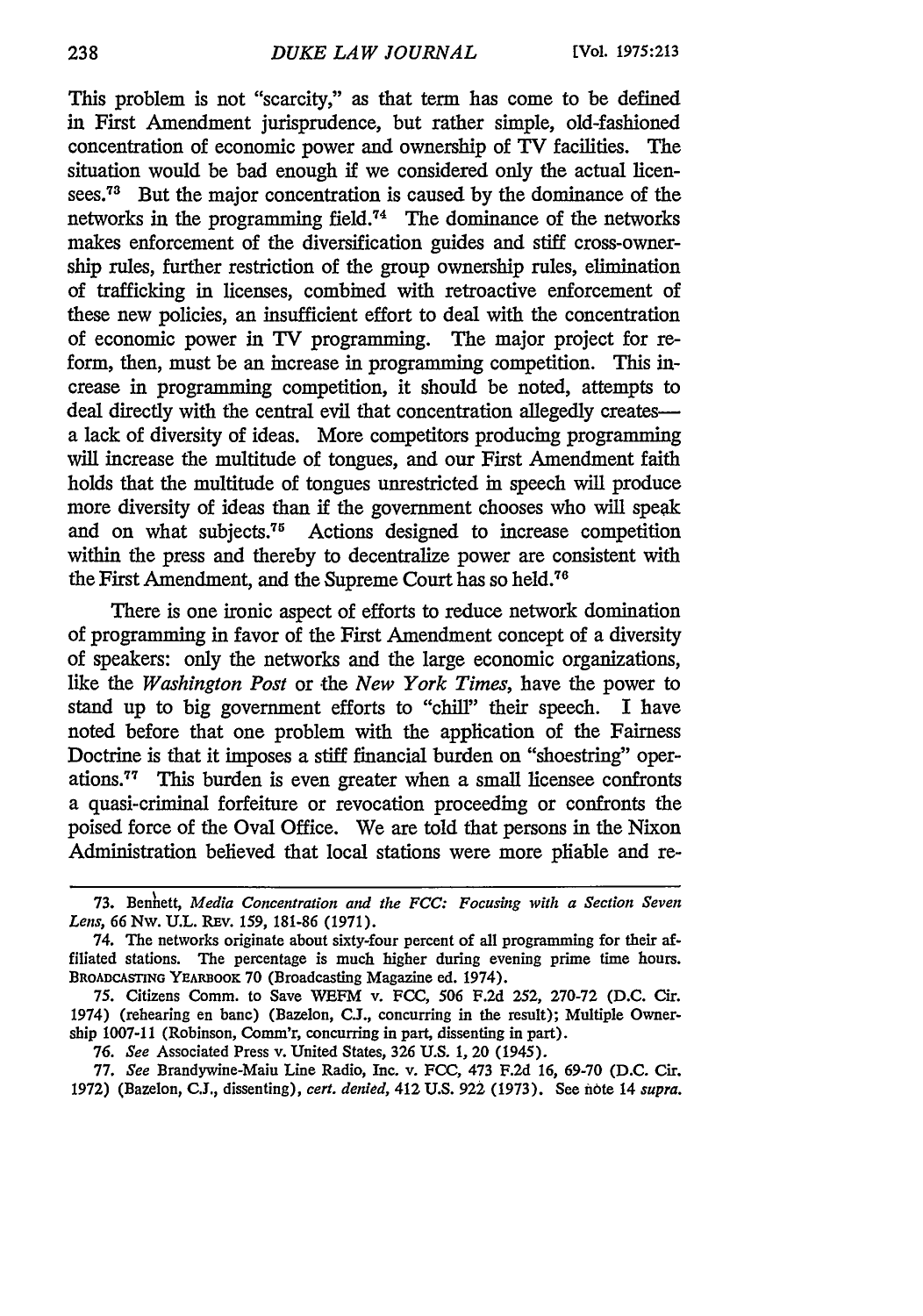sponsive to the Nixon viewpoint on the Watergate Affair; thus they sought to remove network reporters as the source of news and replace them with local journalists purportedly more attuned to the Nixon Administration world view.<sup>78</sup> From another perspective we might consider how a less secure economic organization would have reacted after it was publicly revealed that the President had warned that it was going to have "damnable, damnable problems" getting its radio and TV **I:** censes renewed.79 We know that the *Washington Post,* which suffered exactly this event, was not deterred from its presentation of the facts as its reporters saw them. But would all other licensees react similarly? The paradox I have just described may be more apparent than real since it may be partially resolved by getting the government out of the program regulation business. Without the FCC lever to manipulate, we could hope that there would be less chance that the licensees would be forced to kowtow to the wishes of an incumbent politician.

#### *A. Reform of the FCC Itself*

The first strategy to increase competition in the telecommunications broadcast field is to reform the FCC itself. **Mr.** Geller, former General Counsel of the FCC and an informed critic of the Commission's policy, has stated that the "root cause of dissatisfaction" with the FCC is its "overidentification with the industries regulated" as against the interests of "new emerging facets or technologies."80 He is not alone in this assessment. There can be no promulgation or effective enforcement of policies designed to increase competition in programming unless we have an FCC which is not beholden to the vested interests of the **VHF** licensees. Mr. Geller makes what he terms a "modest" proposal that the number of Commissioners be limited to five, that they be given one fifteen-year term with no possibility for reappointment and that they be prohibited from employment in the communications field for ten years after completion of their terms.<sup>81</sup> I am not en-

80. *See* H. **GELLER,** *supra* note 40, at 2.

81. *Id.* at 48-49. See also COMMITTEE FOR ECONOMIC DEVELOPMENT, BROADCAST-ING AND CABLE TELEVISION: POLICIES FOR DIVERSITY AND CHANGE 80-88 (1975) and authorities cited.

**<sup>78.</sup>** *See* Memorandum for H.R. Haldeman from J.S. Magruder, Oct. 17, 1969, **q** 4, *reprinted in* Appendix B.

<sup>79.</sup> See text accompanying note 1 *supra.* Because the *Washington Post* published the Pentagon Papers it was threatened with criminal prosecution. Mrs. Graham, the publisher of the *Washington Post,* said in a television interview in 1973 that "Mr. Kleindienst [then the Deputy Attorney General] had suggested [in the summer of 1971] that if the criminal cases against The Post were successful they might jeopardize the licenses of the paper's television stations." New York Times, July 30, 1973, at 16, col. 1.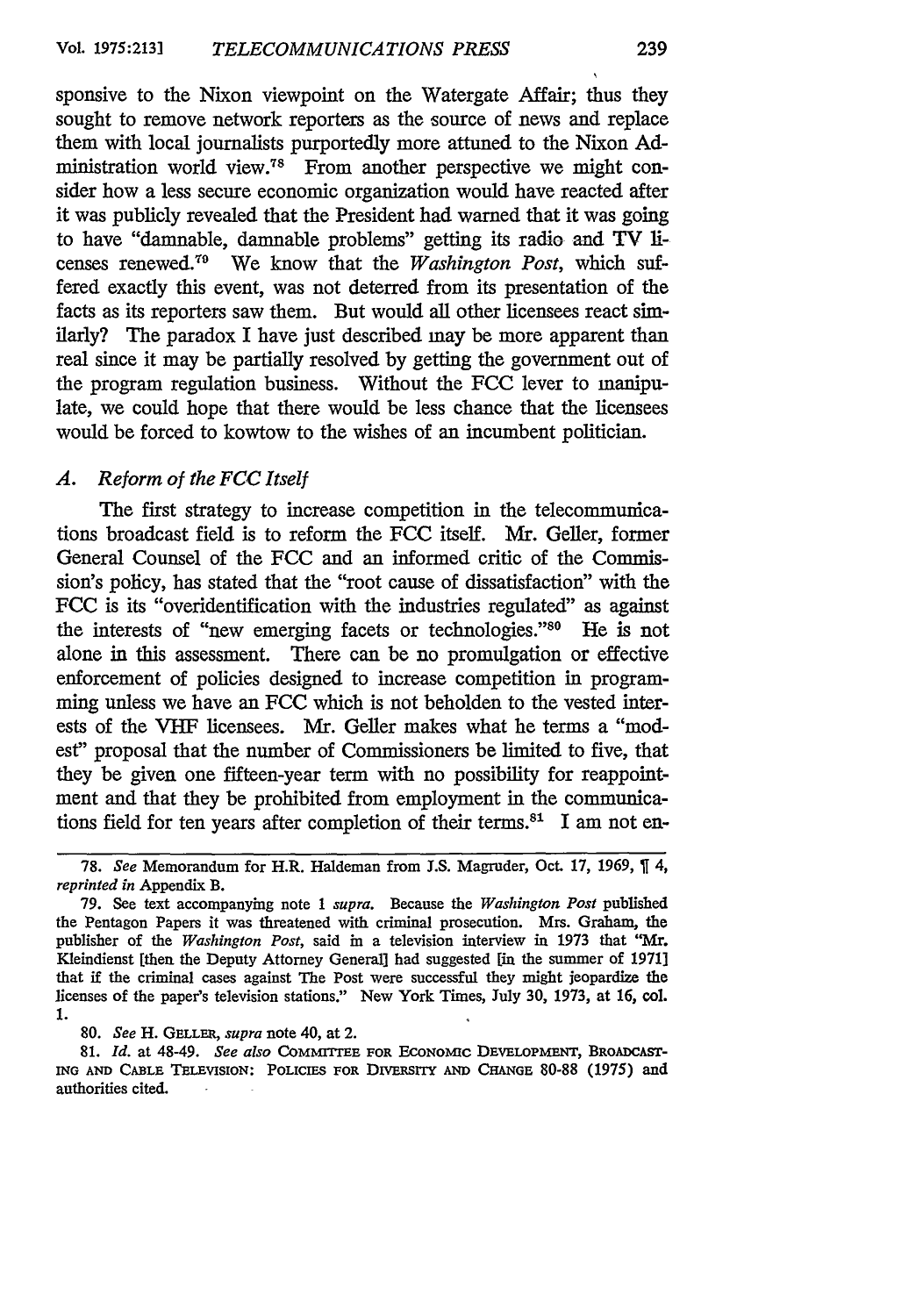tirely convinced by this proposal, but it, or something like it, would seem to be in order.

## *B. Increasing Private Competition in the Production and Placement of Programming*

Assuming that this first strategy is successful, a further strategyincreasing *private* competition in the production and placement of programming-comes to mind. Several measures may be taken in this regard. The first step is to limit the networks' ability to sell blocks of programming to the licensees and to increase the feasibility of new networks.<sup>82</sup> Second, the Commission should act to encourage the development of cable, in both pay and nonpay forms, and the further development of UHF.<sup>83</sup> Part of the way to upgrade UHF might be to permit a return to selective de-intermixture. The ultimate aim must be

**83.** *See* R. NOLL 101-04, 129-82. The present inferiority of **UHF** can be arguably overcome if **UHF** were connected with a cable system (to create a better signal) and if the **FCC** would finally adopt a policy of de-intermixture (to overcome the entrenched advantage of the VIF licensees). Noll, Peck and McGowan are not sanguine about the possibilities of **UHF** development, largely because they think, with good reason, that the FCC will never take the actions necessary to overcome the present inferiority of **UHF.** *Id.* at 272-76. For some of the more visionary works on cable television and its possibilities, see SLOAN COMM'N ON CABLE COMMUNICATIONS, ON THE CABLE: THE **TELEVISION** oF AUNDANcE **(1971);** R. Smrr, Tim **WmiED NATION (1972);** Barnett, *State, Federal, and Local Regulation of Cable Television,* 47 NoTRsE **DAME LAW.** 685 (1972); Barnett **&** Greenberg, *Regulating CATV Systems: An Analysis of FCC Policy and an Alternative,* 34 **LAw & CONTEMP.** PROB. **562** (1969). For a more pessimistic analysis, see Branscomb, *The Cable Fable: Will It Come True?,* **25** *J..COMMuN.* 44 (1975).

**<sup>82.</sup>** The **FCC** has been battling over this issue for the past fifteen years. *See* Television Option Time, 34 F.C.C. 1103 (1963); Network Television Broadcasting, 45 F.C.C. 2146 *(1965), adopted in part,* Network Television Broadcasting, **23** F.C.C.2d **382** (1970), *on reconsideration, 25* F.C.C.2d 318 (1970) (codified in 47 C.F.R. §§ 73.658 **(j),** (k) (1973)), *affd,* Mount Mansfield Television, Inc. **v. FCC,** 442 F.2d 470 (2d Cir. 1971), *reconsideration of Amendments,* Prime Time Access Rule, 37 F.C.C.2d **900** (1972), *amended,* 44 F.C.C.2d 1081, *rev'd and remanded,* National Ass'n of Independent Television Producers & Distribs. v. FCC, 502 **F.2d** 249 **(2d** Cir. 1974), *amended again,* Prime Time Access. *See also* Metropolitan Television Co. v. FCC, **289 F.2d 874 (D.C.** Cir. 1961); H.R. REP. No. 281, 88th Cong., 1st Sess. (1963); Barrow, *The At*tainment of Balanced Program Service on Television, 52 VA. L. REV. 633 (1966). The purpose of these rules and other proposals discussed by the Commission has been to increase the number of brokers of programming. It seems that the limited prime time access of a half hour will have little effect in that regard; prior proposals which have limited networks to only **fifty** percent of prime time could have had more effect. For a discussion of the limits of efforts to increase the number of brokers involved in programming distribution for television, see Prime Time Access 724-40 (Robinson, Comm'r, dissenting); R. No<sub>LL</sub> 58-79, 83-89. These commentaries suggest that the FCC must develop more local programming outlets before it can realistically attack the present dominance of three network brokers.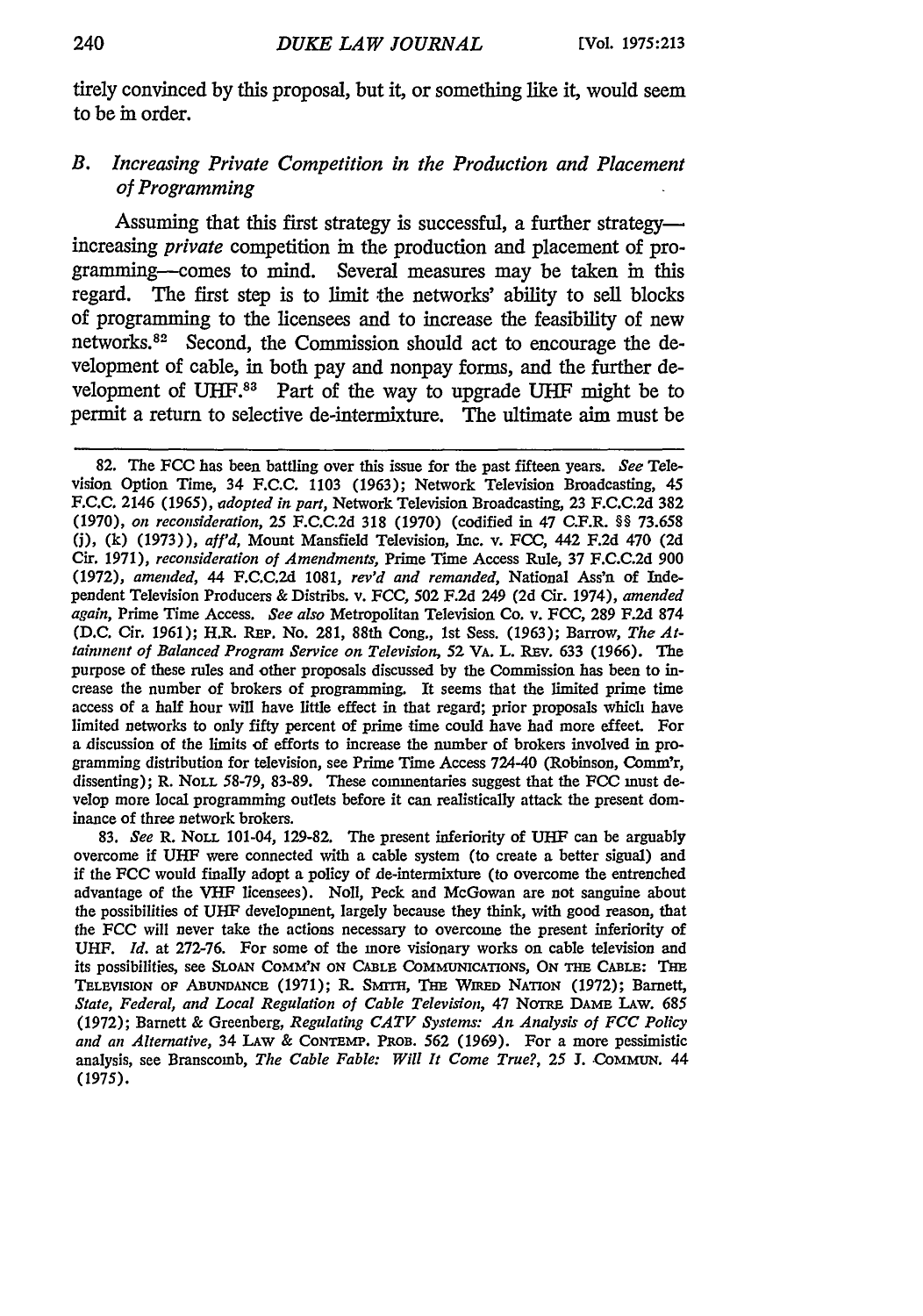to equalize as much as possible the economic potential of the various bands of TV broadcasting. The broadcast industry is sure to fight these two suggestions tooth and nail. The industry was successful in crippling UHF development in the 1950's and today is battling to prevent pay cable from achieving economic self-sufficiency. $84$  As with earlier industry efforts to restrict the competitive position of cable through local origination requirements, the issues are not simple. Creating more competition for advertising dollars might reduce the amount of genuine journalistic and artistic commitment that exists today.<sup>85</sup> It might create only a commercial monster larger than that now extant, resulting in the telecasting of more commercial pabulum and not the production of serious TV. We just do not know. The wisdom of the First Amendment is, however, that a multitude of tongues will produce the diversity of ideas and artistic achievement we all desire. In the absence of knowledge gained from experience with greater competition, I would follow this wisdom for the present.

#### *C. Public Broadcasting*

A third strategy was suggested many ycars ago by Max Lerner<sup>86\_</sup> it is to create a "yardstick" public broadcasting company to compete

*85. See* Citizens Comm. to Save WEFM v. FCC, 506 F.2d 252, 271 (D.C. Cir. 1974) (rehearing en bane) (Bazelon, C.J., concurring in the result); Multiple Ownership 1014-17 (Robinson, Comm'r, concurring in part, dissenting in part).

**86.** Lerner, *Propaganda's Golden Age,* 149 ThE NATION 522 (1939), *excerpted in* **NEW** DEAL THOUGHT **179** (H. Zinn ed. **1966).** *See also* CARNEGIE *COMM'N* **ON PUB-LIC** TELEvIsION, PuBLIc TELEvISION: A PROGRAM **FOR** AcTION **(1967);** R. **NOLL 208-** 44; H. ASHMORE, FEAR IN THE AIR 89-111 (1973); Branscomb, *A Crisis of Identity: Public Broadcasting and the Law,* 3 PUBLIc TELECOMM. REv. 10 (1975). On present provisions for Public Broadcasting, see 47 U.S.C. §§ 390-99 (1970). For recently proposed amendments, see S. REP. No. 1113, 93d Cong., 2d Sess. (1974); 120 **CONG.** REc. S13,552 (daily ed. July 29, 1974). Two alternative systems for financing public broadcasting in a manner which prevents political ihterference of the sort

<sup>84.</sup> On the crippling of UHF, see H. **GELLER,** *supra* note 40, at 3-12. For present restrictive FCC policies on cable television, see United States v. Midwest Video Corp., 406 U.S. 649 (1972); United States v. Southwestern Cable Co., 392 U.S. 157 (1968); 47 C.F.R. § 76 (1973). On present controversies over pay cable, see 47 C.F.R. § 76.225 (1973); Cablecasting of Programs for Which a Per-program or Per-channel Charge is Made, 35 F.C.C.2d 893 (1972); Program Origination by Cable Television Systems, 23 F.C.C.2d *825,* 828 (1970). These rules require pay cable to abide by the restrictions on broadcast pay TV, upheld in National Ass'n of Theatre Owners v. FCC, 420 F.2d 194 (D.C. Cir. 1969), *cert. denied,* 397 U.S. 922 (1970). The Commission has recently called for further briefing and argument on even more restrictive conditions on the development of pay cable. 48 F.C.C.2d 453 (1974). Commissioner Robinson has criticized the restrictions on pay cable. Prime Time Access 740 (Robinson, Comm'r, dissenting). However, the Commission has recently relaxed to some extent the local origination requirements on cable TV. Program Origination by Cable Television Systems, 32 P & F. RADIO REG. **2D** 123 (F.C.C. 1974).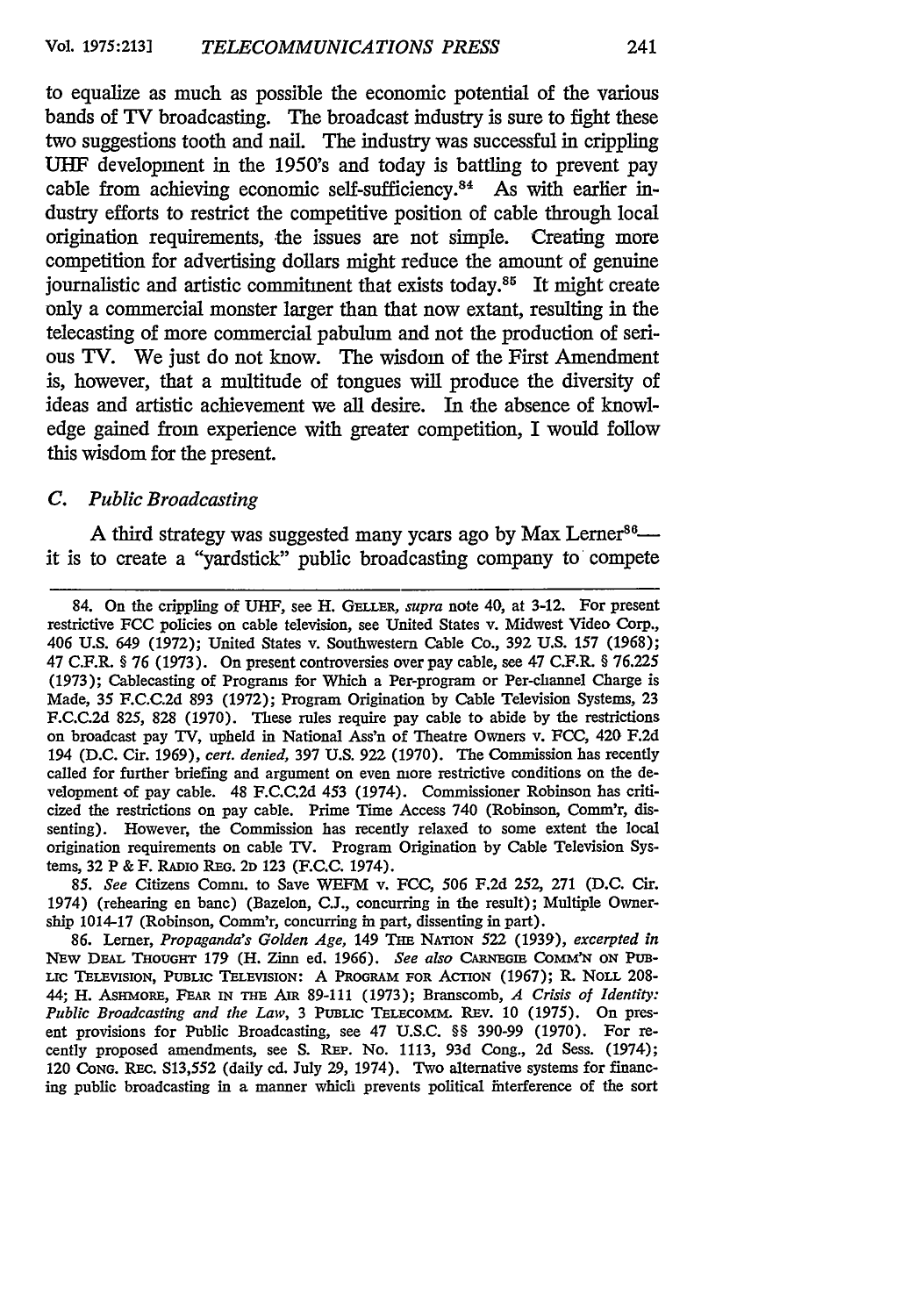with VHF licensees and the networks. This idea has to some extent been consummated by the public broadcasting or noncommercial stations now in existence. But more should be done. First, these stations should have access to the VHF band, since now they are almost entirely relegated to the less powerful UHF bands. Second, there should be provision for common carrier public stations or common carrier time periods on regular public stations, to which access may be had by lottery or through bidding. This concept has already been applied to a limited extent in the cable TV regulations. $87$  Third, public TV should take a more active role in producing programming. This requires either more government funds or a limited form of pay television. But it can be done, and if it is, there is the promise of a new outlet for creative and diverse programming.

# *D. Altering the Economic Structure of the Telecommunications industry*

A fourth strategy would be to directly attack the economics of TV programming and the institutional structure which creates that economic reality. The most obvious effort would be to increase the viability of minority taste programming by introducing some form of subscriber TV service.<sup>88</sup> At present, programming is paid for only by advertisers, unlike the material in newspapers which is partially paid for by subscribers, and unlike movies which are wholly paid for by subscribers. The result is that the dictates of the advertisers-mass circulation-are the prime factor in evaluating the economic viability of programs. A limited form of subscriber TV would alter this situation, since at least in part the programming would be directed to those who would be willing to pay and who would most likely comprise a highly motivated, minority audience, instead of the low motivation, mass audience gained by so-called "free" TV. Government subsidy of programs for the poor might be necessary. Another line of attack would be to limit drastically the amount of commercial time which may be sold on television.<sup>89</sup> This approach would of necessity reduce the dominance

demonstrated in regard to present broadcast TV are (1) an excise tax on all TV and radio sets sold in the country; and (2) allocation of a portion of revenues from communications satellites. On satellites, see R. NOLL 245-55.

**<sup>87.</sup>** *See* 47 C.F.R. § 76.251(a) (1973).

**<sup>88.</sup>** *See* R. **NOLL** 32-33, *50,* 129-34; Minasian, *Television Pricing and the Theory of Public Goods,* 7 **J.** LAw & **ECoN.** 71, 75 (1964).

**<sup>89.</sup>** *See* Yaffe, *supra* note 71, at 1693, 1700-01. David Sarnoff suggested in the twenties that advertising be banned from telecommunications. F. FRIENDLY, *supra* note 17, at **266.** *See generally id.* at 266-300. The **FCC** presently employs a case-by-case analysis of the amount of commercial time broadcast by a licensee. *See* Commercial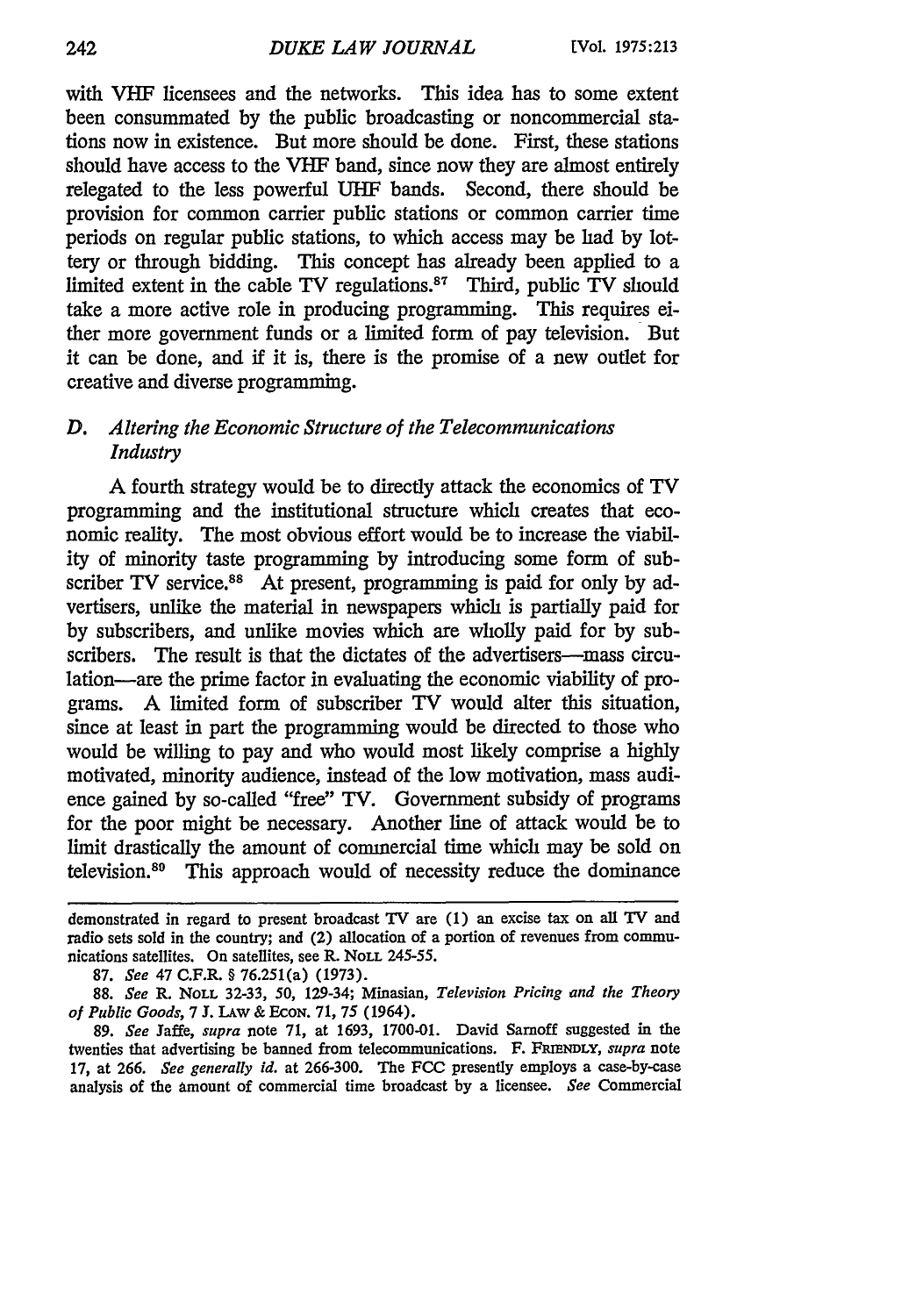of advertising concerns and force programmers into a search for alternative sources of cash.

**If** these strategies are diligently pursued, they and others like them offer an opportunity to turn away from program regulation in all the diverse forms in which the FCC presently employs it in favor of a direct attack on the vested power of the VHF licensees and the networks. This change in policy direction is strongly supported by the First Amendment interests that are involved in program regulation. So, we would in effect be vindicating the First Amendment in two ways-by avoiding program regulation and by increasing the number of speakers in order to realize First Amendment values more fully. If these strategies I have discussed are effective, I think the FCC can confidently dismantle the entire system of program regulation it has erected in the past forty years and thereby recognize the broadcast media as true components of the American press. **If** these strategies are not pursued, there will continue to be pressure to impose public duties on these monopolistic entities, the networks and the licenseespressure which will come under the guise of "fiduciary duty" or "scarcity of frequencies" or "power of the medium" but which will be essentially a traditional fear of monopoly power. I think the fear is reasonable but should be confronted on its own ground and not chased back

With explicit recognition of the networks' roles as programming directors, many duties now somewhat mechanically imposed upon licensees conld be realistically imposed on the networks. These duties would include the "ascertainment requirement," Suburban Broadcasters, 30 F.C.C. 1021 **(1961),** *affd sub nom.* Henry v. FCC, **302** F.2d 191 **(D.C.** Cir.), *cert. denied,* 371 U.S. 821 (1962), and the various "balanced programming" responsibilities discussed at the beginning of this Article. This suggestion assumes that the constitutionality of such requirements is established. To legitimize this brokerage role, the FCC would have to back away from its traditional support of "local service." *See* R. NOLL 99-120. Furthermore, the FCC might in such circumstances be given the authority to regulate the network brokerage fees which are today enormous and which result in the very high profits of the industry. *Id.* at 15-17. The suggestion made here to license the networks as brokers might free up competition in the production of programming and permit minority program producers to have a better shot at a nationwide distribution.

Advertising Standards, 1 P **&** F RADio REG. **21)** 1606 (F.C.C. 1964).

Still another effort would be to explicitly license the networks as brokers and limit their involvement in programming to this brokerage role. This brokerage role of the networks is described by Commissioner Robinson, dissenting in Prime Time Access 724- 40. It has been noted that the market in programming *production* is reasonably competitive (sixty-five to seventy firms sold regular series; mortality of firms is high; no firm has more than ten percent of the network series programming). R. **NoLL** 5, 44- 49. This observation suggests that the problem of market dominance lies in distribution. The propriety of some FCC jurisdiction over networks is established by National Broadcasting Co. v. United States, 319 U.S. 190 (1943). *See* Mount Mansfield Television, Inc. v. FCC, 442 F.2d 470 (2d Cir. 1971).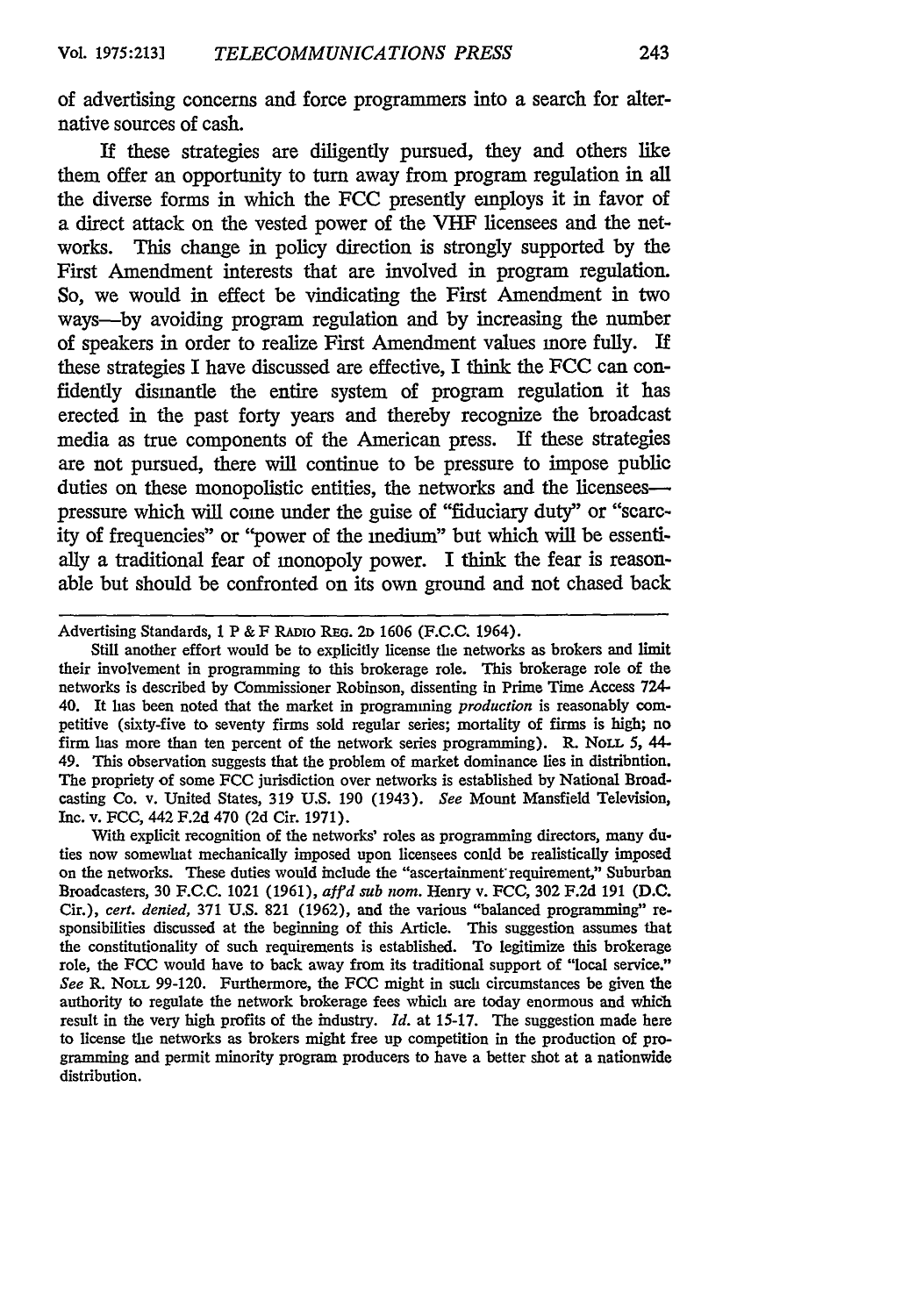into the hoary swamps of government regulation of speech.<sup>96</sup>

IV. APPENDICES

*Appendix A*

FOR: HERB KLEIN

FROM: CHUCK COLSON

# FYI-EYES ONLY, PLEASE

September 25, 1970

## **MEMORANDUM** FOR H.R. HALDEMAN

The following is a summary of the most pertinent conclusions from my meeting with the three network chief executives.

- **1.** The networks are terribly nervous over the uncertain state of the law, *i.e.,* the recent **FCC** decisions and the pressures to grant Congress access to TV. They are also apprehensive about us. Although they tried to disguise this, it was obvious. The harder I pressed them (CBS and **NBC)** the more accommodating, cordial and almost apologetic they became. Stanton for all his bluster is the most insecure of all.
- 2. They were startled **by** how thoroughly we were doing our homework-both from the standpoint of knowledge of the law, as I discussed it, but more importantly, from the way in which we have so thoroughly monitored their coverage and our analysis of it. **(Al**lin's analysis is attached. This was my talking paper and I gave them the facts and figures.)
- **3.** There was unanimous agreement that the President's right of access to TV should in no way be restrained. Both **CBS** and **ABC** agreed with me that on most occasions the President speaks as President and that there is no obligation for presenting a contrasting point of view under the Fairness Doctrine (This, **by** the way, is not the law-the **FCC** has always ruled that the Fairness Doctrine always applies—and either they don't know that or they are

244

*<sup>90.</sup> Cf.* Prime Time Access 740 (Robinson, Conm'r, dissenting): Unless the Commission confronts the issue of network *economic power* head-on, it will simply sit as a constant arbitrator among groups competing for the scarcity rents which it has created by its allocation plan and the current access rule.... [The Commission] should carry out its authority to increase competitive outlets in a manner which prevents the development of power.

*See also* Multiple Ownership 1011, 1014-17 (Robinson, Comm'r, concurring in part, dissenting in part). Senator Proxmire has recently introduced a **bill** to remove the **FCC** from the program regulation business. **S.** 2, 94th Cong., 1st Sess. (1975).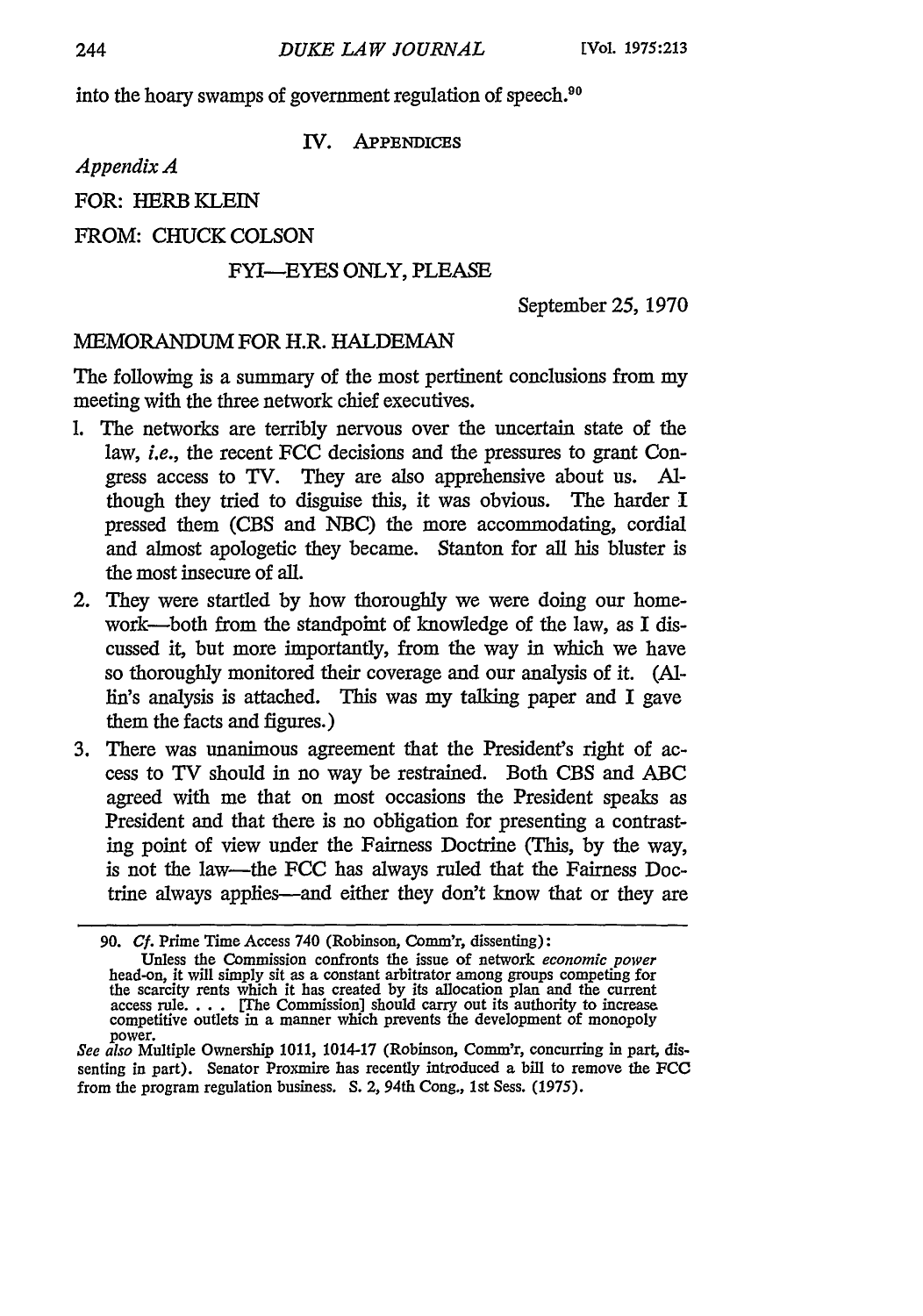willing to concede us the point.) NBC on the other hand argues that the fairness test must be applied to every Presidential speech but Goodman is also quick to agree that there are probably instances in which Presidential addresses are not "controversial" under the Fairness Doctrine and, therefore, there is no duty to balance. All agree no one has a right of "reply" and that fairness doesn't mean answering the President but rather is "issue oriented." This was the most important understanding we came to. What is important is that they know how strongly we feel about this.

- 4. They are terribly concerned with being able to work out their own policies with respect to balanced coverage and not to have policies imposed on them by either the Commission or the Congress. ABC and CBS said that they felt we could, however, through the FCC make any policies we wanted to. (This is worrying them all.)
- *5.* To my surprise CBS did not deny that the news had been slanted against us. Paley merely said that every Administration has felt the same way and that we have been slower in coming to them to complain than our predecessors. He, however, ordered Stanton in my presence to review the analysis with me and if the news has not been balanced to see that the situation is immediately corrected. (Paley is in complete control of CBS-Stanton is almost obsequious in Paley's presence.)
- 6. CBS does not defend the O'Brien appearance. Paley wanted to make it very clear that it would not happen again and that they would not permit partisan attacks on the President. They are doggedly determined to win their FCC case, however; as a matter of principle, even though they recognize that they made a mistake, they don't want the FCC in the business of correcting their mistakes.
- 7. ABC and NBC believe that the whole controversy over "answers" to the President can be handled by giving some time regularly to presentations by the Congress-either debates or the State-of-The-Congress-type presentations with both parties in the Congress represented. In this regard **ABC** will do anything we want. NBC proposes to provide a very limited Congressional coverage once or twice a year and additionally once a year "loyal opposition" type answers to the President's State of the Union address (which has been the practice since 1966). CBS takes quite a different position. Paley's policy is that the Congress cannot be the sole balancing mechanism and that the Democratic leadership in Congress should have time to present Democratic viewpoints on legislation.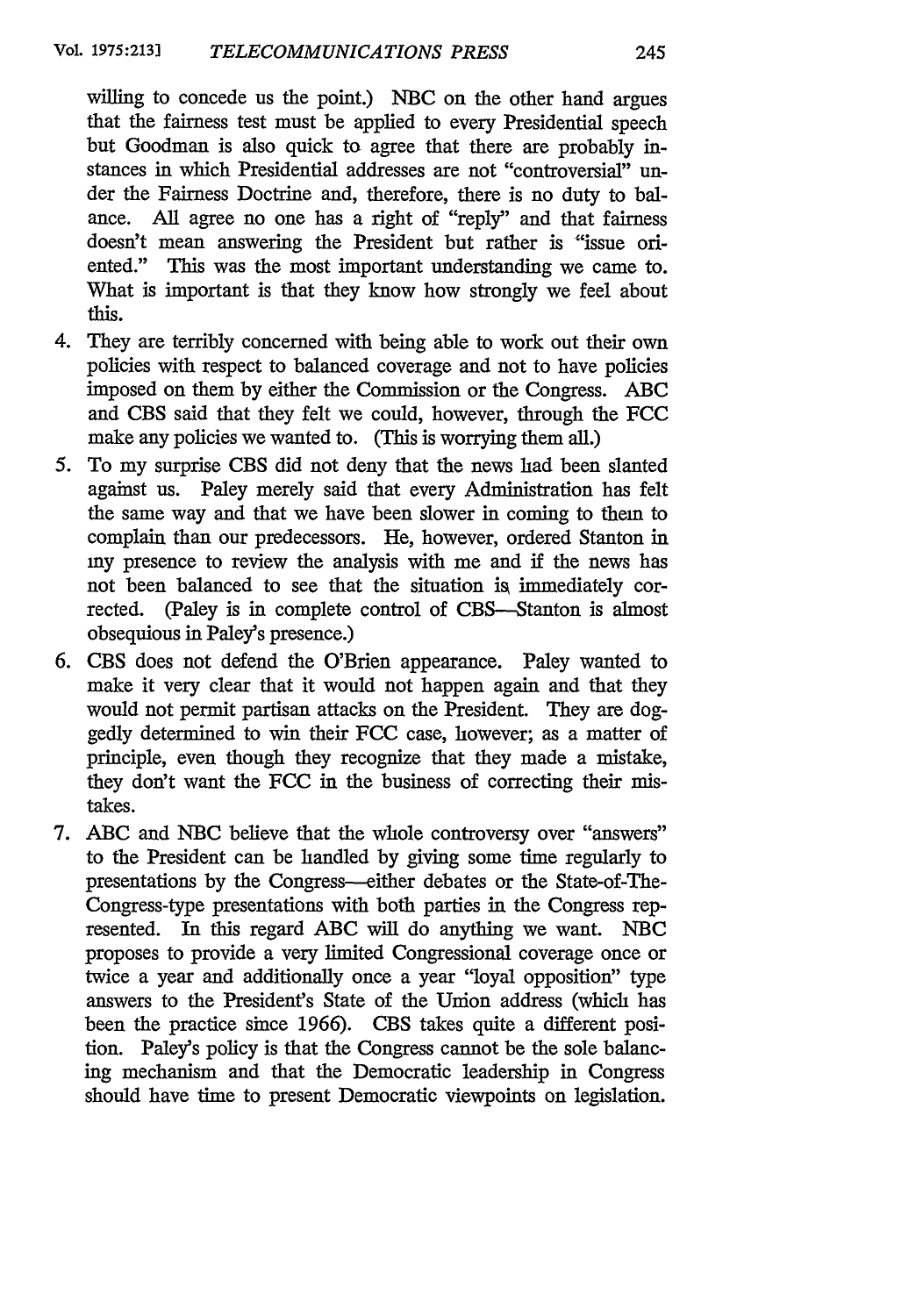(On this point, which may become the most critical of all, we can split the networks in a way that will be very much to our advantage.)

# Conclusion:

I had to break every meeting. The networks badly want to have these kinds of discussions which they said they had had with other Administrations but never with ours. They told me any time we had a complaint about slanted coverage for me to call them directly. Paley said that he would like to come down to Washington and spend time with me anytime that I wanted. In short, they are very much afraid of us and are trying hard to prove they are "good guys."

These meetings had a very salutary effect in letting them know that we are determined to protect the President's position, that we know precisely what is going on from the standpoint of both law and policy and that we are not going to permit them to get away with anything that interferes with the President's ability to communicate.

Paley made the point that he was amazed at how many people agree with the Vice-President's criticism of the networks. He also went out of his way to say how much he supports the President, and how popular the President is. When Stanton said twice as many people had seen President Nixon on TV than any other President in a comparable period, Paley said it was because this President is more popular.

The only ornament on Goodman's desk was the Nixon Inaugural Medal. Hagerty said in Goldenson's presence that ABC is "with us." This all adds up to the fact that they are damned nervous and scared and we should continue to take a very tough line, face to face, and in other ways.

As to follow-up, I believe the following is in order:

1. I will review with Stanton and Goodman the substantiation of my assertion to them that their news coverage has been slanted. We will go over it point by point. This will, perhaps, make them even more cautious.

2. There should **be** a mechanism (through Herb, Ron or me) every time we believe coverage is slanted whereby we point it out either to the chief executive or to whomever he designates. Each of them invited this and we should do it so they know we are not bluffing.

**3. I** will pursue with **ABC** and **NBC** the possibility of their issuing declarations of policy (one that we find generally favorable as to the President's use of TV). If I can get them to issue such a policy statement, **CBS** will be backed into an untenable position.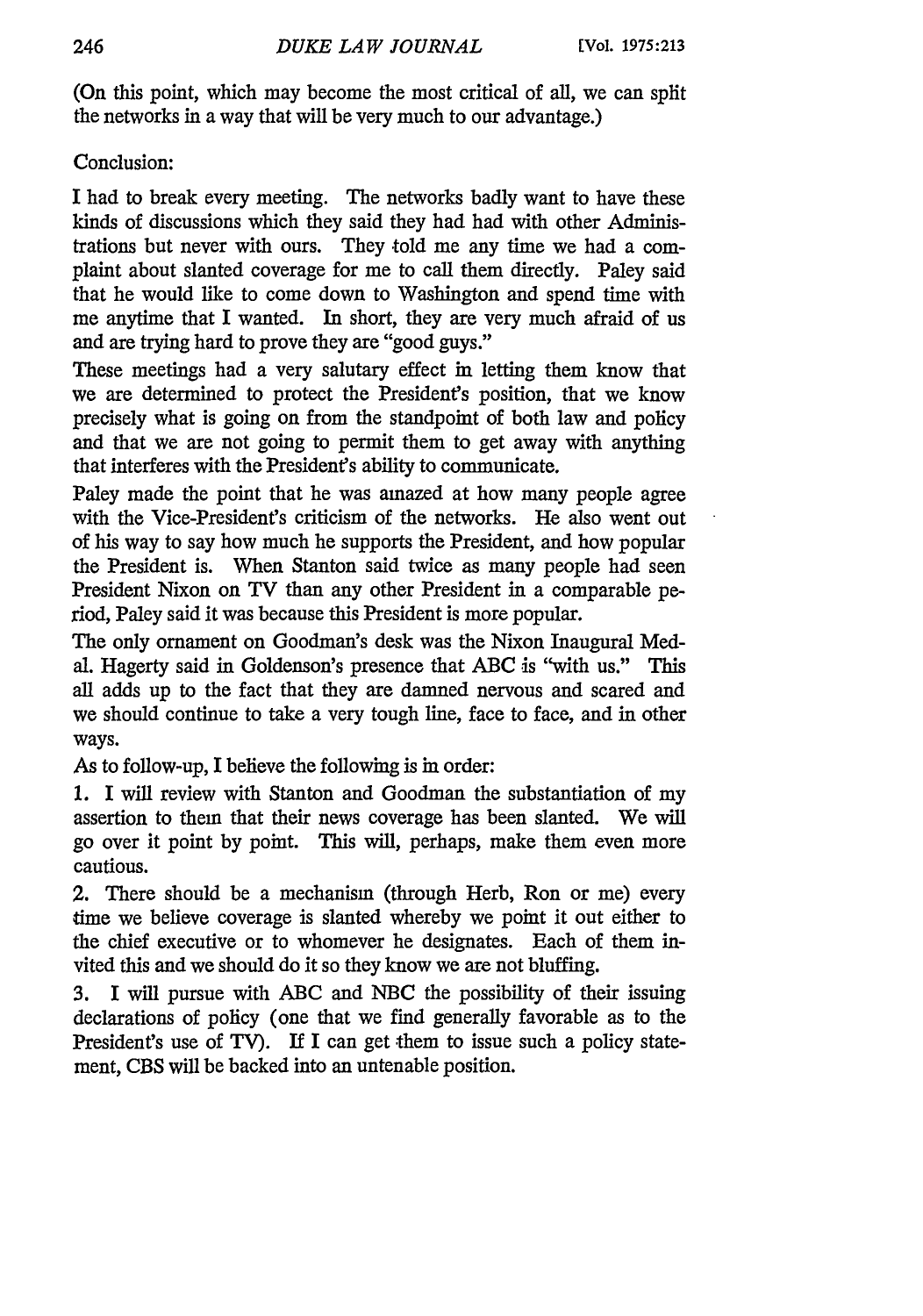4. I will pursue with Dean Burch the possibility of an interpretive ruling by the FCC on the role of the President when he uses TV, as soon as we have a majority. I think that this point could be very favorably clarified and it would, of course, have an inhibiting impact on the networks and their professed concern with achieving balance.

5. I would like to continue a friendly but very firm relationship whenever they or we want to talk. I am realistic enough to realize that we probably won't see any obvious improvement in the news coverage but I think we can dampen their ardor for putting on "loyal opposition" type programs.

I have detailed notes on each meeting **if** you'd like a more complete report.

*Charles W. Colson*

*Appendix B* MEMORANDUM

#### **TIE** WHITE **HOUSE**

Washington

MEMORANDUM FOR: H.R. HALDEMAN

October 17, 1969

FROM: J.S. **MAGRUDER**

**RE:** The Shot-gun versus the Rifle

Yesterday you asked me to give you a talking paper on specific problems we've had in shot-gunning the media and anti-Administration spokesmen on unfair coverage.

I have enclosed from the log approximately 21 requests from the President in the last 30 days requesting specific action relating to what could be considered unfair news coverage. This enclosure only includes actual memos sent out by Ken Cole's office. In the short time that I have been here, I would gather that there have been at least double or triple this many requests made through various other parties to accomplish the same objective.

It is my opinion this continual daily attempt to get to the media or to anti-Administration spokesmen because of specific things they have said is very unfruitful and wasteful of our time. This is not to say that they have not been unfair, without question many situations that have been indicated are correct, but I would question the approach we have taken. When an editor gets continual calls from Herb Klein or Pat Buchanan on a situation that is difficult to document as to unfairness,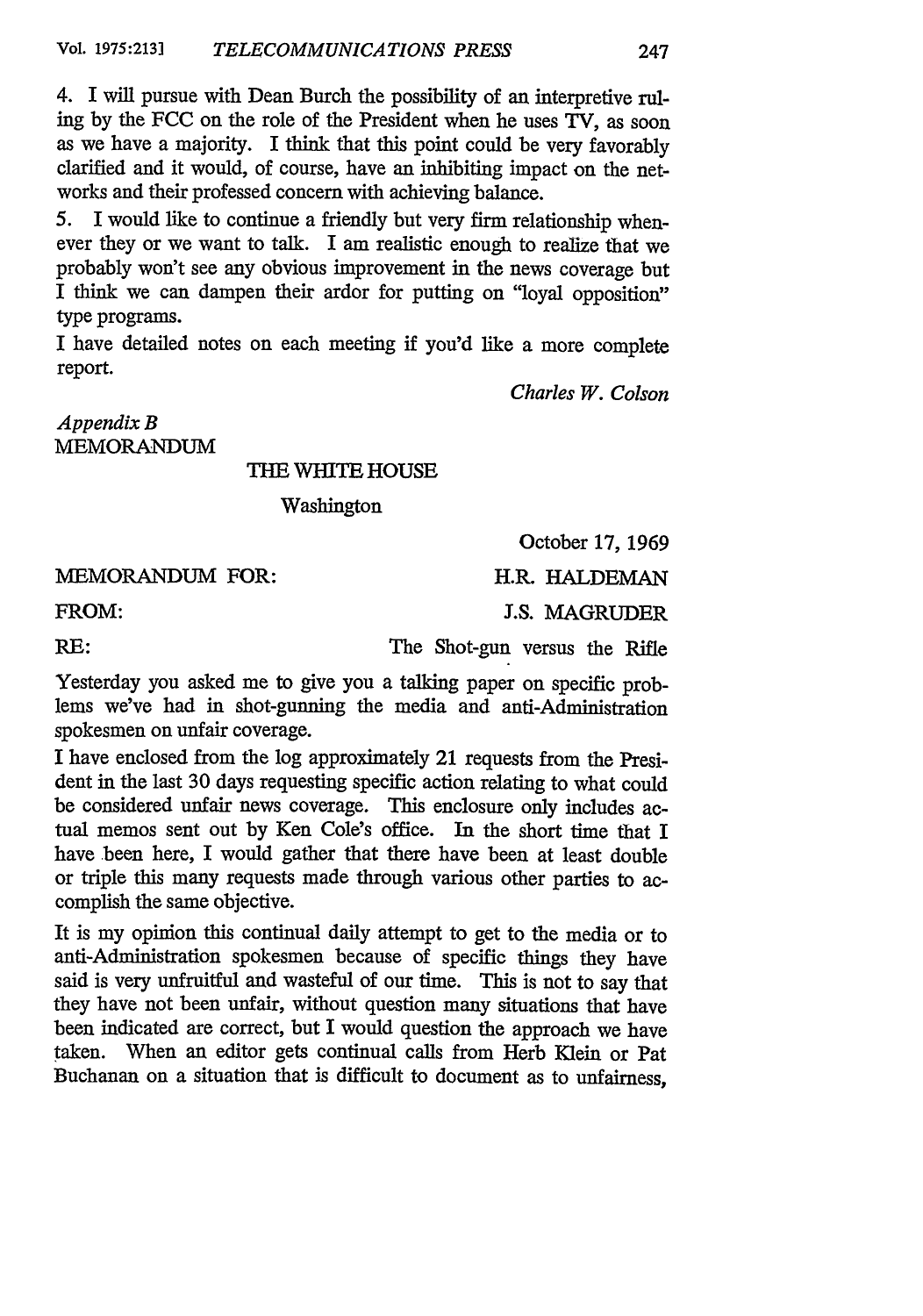we are in a very weak area. Particularly when we are talking about interpretation of the news as against factual reporting.

The real problem that faces the Administration is to get to this unfair coverage in such a way that we make major impact on a basis which the networks-newspapers and Congress will react to and begin to look at things somewhat differently. It is my opinion that we should begin concentrated efforts in a number of major areas that will have much more impact on the media and other anti-Administration spokesmen and will do more good in the long run. The following is my suggestion as to how we can achieve this goal:

1. Begin an official monitoring system through the FCC as soon as Dean Burch is officially on board as Chairman. If the monitoring system proves our point, we have then legitimate and legal rights to go to the networks, etc., and make official complaints from the **FCC.** This will have much more effect than a phone call from Herb Klein or Pat Buchanan.

2. Use the anti-trust division to investigate various media relating to anti-trust violations. Even the possible threat of anti-trust action I think would be effective in changing their views in the above matter.

3. Utilizing the Internal Revenue Service as a method to look into the various organizations that we are most concerned about. Just a threat of an IRS investigation will probably turn their appraoch.

4. Begin to show favorites within the media. Since they are basically not on our side let us pick the favorable ones as Kennedy did. I'm not saying we should eliminate the open Administration, but by being open we have not gotten anyone to back us on a consistent basis and many of those who were favorable towards us are now giving it to us at various times, i.e., Ted Lewis, Hugh Sidiy *[sic].*

**5.** Utilize Republican National Committee for major letter writing efforts of both a class nature and a quantity nature. We have set-up a situation at the National Committee that will allow us to do this, and I think by effective letter writing and telegrams we will accomplish our objective rather than again just the shot-gun approach to one specific senator or one specific news broadcaster because of various comments.

I would liken this to the Kennedy Administration in that they had no qualms about using the power available to them to achieve their objectives. On the other hand, we seem to march on tip-toe into the political situation and are unwilling to use the power at hand to achieve our long term goals which is *[sic]* eight years of a Republican Administration. I clearly remember Kennedy sending out the FBI men to wake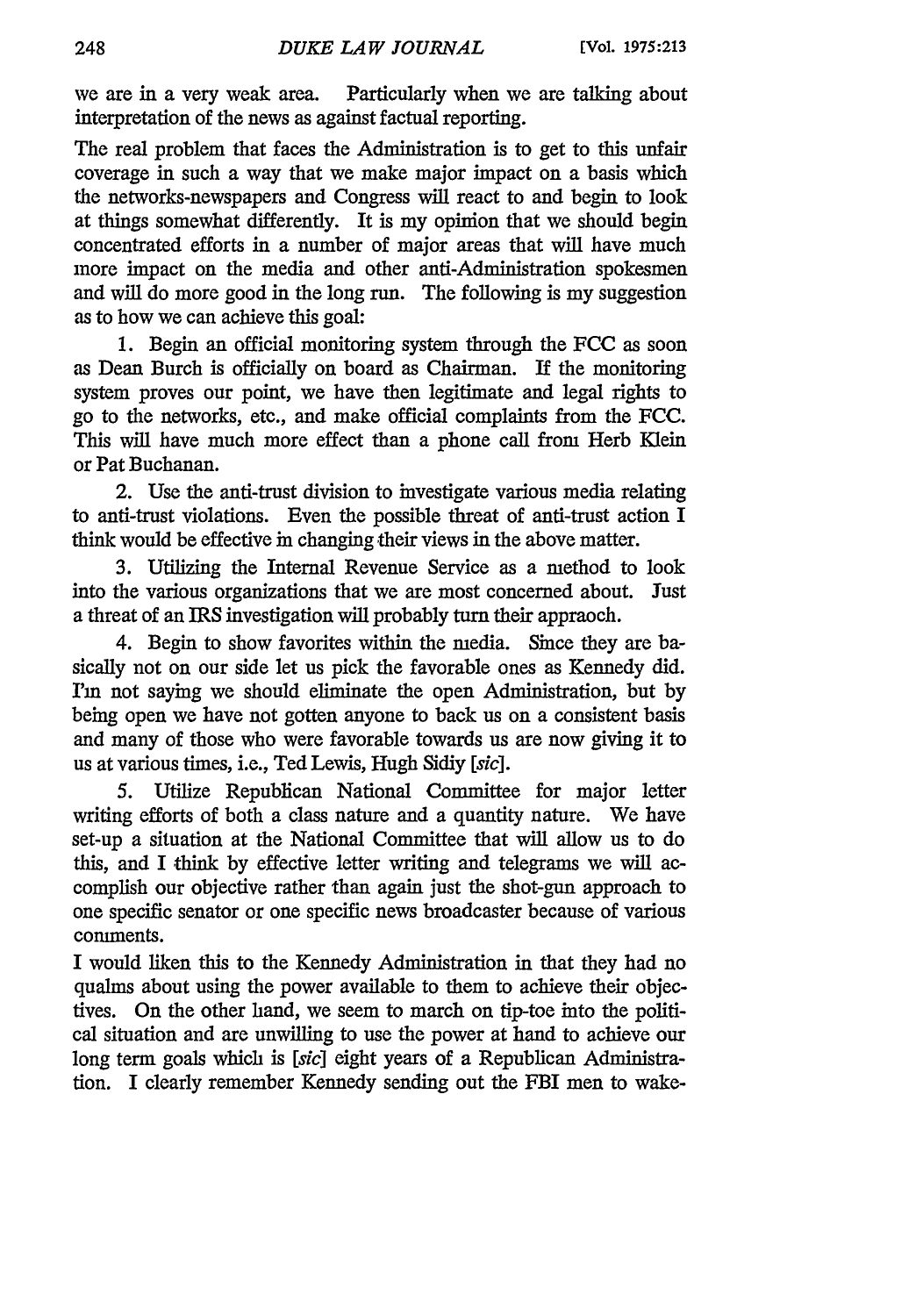up the Steel Executives in the middle of the night. It caused an uproar in certain cases but he achieved his goal and the vast majority of the American public was with him. **If** we convince the President that this is the correct approach, we will find that various support groups will be much more productive and much more cooperative; and at the same time I think we will achieve the goals this Administration has set out to do on a much more meaningful planned basis.

| PRESIDENT'S REQUEST-<br>TO: | <b>ITEM:</b>                                                                                                                                                                                     | DATE:      |
|-----------------------------|--------------------------------------------------------------------------------------------------------------------------------------------------------------------------------------------------|------------|
| P. Flanigan                 | President's request that you take<br>action to counter Dan Rather's<br>allegation that the Hershey move<br>was decided upon because of the<br>moratorium. (Log 1733)                             | October 17 |
| J. Ehrlichman               | President's request that you<br>talk to Ted Lewis concerning the<br>present status of discipline within<br>the Administration. (Log 1699)                                                        | October 15 |
| P. Buchanan                 | President's request for a report<br>on what actions were taken to<br>complain to NBC, Time and News-<br>week concerning a recent article<br>coverage on the Administration.<br>(Log 1688)        | October 14 |
| H. Klein                    | President's request for letters to<br>the editor of <i>Newsweek</i> mentioning<br>the President's tremendous re-<br>ception in Miss. and last Sat.<br>Miami Dolphin football game.<br>(Log 1627) | October 10 |
| H. Klein                    | President's request that you take<br>appropriate action to counter biased<br>TV coverage of the Adm. over the<br>summer. $($ Log 1644 $)$<br>CONFIDENTIAL                                        | October 14 |
| H. Klein                    | President's request that you ask<br>Rogers Morton to take action to<br>counter Howard K. Smith's remarks<br>concerning the three House seats lost<br>by the GOP this year. $(Log 1558)$          | October 8  |
| P. Buchanan                 | President's request that appropriate<br>columnists be informed of the ex-<br>temporaneous character of Presidential<br>press conferences. (Log 1551)                                             | October 10 |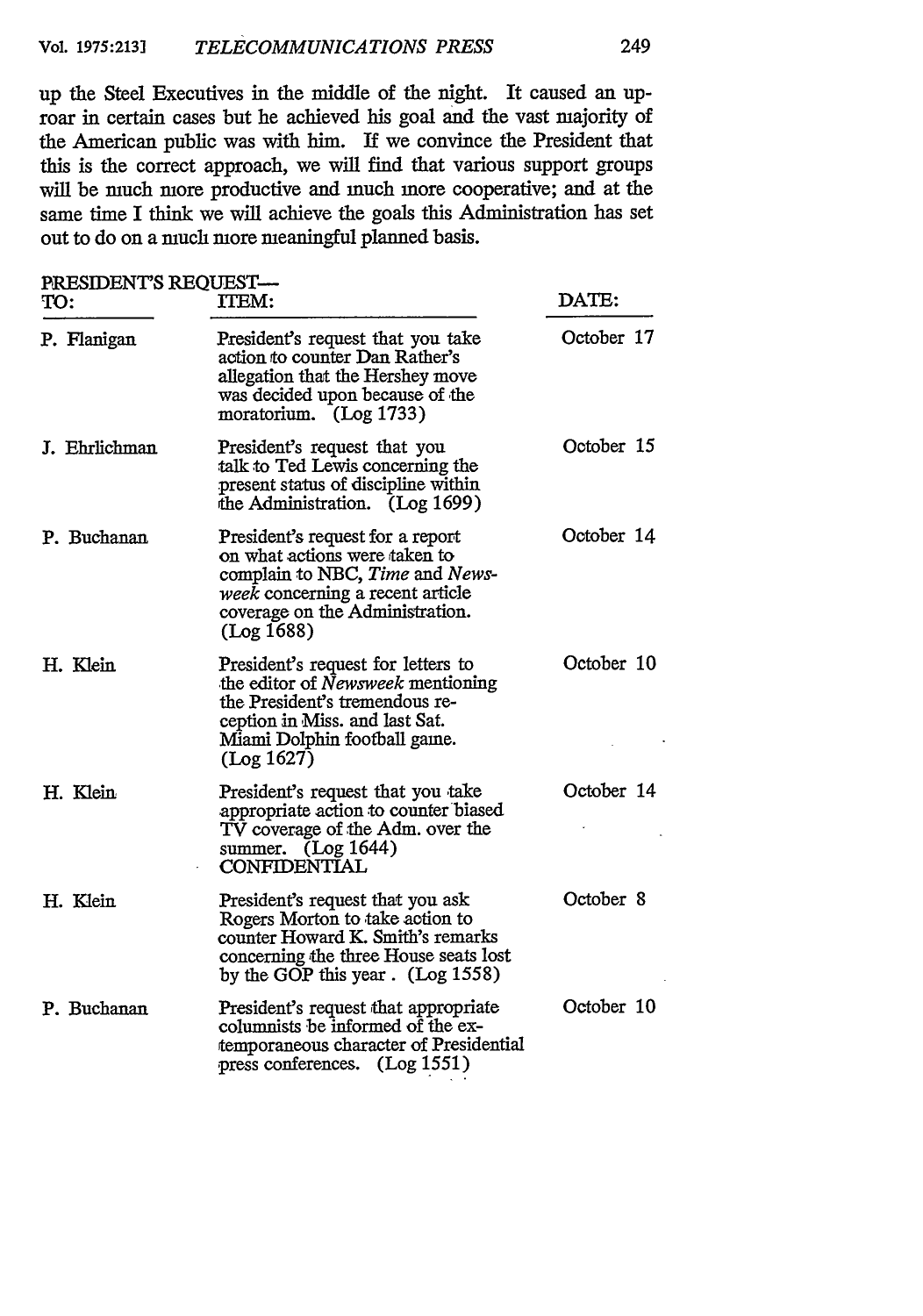| 250                     | DUKE LAW JOURNAL                                                                                                                                                                                       | [Vol. 1975:213 |
|-------------------------|--------------------------------------------------------------------------------------------------------------------------------------------------------------------------------------------------------|----------------|
| H. Klein                | President's request that you demand<br>equal time to counter John Chan-<br>cellor's commentary regarding the<br>Haynsworth nomination. (Log 1559)                                                      | October 7      |
| H. Klein                | President's request for a report<br>on what action is taken concerning<br>Sen. Muski's [sic] appearance on<br>the "Mery Griffin Show."                                                                 | October 8      |
| A. Butterfield          | President's request for a report<br>what [sic] resulted from our PR<br>efforts following up the Friday<br>Press Conference. (Log 1496)                                                                 | October 3      |
| H. Klein                | President's request that we have<br>the CHICAGO TRIBUNE hit<br>Senator Percy hard on his ties<br>with the peace group. (Log<br>1495) CONFIDENTIAL                                                      | October 3      |
| H. Klein                | President's request for letters to<br>the editor regarding Newsweek's<br>lead article covering the President's<br>U.N. speech. $(Log 1443)$                                                            | September 30   |
| H. Klein                | President's request that we<br>counter Ralph Nader's remarks<br>regarding Virginia Knauer accessa-<br>bility [sic] to the President.<br>(Log 1404)                                                     | September 29   |
| H. Klein<br>Ron Ziegler | President's request that you<br>attack Life Magazine's editorial<br>aceusing the Administration of<br>creating a Coherence Gap.<br>(Log 1366)                                                          | September 27   |
| H. Klein                | President's request that you contact<br>Howard K. Smith and give him the<br>true record on what the Adminis-<br>tration has done. (Log 1367)                                                           | September 26   |
| A. Butterfield          | Sen. Kennedy's Boston speech<br>alleging that the war in Vietnam<br>remains virtually unchanged.<br>(Log 1292)                                                                                         | September 23   |
| P. Flanigan             | Ralph Nader's charge that the<br>President pays little attention to<br>consumer affairs. (Log 1293)                                                                                                    | September 24   |
| Dr. Kissinger           | Article by Jack Anderson which<br>alleges that some U.S. officers in<br>Vietnam favor Thieu's hard line<br>over the President's moderate policy<br>and are sabotaging the truce efforts.<br>(Log 1281) | September 23   |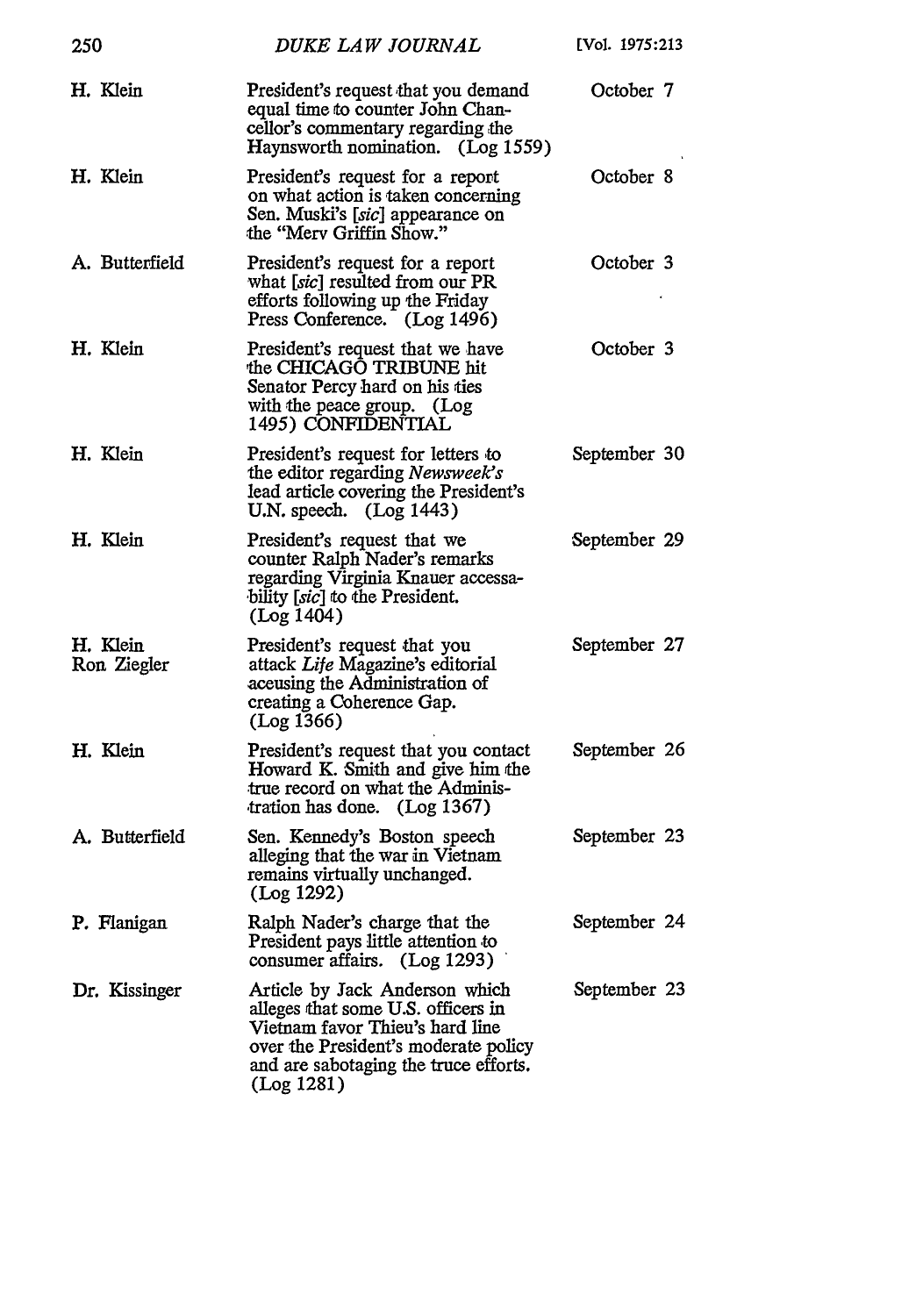| Vol. 1975:213] | TELECOMMUNICATIONS PRESS                                                                                                                                                      | 251          |
|----------------|-------------------------------------------------------------------------------------------------------------------------------------------------------------------------------|--------------|
| H. Klein       | President's request that you inform<br>Walter Trohan about our substantive<br>programs and that you place the<br>blame for inaction on the Democratic<br>Congress. (Log 1246) | September 20 |
| J. Ehrlichman  | President's request for a report on<br>possible answers to Evans-Novak<br>charge of an Administration retreat<br>on tax reform. (Log 1224)                                    | September 23 |
| Dr. Kissinger  | President's request for a report on<br>Walter Cronkite's comment that the<br>South Vietnamese did not observe<br>the truce resulting from Ho Chi<br>Minh's death. (Log 1154)  | September 16 |